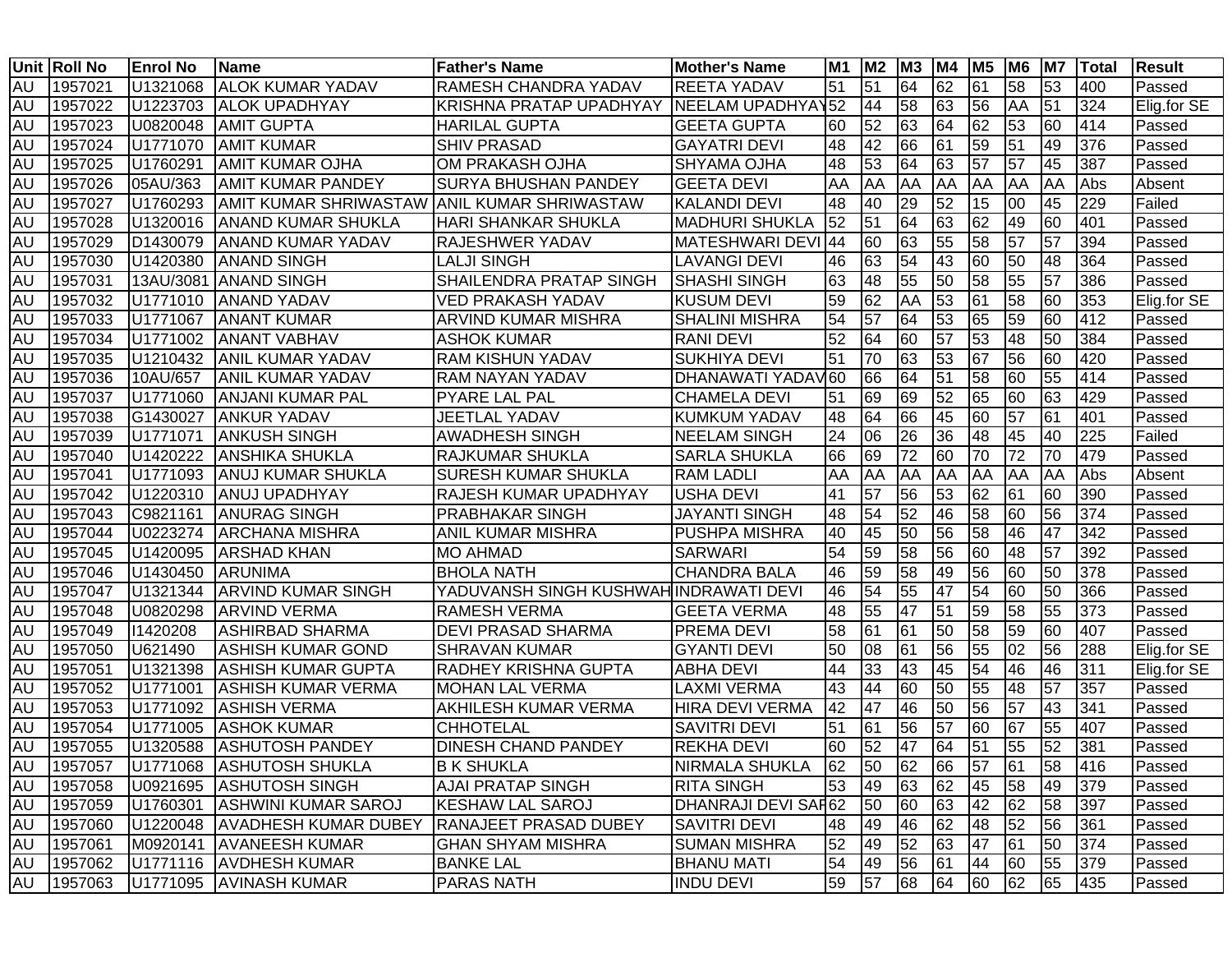| <b>AU</b> | 1957064    | U112099              | <b>BABALI YADAV</b>                             | <b>RAM PRASAD YADAV</b>        | <b>SHANTI DEVI</b>               | 56        | 48 | 63              | 62 | 58              | 60              | 62 | 409 | Passed      |
|-----------|------------|----------------------|-------------------------------------------------|--------------------------------|----------------------------------|-----------|----|-----------------|----|-----------------|-----------------|----|-----|-------------|
| <b>AU</b> | 1957065    | U1430549             | <b>BUSHRA ANJUM</b>                             | <b>ABSAR HUSAIN</b>            | <b>KHALIDA HUSAIN</b>            | 48        | 43 | 54              | 53 | 35              | 50              | 44 | 327 | Passed      |
| <b>AU</b> | 1957066    | U1421947             | <b>CHANDRASHEKHAR</b>                           | <b>KHEMCHANDRA</b>             | <b>KUSUM</b>                     | 51        | 47 | 60              | 60 | 44              | 56              | 50 | 368 | Passed      |
| <b>AU</b> | 1957067    | U1420929             | <b>DEEPANKAR GAUTAM</b>                         | TRIBHUWAN GAUTAM               | <b>GITA DEVI</b>                 | 52        | 47 | 61              | 65 | 48              | 62              | 56 | 391 | Passed      |
| <b>AU</b> | 1957068    | U1771056             | <b>IDHANANJAY PATEL</b>                         | <b>NANKU RAM PATEL</b>         | <b>KAMLA DEVI</b>                | 44        | 48 | AA              | 62 | 56              | 62              | 50 | 322 | Elig.for SE |
| <b>AU</b> | 1957069    | U0321194             | DHARMENDRA KUMAR MAUISUMRIT LAL MAURYA          |                                | DAYA WATI MAURY 57               |           | 46 | 51              | 65 | 49              | 61              | 56 | 385 | Passed      |
| <b>AU</b> | 1957070    | U1760287             | DHARMENDRA PRATAP PAL SRIRAM PAL                |                                | CHANDRAWATI DEV47                |           | 48 | 55              | 62 | 50              | 54              | 44 | 360 | Passed      |
| <b>AU</b> | 1957071    | U <sub>1771096</sub> | <b>DILIP SINGH</b>                              | <b>DEO PRATAP SINGH</b>        | <b>RITA SINGH</b>                | 54        | 42 | 60              | 67 | 55              | 65              | 52 | 395 | Passed      |
| <b>AU</b> | 1957072    | U1760298             | <b>EKTA PATHAK</b>                              | <b>SATYA VRAT PATHAK</b>       | <b>ANITA PATHAK</b>              | 60        | 49 | 60              | 61 | $\overline{57}$ | 62              | 58 | 407 | Passed      |
| <b>AU</b> | 1957073    | U1771104             | GAUTAM KUMAR KANAUJIYACHINKOO PRASAD            |                                | <b>FOOLA DEVI</b>                | AA        | AA | 53              | 62 | 48              | 63              | 49 | 275 | Elig.for SE |
| <b>AU</b> | 1957074    | U1223679             | <b>GITANJALI RAWAT</b>                          | <b>GIRIJA SHANKAR RAWAT</b>    | SHAKUNTALA RAW456                |           | 44 | 52              | 61 | 44              | 54              | 58 | 369 | Passed      |
| <b>AU</b> | 1957075    | U1771118             | <b>GOPAL KRISHNA PANDEY</b>                     | <b>BALMUKUND PANDEY</b>        | SHAKUNTALA PAND54                |           | 41 | 48              | 60 | 48              | $\overline{57}$ | 55 | 363 | Passed      |
| <b>AU</b> | 1957076    | U1771020             | <b>GOVIND KUMAR KHARWAR</b>                     | <b>SURENDRA KHARWAR</b>        | <b>RAMAWATI DEVI</b>             | 51        | 47 | 54              | 61 | 50              | 57              | 54 | 374 | Passed      |
| <b>AU</b> | 1957077    | U1771021             | GYAN MANI SINGH CHAUHAISHARADA PRASAD           |                                | <b>CHHAVIRAZI DEVI</b>           | 65        | 61 | 65              | 61 | 60              | 67              | 67 | 446 | Passed      |
| <b>AU</b> | 1957078    | U9821822             | <b>HAJARI PRASAD GUPTA</b>                      | RAMESHWAR PRASAD GUPTA         | <b>IDEV KALI</b>                 | 60        | 49 | 56              | 65 | 51              | AA              | AA | 281 | Elig.for SE |
| <b>AU</b> | 1957079    | U1771022             | <b>HARISHCHANDRA</b>                            | <b>BHARAT LAL</b>              | <b>JAMWANTEE DEVI</b>            | 54        | 47 | AA              | 62 | 48              | 58              | 42 | 311 | Elig.for SE |
| <b>AU</b> | 1957080    | M1420599             | <b>HIMANSHU SINGH</b>                           | <b>ANOOP SINGH</b>             | POONAM SINGH                     | 53        | 40 | 49              | 28 | 46              | 44              | 49 | 309 | Elig.for SE |
| <b>AU</b> | 1957081    | 14AU/2093            | <b>JITENDRA KUMAR YADAV</b>                     | <b>GIRIJA YADAV</b>            | <b>PRABHAWATI DEVI</b>           | <b>AA</b> | AA | AA              | AA | AA              | AA              | AA | Abs | Absent      |
| <b>AU</b> | 1957082    | U1771026             | <b>KARU KUMAR</b>                               | <b>GARIBAN RAM</b>             | <b>MALTI DEVI</b>                | 58        | 53 | 62              | 36 | 56              | 55              | 59 | 379 | Passed      |
| <b>AU</b> | 1957083    | C0930612             | KAUSHAL                                         | <b>AMAR NATH</b>               | <b>KUSUM LATA</b>                | 56        | 50 | 53              | 32 | 55              | 60              | 61 | 367 | Elig.for SE |
| <b>AU</b> | 1957084    | U1221613             | <b>KAUSTUBH MANI PATHAK</b>                     | <b>BHOLA NATH PATHAK</b>       | <b>LILAVATI DEVI</b>             | 59        | 54 | 58              | 40 | 57              | 53              | 56 | 377 | Passed      |
| <b>AU</b> | 1957085    | U1771025             | <b>KAUSTUBH TRIPATHI</b>                        | <b>HIRALAL TRIPATHI</b>        | RAMKISHORI TRIPA <sup>1</sup> 59 |           | 54 | 64              | 43 | 53              | $\overline{62}$ | 62 | 397 | Passed      |
| <b>AU</b> | 1957086    | U1771023             | <b>KISHAN BIND</b>                              | NANHKU BIND                    | <b>GULAB PATTI DEVI 56</b>       |           | 52 | 57              | 40 | 53              | 60              | 54 | 372 | Passed      |
| <b>AU</b> | 1957087    | U1771073             | <b>KRIPA SHANKAR SHUKLA</b>                     | <b>SHIV DAYAL SHUKLA</b>       | SUNDRAVATI SHUKI60               |           | 58 | 64              | 41 | 56              | 70              | 63 | 412 | Passed      |
| <b>AU</b> | 1957088    | U1771024             | <b>KULDEEP VERMA</b>                            | <b>CHOB SINGH VERMA</b>        | <b>SHANTI VERMA</b>              | 57        | 60 | 56              | 43 | 52              | 65              | 65 | 398 | Passed      |
| <b>AU</b> | 1957089    | U0922319             | MAHENDRA KUMAR GUPTA                            | <b>HEERA LAL GUPTA</b>         | <b>PRABHA GUPTA</b>              | AA        | AA | AA              | AA | AA              | AA              | AA | Abs | Absent      |
| <b>AU</b> | 1957090    | U1771113             | <b>MANJULA CHAURASIA</b>                        | <b>BAL MUKUND CHAURASIA</b>    | MADHURI                          | 52        | 60 | 56              | 40 | 50              | 61              | 49 | 368 | Passed      |
| AU        | 1957091    | V0320921             | <b>MANOJ KUMAR</b>                              | <b>MATA PRASAD</b>             | <b>CHAMPA KALI</b>               | 55        | 52 | 58              | 40 | 52              | 63              | 62 | 382 | Passed      |
| <b>AU</b> | 1957092    | U1771027             | <b>MANOJ KUMAR</b>                              | RAM MURAT GUPTA                | <b>BITOLA DEVI</b>               | 60        | 56 | 53              | 16 | 51              | 60              | 63 | 359 | Elig.for SE |
| <b>AU</b> | 1957093    | U1320552             | <b>MAYANK MISHRA</b>                            | <b>BRIJ NARAYAN MISHRA</b>     | <b>PREMA MISHRA</b>              | 54        | 47 | 55              | 40 | 51              | 61              | 59 | 367 | Passed      |
| <b>AU</b> | 1957094    | U1320182             | <b>MAYANK TRIPATHI</b>                          | AKHILESH KUMAR TIWARI          | <b>MANJU TIWARI</b>              | 47        | 46 | $\overline{42}$ | 30 | 47              | $\overline{57}$ | 43 | 312 | Elig.for SE |
| <b>AU</b> | 1957095    | U1321469             | <b>MITHILESH KUMAR</b>                          | <b>BRIJBHUSHAN PRASAD GOND</b> | KALAWATI DEVI                    | 42        | 46 | 55              | 38 | 42              | 53              | 55 | 331 | Passed      |
| <b>AU</b> | 1957096    | U1771074             | MOHAMMAD ZEESHAN                                | <b>MOHAMMAD YASIN</b>          | <b>ZIA AFROZ</b>                 | 46        | 41 | 53              | 40 | 46              | 60              | 50 | 336 | Passed      |
| <b>AU</b> | 1957097    | U1771102             | <b>MOHIT KAUSHAL</b>                            | RAM JUTHAN KAUSHAL             | <b>URMILA DEVI</b>               | 60        | 47 | 56              | 40 | 43              | 59              | 61 | 366 | Passed      |
| <b>AU</b> | 1957098    | M1420846             | <b>MOHIT SINGH</b>                              | <b>JAI PRAKASH SINGH</b>       | <b>MEENA SINGH</b>               | 62        | 55 | AA              | 46 | 63              | 64              | 64 | 354 | Elig.for SE |
| <b>AU</b> | 1957099    | U1771030             | <b>NAJIM SHER KHAN</b>                          | <b>SIRAJUL ISLAM</b>           | <b>NAJMUN NISHA</b>              | 58        | 53 | 50              | 40 | 40              | 54              | 54 | 349 | Passed      |
|           | AU 1957100 |                      | U1420200 NAMAN SARRAF                           | MUNNA LAL GUPTA                | <b>ANUPMA DEVI</b>               | 58        | 45 | 57              | 43 | 46              | 60              | 54 | 363 | Passed      |
| AU        | 1957101    |                      | C1320226 NAVEEN KUMAR UPADHYAYLAKSHMAN UPADHYAY |                                | SAVITRY UPADHYA161               |           | 56 | 65              | 46 | 53              | 66              | 67 | 414 | Passed      |
| AU        | 1957102    | U0820139             | <b>NEEL RATAN CHAUHAN</b>                       | SHANKER CHAUHAN                | KAMALA CHAUHAN 60                |           | 52 | 53              | 40 | 44              | 61              | 49 | 359 | Passed      |
| <b>AU</b> | 1957103    | U1421450             | <b>NITESH SINGH YADAV</b>                       | DASHRATH SINGH YADAV           | <b>CHINTA DEVI</b>               | 57        | 55 | 65              | 44 | 54              | 62              | 61 | 398 | Passed      |
| AU        | 1957104    | U1771032             | <b>PANKAJ KUMAR SINGH</b>                       | <b>SHYAM NARAYAN SINGH</b>     | <b>SNEH LATA SINGH</b>           | 54        | 46 | 51              | 40 | 43              | 60              | 57 | 351 | Passed      |
| AU        | 1957105    | U1771033             | <b>PAWAN KUMAR</b>                              | <b>SANTLAL</b>                 | <b>ASHRAPHI DEVI</b>             | 59        | 45 | AA              | 40 | 54              | 63              | 65 | 326 | Elig.for SE |
| AU        | 1957106    |                      | U1771062 PIYUSH PANDEY                          | RAM CHANDRA PANDEY             | CHANDRAPRABHA [60                |           | 51 | 63              | 48 | 53              | 64              | 61 | 400 | Passed      |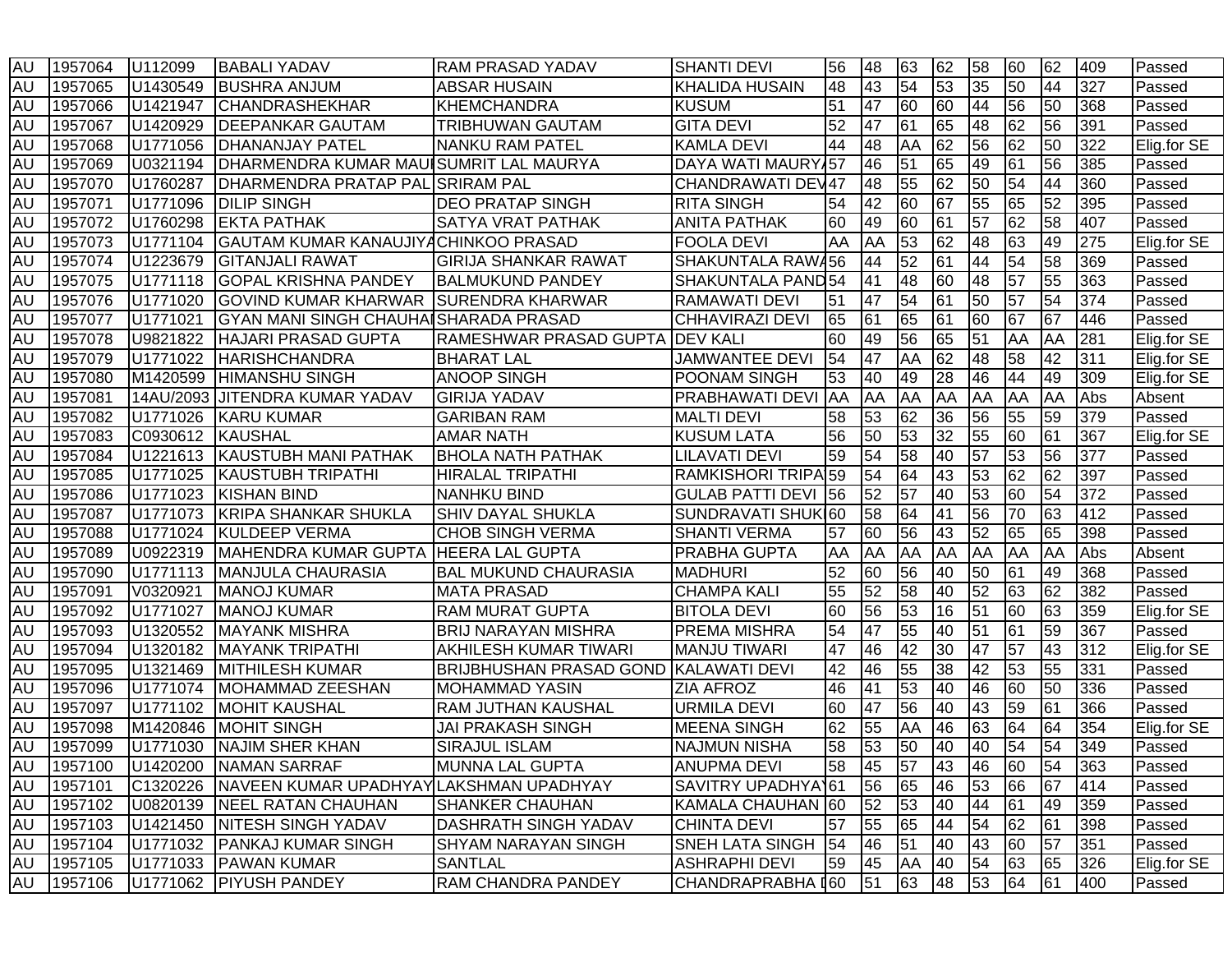| <b>AU</b> | 1957107    | U1771035  | <b>POOJA GUPTA</b>                               | <b>PARAS NATH GUPTA</b>                     | LILAWATI GUPTA             | 61 | 54         | 62        | 54        | 67        | 67 | 64              | 429 | Passed      |
|-----------|------------|-----------|--------------------------------------------------|---------------------------------------------|----------------------------|----|------------|-----------|-----------|-----------|----|-----------------|-----|-------------|
| <b>AU</b> | 1957108    | U1771109  | <b>POONAM KUMARI</b>                             | <b>KAMLA PRASAD</b>                         | <b>ISHLOKA DEVI</b>        | 60 | 62         | 58        | 57        | 55        | 67 | 70              | 429 | Passed      |
| <b>AU</b> | 1957109    | U1771031  | <b>PRABAL PRATAP SINGH</b>                       | <b>JAISINGH</b>                             | <b>KAMLA DEVI</b>          | 50 | 44         | 55        | 50        | 50        | 54 | 63              | 366 | Passed      |
| <b>AU</b> | 1957110    | U1222375  | <b>PRADEEP KUMAR YADAV</b>                       | <b>LAL BAHADUR YADAV</b>                    | <b>URMILA DEVI</b>         | AA | AA         | AA        | AA        | <b>AA</b> | AA | AA              | Abs | Absent      |
| <b>AU</b> | 1957111    | U1220142  | <b>PRADEEP SINGH</b>                             | IDAMODAR PRASAD                             | <b>JAGRANI</b>             | 47 | 51         | 56        | 46        | 40        | 40 | 44              | 324 | Passed      |
| <b>AU</b> | 1957112    | U1771061  | <b>PRAHLAD KUMAR SAROJ</b>                       | <b>TULASI SAROJ</b>                         | <b>KALAVATI</b>            | 58 | 48         | 55        | 45        | <b>AA</b> | 60 | 61              | 327 | Elig.for SE |
| <b>AU</b> | 1957113    | U1771075  | <b>PRASHANT KUMAR</b>                            | <b>RAM SALAT RAM</b>                        | <b>RESHAMA DEVI</b>        | 55 | 64         | 61        | 50        | 53        | 64 | 60              | 407 | Passed      |
| <b>AU</b> | 1957114    | D0830229  | <b>PRASHANT KUMAR GAUTAMYAMUNA PRASAD GAUTAM</b> |                                             | CHANDRAWATI DEVAA          |    | AA         | AA        | AA        | <b>AA</b> | AA | AA              | Abs | Absent      |
| <b>AU</b> | 1957115    | U1422649  | <b>PRATYAKSH PANDEY</b>                          | SANJAY KUMAR PANDEY                         | PRATIBHA PANDEY AA         |    | AA         | 08        | 29        | 25        | 19 | 40              | 121 | Failed      |
| <b>AU</b> | 1957116    | U1420168  | <b>PRAVEEN SINGH</b>                             | <b>RAVENDRA PRATAP SINGH</b>                | <b>RENU SINGH</b>          | 50 | 50         | 57        | 41        | 50        | 40 | 51              | 339 | Passed      |
| <b>AU</b> | 1957117    | U1771036  | <b>IRAHUL KUMAR DUBEY</b>                        | <b>RAJ KUMAR DUBEY</b>                      | <b>RATAN DEVI</b>          | 54 | 51         | 62        | 49        | 56        | 61 | 67              | 400 | Passed      |
| <b>AU</b> | 1957118    | U1771076  | <b>RAJ MOHAN SINGH</b>                           | <b>VINAY KUMAR SINGH</b>                    | <b>BINDU BALA SINGH 54</b> |    | 48         | 49        | 40        | 50        | 56 | 53              | 350 | Passed      |
| <b>AU</b> | 1957119    | U1771077  | <b>RAJESH KUMAR TIWARI</b>                       | AYODHYA PRASAD TIWARI                       | <b>GEETA TIWARI</b>        | 54 | 59         | 61        | 43        | 56        | 60 | 64              | 397 | Passed      |
| <b>AU</b> | 1957120    | U1760289  | <b>RAJNEESH PANDEY</b>                           | <b>CHANDRA DUTT PANDEY</b>                  | <b>MALTI DEVI</b>          | 50 | 47         | 57        | 41        | 51        | 46 | 48              | 340 | Passed      |
| <b>AU</b> | 1957121    | U1420044  | <b>RAKESH KUMAR MISHRA</b>                       | SHIV CHANDRA MISHRA                         | <b>MEERA MISHRA</b>        | 54 | 51         | 52        | 43        | 51        | 57 | 54              | 362 | Passed      |
| <b>AU</b> | 1957122    | U1320662  | <b>RAKESH KUMAR VERMA</b>                        | <b>SUDARSAN VERMA</b>                       | <b>SAROJ DEVI</b>          | 28 | AA         | AA        | AA        | <b>AA</b> | AA | AA              | 28  | Failed      |
| <b>AU</b> | 1957123    | 15AU/2062 | <b>RAM AJOR PANDEY</b>                           | <b>HAUSILA PRASAD PANDEY</b>                | NIRMALA DEVI               | AA | AA         | AA        | AA        | <b>AA</b> | AA | AA              | Abs | Absent      |
| <b>AU</b> | 1957124    | U1420931  | <b>RAM SINGH SAROJ</b>                           | <b>SAMPAT LAL SAROJ</b>                     | <b>RAM PATI</b>            | AA | AA         | AA        | AA        | AA        | AA | AA              | Abs | Absent      |
| <b>AU</b> | 1957125    | U1321264  | <b>RAMA KANT YADAV</b>                           | <b>HARISHANKAR YADAV</b>                    | <b>SANGEETA</b>            | 33 | 46         | 50        | 38        | 28        | 40 | 40              | 275 | Failed      |
| <b>AU</b> | 1957126    | U1771083  | <b>RAMASHARY PRASAD</b>                          | <b>DUWARI RAM</b>                           | <b>SUBHAWATI DEVI</b>      | 52 | 51         | 60        | 46        | 50        | 64 | 65              | 388 | Passed      |
| <b>AU</b> | 1957127    | U1220662  | <b>RAVAT SAROJ</b>                               | <b>DILLOO SAROJ</b>                         | <b>SHANTI DEVI</b>         | 50 | 48         | 51        | 40        | 43        | 44 | 62              | 338 | Passed      |
| <b>AU</b> | 1957128    | U1330495  | <b>RIDHAM GUPTA</b>                              | <b>RAJESH KUMAR GUPTA</b>                   | <b>SARITA GUPTA</b>        | 50 | 50         | 61        | 44        | 44        | 52 | 59              | 360 | Passed      |
| <b>AU</b> | 1957129    | U1430582  | <b>RITESH KUMAR</b>                              | <b>RAMPATI SAROJ</b>                        | <b>AMARAWATI DEVI</b>      | 51 | 58         | 63        | 46        | 46        | 53 | 55              | 372 | Passed      |
| <b>AU</b> | 1957130    | U1310743  | <b>RIYAZ ANSARI</b>                              | <b>RAFIQUE ANSARI</b>                       | SHAKEELA ANSARI 49         |    | 49         | 57        | 24        | 38        | 14 | 52              | 283 | Failed      |
| <b>AU</b> | 1957131    | U1771069  | <b>ROHAN SRIVASTAVA</b>                          | KULDEEP KUMAR SRIVASTAVARAMA SRIVASTAVA 50  |                            |    | 47         | 64        | 40        | 52        | 51 | 53              | 357 | Passed      |
| <b>AU</b> | 1957132    | U1771037  | <b>ROHIT KUMAR CHAUBEY</b>                       | DAYA SHANKER CHAUBEY                        | <b>SUDHA DEVI</b>          | 62 | 64         | 80        | 60        | 65        | 62 | 67              | 460 | Passed      |
| <b>AU</b> | 1957133    | U1771081  | <b>SAGAR</b>                                     | <b>JAWAHAR LAL</b>                          | NEELIMA                    | 46 | 44         | 58        | 46        | 49        | 54 | 54              | 351 | Passed      |
| AU        | 1957135    | U1220070  | <b>SANDEEP GOND</b>                              | <b>UDAYBHAN GOND</b>                        | KUSHAMAWATI DEV52          |    | 52         | 63        | 40        | 43        | 54 | 60              | 364 | Passed      |
| <b>AU</b> | 1957136    | U1420196  |                                                  | SANDEEP KUMAR KESHARWRAM NARAYAN KESHARWANI | <b>INDRAKALI KESHAR40</b>  |    | 47         | 63        | 44        | 51        | 52 | $\overline{53}$ | 350 | Passed      |
| <b>AU</b> | 1957137    | U1771082  | <b>SANJEEV KUMAR SINGH</b>                       | <b>RAJESH KUMAR SINGH</b>                   | SHAKUNTLA SINGH 49         |    | 53         | 62        | 39        | 60        | 65 | 67              | 395 | Passed      |
| <b>AU</b> | 1957138    | U1771066  | <b>SANTOSH KUMAR</b>                             | <b>RAM AJOR</b>                             | <b>RUMALI DEVI</b>         | 49 | 46         | AA        | 64        | 50        | 42 | 60              | 311 | Elig.for SE |
| <b>AU</b> | 1957139    | U1421909  | SANTOSH KUMAR CHANDAV RAM PYARE                  |                                             | <b>SHAKUNTALA DEVI</b>     | 47 | 48         | 58        | 67        | 55        | 44 | 58              | 377 | Passed      |
| <b>AU</b> | 1957140    | U0923134  | <b>SAPNA GAUR</b>                                | SHAMBHU PRASAD GAUR                         | <b>VIJYA GAUR</b>          | 44 | 40         | 54        | 62        | 60        | 44 | 54              | 358 | Passed      |
| <b>AU</b> | 1957141    | U1771064  | <b>SATEESH KUMAR</b>                             | <b>SEETARAM</b>                             | <b>VIMLA DEVI</b>          | 45 | AA         | AA        | 63        | 55        | 45 | 56              | 264 | Elig.for SE |
| <b>AU</b> | 1957142    | U1420293  | <b>SAUMYA SINGH</b>                              | <b>SHAILENDRA KUMAR SINGH</b>               | <b>REETA SINGH</b>         | 62 | 57         | 65        | 73        | 55        | 62 | 64              | 438 | Passed      |
| <b>AU</b> | 1957143    |           | 13AU/1678 SAURABH TRIPATHI                       | <b>KAPIL DEO TRIPATHI</b>                   | KAMLA TRIPATHI             | 63 | 57         | 67        | 65        | 59        | 67 | 61              | 439 | Passed      |
|           | AU 1957144 |           | U1220112 SAURABH YADAV                           | <b>RAM KARAN YADAV</b>                      | <b>PRAMILA YADAV</b>       | AA | <b>AA</b>  | <b>AA</b> | AA AA AA  |           |    | <b>AA</b>       | Abs | Absent      |
| AU        | 1957145    | U1771045  | <b>SEEMEEN NEHAL</b>                             | <b>NEHAL AHMAD</b>                          | <b>QAMAR JAHAN</b>         | 55 | 47         | 51        | 60        | 56        | 63 | 59              | 391 | Passed      |
| AU        | 1957146    | U1771111  | <b>SHARIQUE KHAN</b>                             | <b>STKHAN</b>                               | ZEENAT FATTMA              | 54 | 44         | 53        | AA        | 55        | 60 | 53              | 319 | Elig.for SE |
| AU        | 1957147    | U1771047  | <b>SHASHANK RAZDAN</b>                           | <b>SURENDRA RAM</b>                         | <b>KAMLAWATI DEVI</b>      | 56 | 54         | 55        | 65        | 59        | 61 | 54              | 404 | Passed      |
| AU        | 1957148    | U1771114  | <b>SHIVAM GAUTAM</b>                             | YOGENDRA PRASAD                             | <b>VIMLA DEVI</b>          | AA | <b>JAA</b> | AA        | <b>AA</b> | AA        | AA | AA              | Abs | Absent      |
| AU        | 1957149    | U1210029  | <b>SHIVAM KUMAR TIWARI</b>                       | <b>RAVI SHANKAR TIWARI</b>                  | NEELAM DEVI                | 53 | 54         | 53        | 63        | 57        | 60 | 57              | 397 | Passed      |
|           | AU 1957150 |           | U1771063 SHIVAM SHUKLA                           | <b>GOPAL KRISHNA SHUKLA</b>                 | RAJ RAMA SHUKLA 56         |    | 50         | 58        | 67        | 55        | 65 | 60              | 411 | Passed      |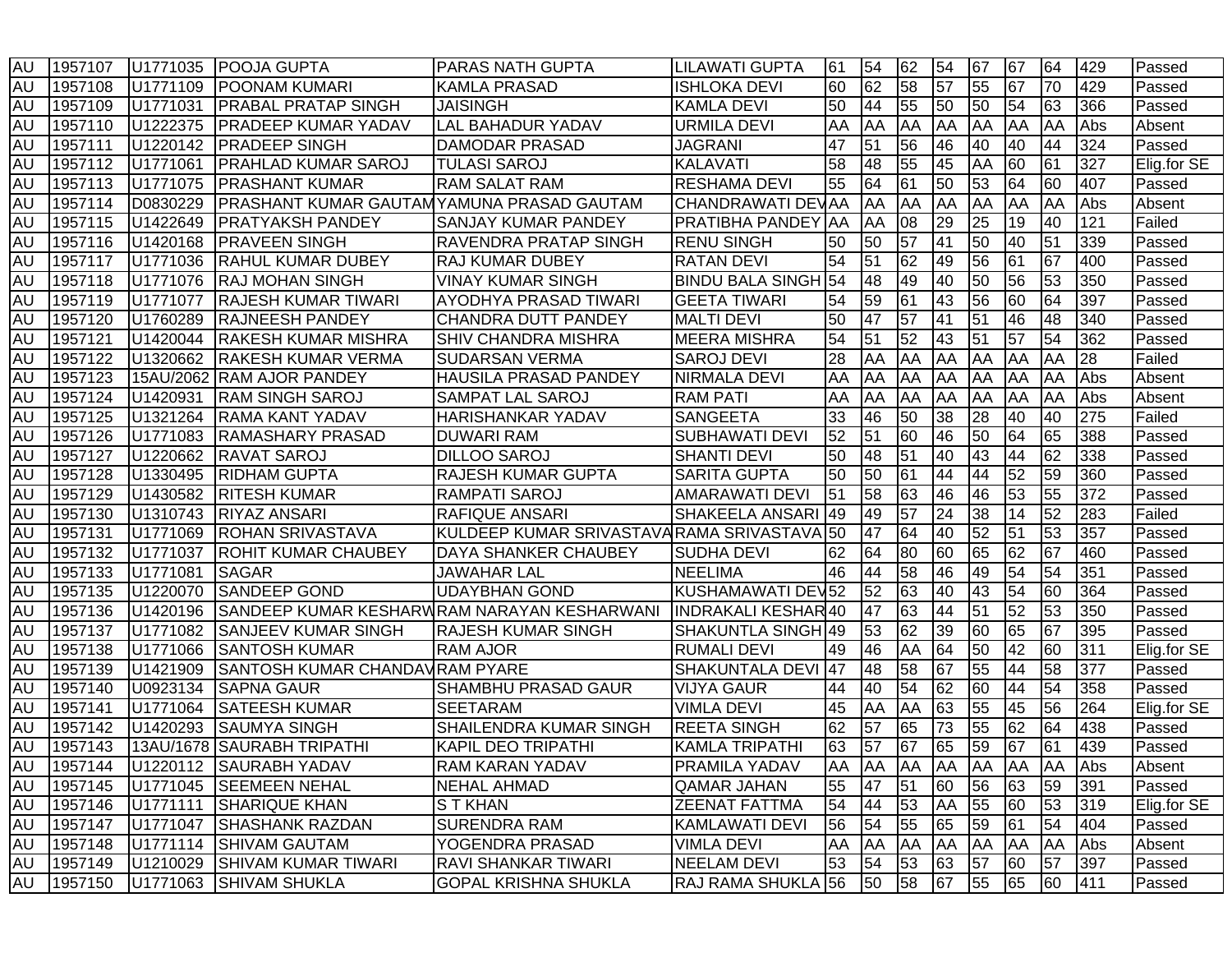| <b>AU</b> | 1957151 | U1771042  | ISHREYANSH SHRIVASTAVA IDEEPAK SHRIVASTAVA          |                               | <b>CHANCHAL SHRIVA165</b>    |    | 59        | 60 | 67        | 57              | 66              | 65 | 439 | Passed      |
|-----------|---------|-----------|-----------------------------------------------------|-------------------------------|------------------------------|----|-----------|----|-----------|-----------------|-----------------|----|-----|-------------|
| <b>AU</b> | 1957152 | U1771048  | <b>SHUBHAM SINGH</b>                                | <b>RAGHVENDRA SINGH</b>       | <b>SUNITA SINGH</b>          | 60 | 50        | 55 | 68        | 57              | 68              | 65 | 423 | Passed      |
| <b>AU</b> | 1957153 | U1771084  | <b>SHUBHAM SRIVASTAVA</b>                           | <b>VIPIN SRIVASTAVA</b>       | SHEELA SRIVASTAV56           |    | 65        | 58 | 63        | 58              | 71              | 59 | 430 | Passed      |
| <b>AU</b> | 1957154 | U1771099  | SIDDHARTH KUMAR LALCHALALCHAND                      |                               | <b>PRAMILA DEVI</b>          | 48 | 46        | 54 | 61        | 54              | 55              | 52 | 370 | Passed      |
| <b>AU</b> | 1957155 | U1410812  | <b>SMRITI</b>                                       | <b>B R JATAV</b>              | <b>LAKSHMI</b>               | 61 | 54        | 64 | 68        | 56              | 69              | 64 | 436 | Passed      |
| <b>AU</b> | 1957156 | U1120209  | SNIGDHA SRIVASTAVA                                  | R S P SRIVASTAVA              | SUMAN SRIVASTAV 60           |    | 55        | 59 | 68        | 54              | 53              | 64 | 413 | Passed      |
| <b>AU</b> | 1957157 | U1771041  | <b>SUBHASH CHANDRA CHAUR RAKESH KUMAR</b>           |                               | <b>REKHA DEVI</b>            | 55 | 50        | 48 | 64        | 57              | 57              | 60 | 391 | Passed      |
| <b>AU</b> | 1957158 | U0721227  | <b>SUBODH KUMAR YADAV</b>                           | <b>PRADIP KUMAR YADAV</b>     | <b>URMILA DEVI</b>           | 56 | 50        | 56 | 65        | 57              | 58              | 57 | 399 | Passed      |
| <b>AU</b> | 1957159 | U1771049  | <b>SUMIT GUPTA</b>                                  | <b>VIJAY GUPTA</b>            | <b>MEERA GUPTA</b>           | 59 | 58        | 56 | 63        | 58              | 55              | 62 | 411 | Passed      |
| <b>AU</b> | 1957160 | U1771087  | <b>SUMIT KUMAR BARANWAL</b>                         | OM PRAKASH BARANWAL           | <b>KALYANI DEVI</b>          | 57 | 49        | 57 | 65        | 59              | 58              | 61 | 406 | Passed      |
| <b>AU</b> | 1957161 | U1771046  | <b>SUMIT PANDEY</b>                                 | <b>GURU PRASAD PANDEY</b>     | REKHA DEVI PANDE60           |    | 53        | AA | 61        | 56              | 60              | 61 | 351 | Elig.for SE |
| <b>AU</b> | 1957162 | U1421014  | <b>SUMIT SHUKLA</b>                                 | <b>UMA KANT SHUKLA</b>        | <b>CHHAMA SHUKLA</b>         | 52 | 49        | 62 | 65        | 53              | 60              | 58 | 399 | Passed      |
| <b>AU</b> | 1957163 | U0521407  | <b>SUNIL KUMAR YADAV</b>                            | <b>SHIV MURTI SINGH</b>       | <b>SHANTI DEVI</b>           | 57 | 54        | 61 | 61        | $\overline{57}$ | AA              | 52 | 342 | Elig.for SE |
| <b>AU</b> | 1957164 | U1771086  | SURENDRA PRASAD GUPTA GURU PRASAD GUPTA             |                               | <b>LAKHPATTI DEVI</b>        | 54 | 54        | 55 | 64        | 57              | 64              | 62 | 410 | Passed      |
| <b>AU</b> | 1957165 | U1422618  | <b>SUSHIL KUMAR</b>                                 | <b>RAM CHANDRA</b>            | <b>VIDYA DEVI</b>            | 43 | 53        | 51 | 64        | 58              | 45              | 50 | 364 | Passed      |
| <b>AU</b> | 1957166 | U1771039  | <b>SWATI SINGH</b>                                  | VINAY KUMAR SINGH             | RAJ KALI SINGH               | 53 | 48        | 52 | 33        | 54              | 60              | 64 | 364 | Elig.for SE |
| <b>AU</b> | 1957167 | U1771050  | <b>TARUN KUMAR SAROJ</b>                            | <b>HARI SHANKAR SAROJ</b>     | <b>MALTI</b>                 | 54 | 57        | 55 | 44        | 57              | 66              | 61 | 394 | Passed      |
| <b>AU</b> | 1957168 | U1322602  | UJJWAL KUMAR SONKAR                                 | <b>SUDHIR SONKAR</b>          | <b>SUNITA SONKAR</b>         | 51 | 55        | 51 | 40        | 40              | 59              | 57 | 353 | Passed      |
| <b>AU</b> | 1957169 | U1430050  | <b>UMANG KUMAR GUPTA</b>                            | <b>ANIL GUPTA</b>             | RANJANA GUPTA                | 57 | 51        | 56 | 40        | 56              | 65              | 66 | 391 | Passed      |
| <b>AU</b> | 1957170 | U1771052  | <b>UMESH KUMAR</b>                                  | <b>DHANI LAL</b>              | <b>GEETA DEVI</b>            | 55 | 52        | 47 | 40        | 44              | $\overline{60}$ | 56 | 354 | Passed      |
| <b>AU</b> | 1957171 | U0820970  | <b>UMESH KUMAR RATHAUR</b>                          | <b>RAM FAKEER</b>             | YASHODA DEVI                 | 52 | 49        | 29 | 31        | 51              | 40              | 46 | 298 | Elig.for SE |
| <b>AU</b> | 1957172 | U1771051  | <b>UMESH KUMAR TRIPATHI</b>                         | <b>SHYAM SHANKAR TRIAPTHI</b> | <b>JAVITRI DEVI</b>          | 53 | 51        | 53 | 41        | 57              | 62              | 54 | 371 | Passed      |
| <b>AU</b> | 1957173 | 15AU/944  | <b>URMILA RANA</b>                                  | <b>GENDAN LAL</b>             | <b>JUMANA DIVE</b>           | AA | AA        | AA | <b>AA</b> | <b>JAA</b>      | AA              | AA | Abs | Absent      |
| <b>AU</b> | 1957174 | U1771101  | UTKARSH KUMAR SHUKLA                                | OM PRAKASH SHUKLA             | SHARDA DEVI SHUK73           |    | 65        | 60 | 44        | 64              | 70              | 65 | 441 | Passed      |
| <b>AU</b> | 1957175 | U1430581  | UTKARSH SHUKLA                                      | <b>ALOK SHUKLA</b>            | <b>MOUSUMI SHUKLA</b>        | 48 | 48        | 48 | 38        | 54              | 61              | 53 | 350 | Passed      |
| <b>AU</b> | 1957176 | U1210841  | UTKARSHA JAISWAL                                    | RAMJI JAISWAL                 | <b>ANJU JAISWAL</b>          | AA | <b>AA</b> | AA | AA        | AA              | AA              | AA | Abs | Absent      |
| <b>AU</b> | 1957177 | U1771054  | VAIBHAV PATHAK                                      | <b>SHIV KUMAR PATHAK</b>      | <b>PUSHPA PATHAK</b>         | 59 | 51        | 53 | 40        | 58              | 64              | 57 | 382 | Passed      |
| <b>AU</b> | 1957178 | 10522146  | <b>VAIBHAV PRATAP SHAHI</b>                         | <b>NIRBHAY KUMAR SHAHI</b>    | <b>KSHAMA SHAHI</b>          | 58 | 50        | 50 | 34        | 43              | 61              | 53 | 349 | Elig.for SE |
| <b>AU</b> | 1957179 | U0730204  | VARUN KUMAR                                         | <b>CHHOTE LAL PASI</b>        | <b>CHHOTE LAL PASI</b>       | 53 | 46        | 59 | 44        | 54              | 63              | 60 | 379 | Passed      |
| <b>AU</b> | 1957180 | U1771088  | VIJAI KUMAR                                         | <b>SYAM LAL</b>               | <b>GIRIJA DEVI</b>           | 51 | 43        | 53 | 40        | 54              | 44              | 43 | 328 | Passed      |
| <b>AU</b> | 1957181 | U1771053  | <b>VIJAY KUMAR PANDEY</b>                           | <b>SURESH PRASAD PANDEY</b>   | <b>SAVITRI DEVI</b>          | 58 | 44        | 54 | 40        | 47              | 56              | 51 | 350 | Passed      |
| <b>AU</b> | 1957182 | U1321572  | <b>VIKAS KUMAR KOL</b>                              | <b>SANJAY KUMAR KOL</b>       | <b>KIRAN DEVI KOL</b>        | 54 | 49        | 53 | 42        | 52              | 58              | 48 | 356 | Passed      |
| <b>AU</b> | 1957183 | U1420105  | <b>VISHNU BAHADUR SINGH</b>                         | <b>SARVAJEET SINGH</b>        | <b>AMALA SINGH</b>           | 63 | 58        | 52 | 32        | 54              | 53              | 59 | 371 | Elig.for SE |
| <b>AU</b> | 1957184 | U1421530  | <b>VIVEK PRATAP SINGH</b>                           | <b>ASHOK KUMAR YADAV</b>      | MANORAMA YADAV <sub>60</sub> |    | 60        | 48 | 40        | 54              | 60              | 56 | 378 | Passed      |
| <b>AU</b> | 1957185 |           | 13AU/1980 ARJUN KUMAR                               | <b>RAJENDRA PRATAP</b>        | <b>KRISHNA DEVI</b>          | AA | <b>AA</b> | AA | <b>AA</b> | <b>AA</b>       | AA              | AA | Abs | Absent      |
| <b>AU</b> | 1957186 |           | M0310236 DURGESH KUMAR YADAV                        | <b>PARAS NATH YADAV</b>       | <b>KAILASH DEVI</b>          | AA | 49        | 53 | 40        | 47              | 62              | AA | 251 | Elig.for SE |
| <b>AU</b> | 1957187 | U1120137  | <b>MRITUNJAY YADAV</b>                              | <b>UDAI BHAN YADAV</b>        | <b>SHARMILA DEVI</b>         | 53 | 47        | 51 | 43        | 48              | 60              | 57 | 359 | Passed      |
| <b>AU</b> | 1957188 | 15AU/426  | <b>RAVI SINGH</b>                                   | <b>MAHENDRA SINGH</b>         | <b>MUNNI DEVI</b>            | 44 | 43        | 45 | 29        | 40              | 32              | 38 | 271 | Failed      |
| <b>AU</b> | 1957189 | U1020120  | SANDEEP KUMAR CHAUHAN RAMRUP CHAUHAN                |                               | <b>JANTARI DEVI</b>          | 53 | 47        | 53 | 50        | $\sqrt{52}$     | 62              | 55 | 372 | Passed      |
| <b>AU</b> | 1957190 | 16AU/1877 | <b>SANJAY KUMAR GAUTAM</b>                          | <b>SRICHARAN PRASAD</b>       | <b>BASANTI DEVI</b>          | 52 | 48        | 44 | 34        | 52              | 42              | 48 | 320 | Elig.for SE |
| AU        | 1957191 |           | 15AU/1408 SHAMOON AHAMAD ANSARI IRFAN AHAMAD ANSARI |                               | <b>SHAMAMA IRFAN</b>         | 33 | 22        | 15 | 14        | 40              | 13              | 40 | 177 | Failed      |
| AU        | 1957192 | U1123640  | <b>SHIVAM SHARMA</b>                                | <b>KRISHNA LAL SHARMA</b>     | <b>ANJU SHARMA</b>           | 62 | 50        | 58 | 45        | 59              | 66              | 57 | 397 | Passed      |
| AU        | 1957193 | 15AU/229  | <b>AMIT KUMAR PANDEY</b>                            | KAILASH NATH PANDEY           | <b>SHAIL PANDEY</b>          | 51 | 41        | 58 | 40        | 57              | 40              | 52 | 339 | Passed      |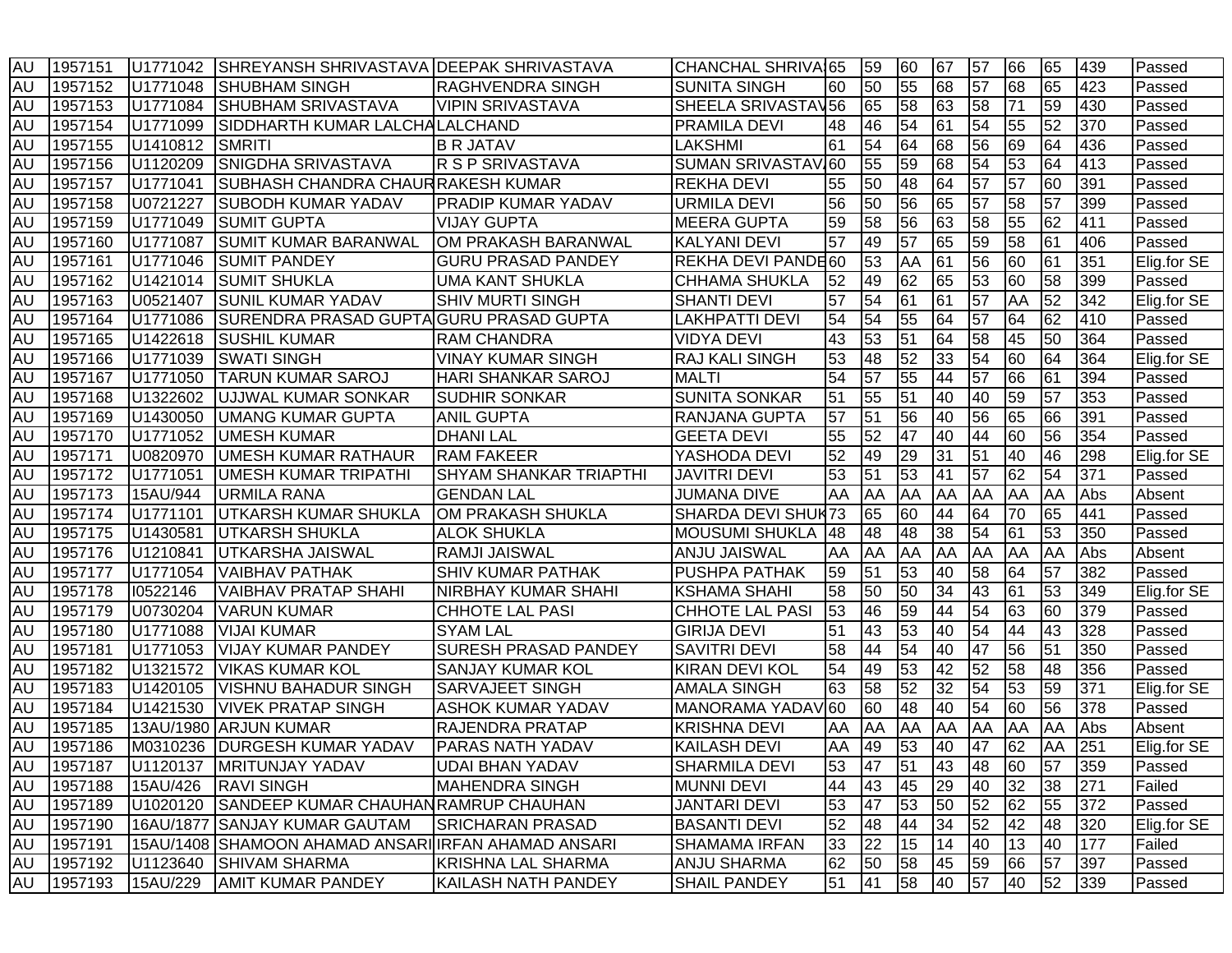| <b>AU</b>  | 1957194     | 16AU/784             | <b>ASHWANI PANDEY</b>                     | <b>RADHEY SHYAM PANDEY</b>     | <b>SHAKUNTALA</b>         | 52 | 45 | 54 | 45              | 53              | 54 | 51              | 354 | Passed      |
|------------|-------------|----------------------|-------------------------------------------|--------------------------------|---------------------------|----|----|----|-----------------|-----------------|----|-----------------|-----|-------------|
| <b>AU</b>  | 1957195     | U0920435             | <b>DEEPAK KUMAR PANDEY</b>                | <b>BRAHM DEEN PANDEY</b>       | SARASWATI PANDE 52        |    | 44 | 46 | 40              | 54              | 50 | 51              | 337 | Passed      |
| <b>AU</b>  | 1957196     |                      | 15AU/1958 GULAB YADAV                     | CHHOTE LAL YADAV               | <b>PHOOL KALI</b>         | 44 | 46 | 55 | 41              | 54              | 50 | 48              | 338 | Passed      |
| <b>AU</b>  | 1957197     |                      | 16AU/1023 JJITENDRA KUMAR                 | <b>VIRENDRA KUMAR</b>          | <b>GEETA DEVI</b>         | 54 | 47 | 60 | 36              | 56              | 54 | 59              | 366 | Passed      |
| <b>AU</b>  | 1957198     | 15AU/817             | <b>KRISHNATOSH MISHRA</b>                 | RAJENDRA PRASAD MISHRA         | <b>MRIDULA MISHRA</b>     | 36 | 42 | 50 | 26              | 54              | 40 | 50              | 298 | Elig.for SE |
| <b>AU</b>  | 1957199     |                      | 16AU/2200 NEERAJ KUMAR                    | <b>RAM CHANDRA DIWAKAR</b>     | <b>RITA DEVI</b>          | AA | AA | AA | AA              | AA              | AA | AA              | Abs | Absent      |
| <b>AU</b>  | 1957200     |                      | 16AU/2200 NEERAJ KUMAR                    | <b>RAM CHANDRA DIWAKAR</b>     | <b>RITA DEVI</b>          | 51 | 53 | 51 | 33              | 57              | 56 | 53              | 354 | Elig.for SE |
| <b>AU</b>  | 1957201     | 10920592             | PRASHANT KUMAR MISHRA BASANT KUMAR MISHRA |                                | <b>LAXMI MISHRA</b>       | 42 | 45 | 63 | 33              | 53              | 56 | 53              | 345 | Elig.for SE |
| <b>AU</b>  | 1957202     | U1120314             | <b>RAHUL KUMAR SHUKLA</b>                 | OM PRAKASH SHUKLA              | <b>GYANI DEVI</b>         | AA | AA | AA | AA              | AA              | AA | AA              | Abs | Absent      |
| <b>AU</b>  | 1957203     | U1323277             | <b>RISHI KUMAR</b>                        | <b>NEEL BAHADUR</b>            | <b>LUXMI DEVI</b>         | 45 | 45 | 69 | 46              | 58              | 49 | 50              | 362 | Passed      |
| <b>AU</b>  | 1957204     | 13AU/1317            | <b>SANT LAL</b>                           | <b>LALLA RAM PATEL</b>         | <b>LAXMI DEVI</b>         | AA | AA | AA | AA              | AA              | AA | AA              | Abs | Absent      |
| <b>AU</b>  | 1957205     | U1320341             | <b>SUMIT SINGH PAL</b>                    | SANTOSH KUMAR PAL              | <b>NEERA DEVI</b>         | 44 | 47 | 70 | 40              | 53              | 54 | 56              | 364 | Passed      |
| <b>AU</b>  | 1957206     | U1220378             | <b>VAIBHAV SINGH</b>                      | <b>ASHOK KUMAR SINGH</b>       | <b>BHARATI SINGH</b>      | 38 | 44 | 49 | 40              | 55              | 50 | 57              | 333 | Passed      |
| <b>AU</b>  | 1957207     |                      | 16AU/1788   VISHNU DEV                    | PRABHU DAYAL                   | <b>REETA DEVI</b>         | 48 | 48 | 57 | 40              | 51              | 55 | 54              | 353 | Passed      |
| <b>AU</b>  | 1957210     | U1010807             | <b>TIRLOKI NATH YADAV</b>                 | <b>HIRA LAL YADAV</b>          | <b>SUNITA DEVI</b>        | AA | AA | AA | AA              | AA              | AA | AA              | Abs | Absent      |
| <b>AU</b>  | 1957211     | U0921436             | OM PRAKASH SHARMA                         | SHIV SHANKAR SHARMA            | <b>SITA DEVI</b>          | 54 | 44 | 67 | 40              | 60              | 60 | 56              | 381 | Passed      |
| <b>AU</b>  | 1957212     | U1760295             | <b>SUBHAM YADAV</b>                       | <b>SANT LAL YADAV</b>          | <b>SHANTI DEVI</b>        | 51 | 45 | 65 | 33              | 56              | 50 | 56              | 356 | Elig.for SE |
| <b>AU</b>  | 1957213     |                      | 14AU/1516 VAISHALI RAI                    | OM PRAKASH RAI                 | <b>SUNITA RAI</b>         | 33 | 45 | 63 | 34              | 58              | 40 | 54              | 327 | Elig.for SE |
| <b>ADC</b> | 1957301     | D1771001             | <b>ABDUL BASIT</b>                        | JALEEL AHMAD                   | <b>DURDANA SIDDIQUI53</b> |    | 48 | 61 | 43              | 58              | 56 | 57              | 376 | Passed      |
| <b>ADC</b> | 1957302     | U1021418             | <b>ABHINAV CHAUDHARY</b>                  | <b>CHHEDI LAL CHAUDHARY</b>    | <b>RAJ PATI DEVI</b>      | 53 | 47 | 65 | 44              | $\overline{57}$ | 61 | 46              | 373 | Passed      |
|            | ADC 1957303 | D1771003             | <b>ABHISHEK AWASTHI</b>                   | <b>ANIL KUMAR AWASTHI</b>      | <b>ANJU AWASTHI</b>       | 54 | 51 | 64 | 54              | 52              | 63 | 62              | 400 | Passed      |
|            | ADC 1957304 | D1771004             | <b>ABHISHEK DWIVEDI</b>                   | SHASHI DHAR DWIVEDI            | <b>SHUSILA DEVI</b>       | 50 | 47 | 67 | 43              | 55              | 61 | 62              | 385 | Passed      |
|            | ADC 1957305 | D <sub>1771005</sub> | <b>ABHISHEK JAYSAVAL</b>                  | RAJESH KUMAR JAYSAVAL          | <b>NEELAM JAYSAVAL</b>    | 47 | 45 | 63 | 40              | 59              | 54 | 60              | 368 | Passed      |
|            | ADC 1957306 |                      | 10AU/1920 ABHISHEK KUMAR YADAV            | <b>CHANNI PRASAD YADAV</b>     | <b>SUMAN YADAV</b>        | 48 | 43 | 58 | 44              | 58              | AA | 48              | 299 | Elig.for SE |
| <b>ADC</b> | 1957307     | D1771006             | <b>ABHISHEK KUMAR YADAV</b>               | <b>RAM KARAN YADAV</b>         | RAJ KUMARI YADAV57        |    | 47 | 69 | 40              | 54              | AA | 53              | 320 | Elig.for SE |
| <b>ADC</b> | 1957308     | D <sub>1771007</sub> | <b>ABHISHEK PANDEY</b>                    | <b>HARIKESH PANDEY</b>         | <b>INDRA PANDEY</b>       | 55 | 48 | 63 | 45              | 54              | 54 | 55              | 374 | Passed      |
|            | ADC 1957309 | D <sub>1771008</sub> | <b>ABHISHEK PANDEY</b>                    | UMA SHANKAR PANDEY             | ASHA DEVI PANDEY52        |    | 48 | 66 | 29              | 43              | 52 | 60              | 350 | Elig.for SE |
| <b>ADC</b> | 1957310     | U1322166             | ABHISHEK SHANKER TIWAR ANIL KUMAR TIWARI  |                                | <b>RITA TIWARI</b>        | 66 | 51 | 70 | 53              | 66              | 64 | 66              | 436 | Passed      |
|            | ADC 1957311 | D1771009             | <b>ABHISHEK TIWARI</b>                    | <b>JAGADAMBA PRASAD TIWARI</b> | <b>KAMLESH TIWARI</b>     | 48 | 47 | 65 | 40              | 54              | 52 | $\overline{52}$ | 358 | Passed      |
|            | ADC 1957312 | D <sub>1771010</sub> | <b>ABHISHEK YADAV</b>                     | <b>HARIBANSH YADAV</b>         | <b>LALTI DEVI</b>         | 57 | 51 | 68 | 63              | 53              | 59 | 48              | 399 | Passed      |
|            | ADC 1957313 | 16AU/1051            | <b>ABRAR ALI</b>                          | <b>LIYAKAT ALI</b>             | <b>BADRUN NISHA</b>       | 49 | 51 | 63 | 63              | 48              | 40 | 43              | 357 | Passed      |
|            | ADC 1957314 | S1420006             | <b>ADITI BISARYA</b>                      | <b>SAURABH BISARYA</b>         | <b>SUDHA BISARYA</b>      | 57 | 52 | 67 | 64              | 50              | 58 | 53              | 401 | Passed      |
|            | ADC 1957315 | D <sub>1330023</sub> | <b>ADITYA YADAV</b>                       | PRAMOD KUMAR YADAV             | <b>BEENA YADAV</b>        | 58 | 61 | 47 | 63              | $\overline{57}$ | 55 | 58              | 399 | Passed      |
| <b>ADC</b> | 1957316     | D <sub>1771013</sub> | <b>AJAI KUMAR</b>                         | RAMESH CHANDRA                 | <b>PREMA DEVI</b>         | 56 | 53 | 61 | 65              | 53              | 51 | 48              | 387 | Passed      |
|            | ADC 1957317 | 10520074             | <b>AJAY KUMAR</b>                         | <b>JAGDEESH PRASAD</b>         | <b>NAURANGI DEVI</b>      | 54 | 53 | 62 | $\overline{57}$ | 43              | 61 | 59              | 389 | Passed      |
|            | ADC 1957318 | U1221573             | IAJAY KUMAR KASHYAP                       | AMAR SINGH KASHYAP             | <b>KUSUM KASHYAP</b>      | 52 | 50 | 65 | 63              | 52              | 50 | 53              | 385 | Passed      |
|            | ADC 1957319 |                      | D1771015 AJAY SINGH YADAV                 | <b>DASHARTH LAL YADAV</b>      | <b>ANAR KALI DEVI</b>     | 45 | 56 | 45 | 66              | 46              | 33 | 42              | 333 | Elig.for SE |
|            | ADC 1957320 | D1771017             | <b>AJIT KUMAR SAROJ</b>                   | LAL CHANDRA SAROJ              | <b>LAXMI DEVI</b>         | 56 | 59 | 56 | 64              | 47              | 49 | 59              | 390 | Passed      |
|            | ADC 1957321 | 3AU/1270             | <b>AKASH GAUR</b>                         | <b>ARUN GAUR</b>               | <b>MAGAN GAUR</b>         | 56 | 56 | 51 | 61              | 53              | 55 | 42              | 374 | Passed      |
|            | ADC 1957322 | D1771018             | <b>AKASH KUMAR</b>                        | <b>VIJAY SINGH</b>             | <b>USHA DEVI</b>          | 44 | 57 | 44 | AA              | AA              | 50 | 44              | 239 | Elig.for SE |
|            | ADC 1957323 | U1221638             | <b>AKASH YADAV</b>                        | <b>RAJESH KUMAR YADAV</b>      | SANGEETA DEVI YA45        |    | 61 | 41 | 65              | 47              | 61 | 57              | 377 | Passed      |
|            | ADC 1957324 | M1220117             | AKHILESH KUMAR RATNAKAMOTI LAL            |                                | <b>URMILA DEVI</b>        | 56 | 61 | 43 | 65              | 44              | 55 | 47              | 371 | Passed      |
|            | ADC 1957325 | D <sub>1771021</sub> | <b>AKHILESHWAR PRATAP</b>                 | <b>BIHARI LAL</b>              | <b>URMILA DEVI</b>        | 56 | 62 | 57 | 67              | 55              | 61 | 60              | 418 | Passed      |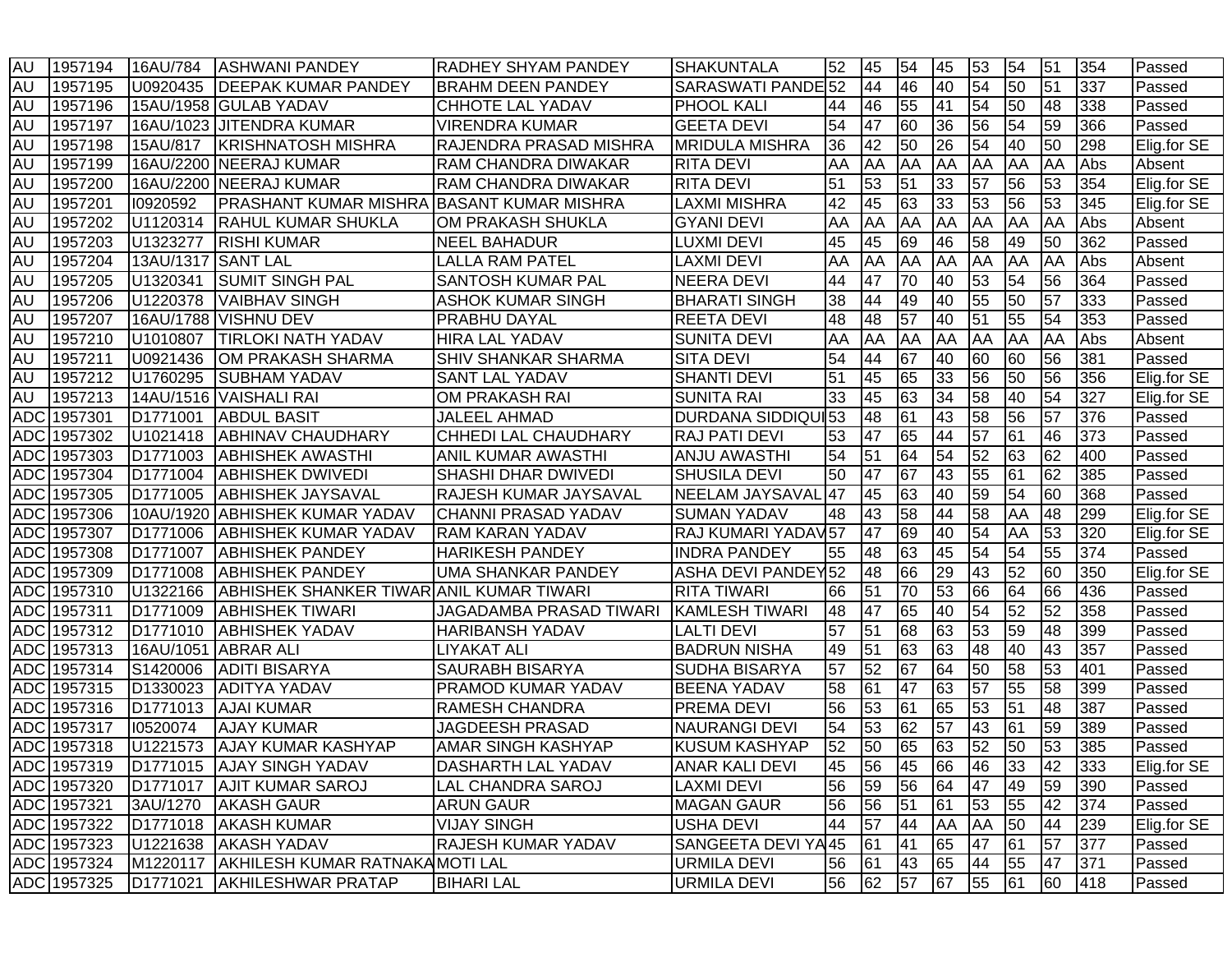| ADC 1957326           | D <sub>1771022</sub> | <b>AKRITI SINGH</b>          | <b>GHANSHYAM SINGH</b>                        | <b>GEETA SINGH</b>        | AA | AA | AA        | <b>AA</b> | <b>AA</b>       | AA              | AA              | Abs | Absent      |
|-----------------------|----------------------|------------------------------|-----------------------------------------------|---------------------------|----|----|-----------|-----------|-----------------|-----------------|-----------------|-----|-------------|
| ADC 1957327           | D <sub>1771023</sub> | <b>ALAUDDIN</b>              | JALALUDDIN                                    | <b>ISRARUNNISHA</b>       | 64 | 64 | 53        | 70        | 50              | 63              | 61              | 425 | Passed      |
| ADC 1957328           | D1771025             | <b>ALOK KUMAR SINGH</b>      | <b>JILEDAR SINGH</b>                          | <b>ROOPWATI DEVI</b>      | AA | AA | AA        | AA        | <b>AA</b>       | AA              | AA              | Abs | Absent      |
| <b>ADC</b><br>1957329 | U0930187             | <b>ALOK SINGH CHANDEL</b>    | <b>VIMAL SINGH CHANDEL</b>                    | <b>SHIV KUMARI</b>        | 52 | 57 | 49        | 64        | 43              | 60              | 55              | 380 | Passed      |
| ADC 1957330           | D1771027             | <b>AMAN PANDEY</b>           | TAPESH CHANDRA PANDEY                         | <b>SHASHI PRABHA PA57</b> |    | 52 | 56        | 68        | 54              | 60              | 67              | 414 | Passed      |
| ADC 1957332           | 15AU/1327            | <b>AMIT KUMAR</b>            | <b>LATE RAM NARESH</b>                        | <b>TIJA DEVI</b>          | 52 | 56 | 46        | 65        | 40              | 61              | 53              | 373 | Passed      |
| ADC 1957333           | 15AU/1107            | <b>AMIT KUMAR SHUKLA</b>     | <b>GANGA PRASAD SHUKLA</b>                    | <b>SUNITA DEVI</b>        | 54 | 55 | 49        | 62        | 36              | 53              | 56              | 365 | Passed      |
| ADC 1957334           | D1771029             | <b>AMIT TIWARI</b>           | <b>SURESH CHANDRA TIWARI</b>                  | <b>SUMAN TIWARI</b>       | 51 | 59 | 53        | 62        | 40              | 48              | 64              | 377 | Passed      |
| <b>ADC</b><br>1957335 | 11210008             | <b>ANAMIKA MISHRA</b>        | <b>DINESH MISHRA</b>                          | <b>USHA RANI</b>          | 57 | 68 | 60        | 62        | 36              | 56              | 58              | 397 | Passed      |
| <b>ADC</b><br>1957336 | D1771032             | <b>ANKIT JAISWAL</b>         | PRAMOD JAISWAL                                | <b>SHOBHA DEVI</b>        | 63 | 64 | 55        | 63        | 55              | 60              | 62              | 422 | Passed      |
| ADC 1957337           | D <sub>1771033</sub> | <b>ANKIT SONKAR</b>          | <b>SANJAY KUMAR SONKAR</b>                    | <b>SUMITRA SONKAR</b>     | 56 | 59 | 54        | 64        | 60              | 60              | $\overline{57}$ | 410 | Passed      |
| <b>ADC</b><br>1957338 |                      | 16AU/2476 ANOOP PANDEY       | <b>HARI KISHOR PANDEY</b>                     | <b>INDRAMATI PANDEY50</b> |    | 58 | 54        | 64        | 58              | 46              | $\overline{52}$ | 382 | Passed      |
| ADC 1957339           | D1771035             | <b>ANUBHAV KUMAR TIWARI</b>  | <b>PRAMOD KUMAR TIWARI</b>                    | <b>NISHA TIWARI</b>       | 61 | 67 | 53        | 65        | $\overline{57}$ | 62              | 65              | 430 | Passed      |
| ADC 1957340           | D1771036             | ANUJ                         | LALTA PRASAD                                  | <b>SARASVATI DEVI</b>     | 63 | 65 | 55        | 64        | 62              | 60              | 62              | 431 | Passed      |
| ADC 1957341           | U1230030             | <b>ANUJ GAUR</b>             | <b>LAL CHAND GAUR</b>                         | JAG SHEELA GAUR 51        |    | 44 | 49        | 42        | 60              | 52              | 51              | 349 | Passed      |
| ADC 1957342           | D1771038             | <b>ANUPAM PANDEY</b>         | T P PANDEY                                    | <b>GEETANJALI PANDE39</b> |    | 44 | 46        | 56        | 60              | 42              | 54              | 341 | Passed      |
| ADC 1957343           | D1771039             | <b>ANUPAM SHARMA</b>         | RAVI KANT SUROLIA                             | <b>KIRAN SUROLIA</b>      | 57 | 60 | 62        | 63        | 67              | 66              | 64              | 439 | Passed      |
| ADC 1957344           | D1771040             | <b>ANURAG SHUKLA</b>         | DHRUV PRAKASH SHUKLA                          | <b>JAYMALA SHUKLA</b>     | 50 | 51 | 46        | 50        | 54              | 54              | 55              | 360 | Passed      |
| ADC 1957345           | D <sub>1330104</sub> | <b>ANURAG SINGH</b>          | <b>JITENDRA SINGH</b>                         | <b>SUDHA SINGH</b>        | AA | 51 | 60        | 56        | 61              | 55              | 65              | 348 | Elig.for SE |
| ADC 1957346           | D <sub>1771041</sub> | <b>ANURAG SONKAR</b>         | <b>LAL JI SONKAR</b>                          | <b>REKHA SONKAR</b>       | AA | 50 | 41        | 54        | 53              | 26              | 43              | 267 | Elig.for SE |
| ADC 1957347           | D <sub>1771042</sub> | <b>JARSH BUGGA</b>           | ARUN KUMAR BUGGA                              | <b>ARCHANA BUGGA</b>      | 57 | 51 | 53        | 58        | $\overline{62}$ | 56              | 56              | 393 | Passed      |
| <b>ADC</b><br>1957348 | D1771043             | <b>ARUN KUMAR SINGH</b>      | <b>JAI PRAKASH SINGH</b>                      | <b>MEERA DEVI</b>         | 55 | 44 | 55        | 55        | 60              | 60              | 58              | 387 | Passed      |
| ADC 1957349           | D1771044             | <b>ARVIND KUMAR</b>          | <b>GIRENDRA SINGH</b>                         | <b>BHOORI DEVI</b>        | 44 | 40 | 47        | 52        | 53              | $\overline{48}$ | 56              | 340 | Passed      |
| ADC 1957350           | 11220213             | <b>ARVIND KUMAR PANDEY</b>   | SUNIL KUMAR PANDEY                            | <b>KANTI PANDEY</b>       | 60 | 53 | 60        | 60        | 60              | 64              | 64              | 421 | Passed      |
| <b>ADC</b><br>1957351 | D1771045             | <b>ARVIND KUMAR YADAV</b>    | SABHAJEET YADAV                               | <b>GULABI DEVI</b>        | 53 | 44 | 60        | 53        | 58              | 24              | 57              | 349 | Elig.for SE |
| <b>ADC</b><br>1957352 | D1771046             | <b>ASHISH KUMAR SHUKLA</b>   | <b>BUDDHI SAGAR SHUKLA</b>                    | <b>VIDHYA DEVI</b>        | 53 | 42 | 53        | 63        | 53              | 51              | 58              | 373 | Passed      |
| <b>ADC</b><br>1957353 | D1771047             | <b>ASHISH KUMAR SINGH</b>    | <b>GIRAJA SINGH</b>                           | <b>PUNAM SINGH</b>        | 57 | 49 | 58        | 59        | 54              | 63              | 65              | 405 | Passed      |
| <b>ADC</b><br>1957354 | U1420480             | <b>ASHTBHUJA MISHRA</b>      | <b>RAMUJAGIR MISHRA</b>                       | <b>URMILA DEVI</b>        | 52 | 44 | 60        | 55        | $\overline{61}$ | 56              | 60              | 388 | Passed      |
| ADC 1957355           | 11210197             | <b>ASHU</b>                  | KAMLA PRASAD DUBEY                            | <b>NIRMALA DEVI</b>       | 55 | 40 | 50        | 60        | 62              | 62              | 63              | 392 | Passed      |
| ADC 1957356           | D1771048             | <b>ASHUTOSH MISHRA</b>       | <b>SHIV PRASAD MISHRA</b>                     | <b>SUNITA DEVI</b>        | AA | AA | AA        | <b>AA</b> | AA              | AA              | AA              | Abs | Absent      |
| ADC 1957357           | U1430321             | <b>ASHUTOSH RAWAT</b>        | <b>GANESH PRASAD</b>                          | <b>VINDESHWARI</b>        | 53 | 45 | 54        | 50        | 55              | 51              | 62              | 370 | Passed      |
| ADC 1957358           | D1771049             | <b>ASHUTOSH SHARMA</b>       | <b>RAMESH CHANDRA SHARMA</b>                  | <b>USHA SHARMA</b>        | 47 | 41 | 46        | 57        | 44              | 31              | 50              | 316 | Elig.for SE |
| ADC 1957359           | D1771050             | <b>ASHUTOSH SINGH</b>        | <b>RAMA SHANKAR</b>                           | <b>ASHA DEVI</b>          | 46 | 42 | 45        | 52        | 55              | 46              | 52              | 338 | Passed      |
| <b>ADC</b><br>1957360 | U1310532             | <b>ASTHA CHATURVEDI</b>      | <b>BAL KRISHNA CHATURVEDI</b>                 | <b>MADHURI CHATURV62</b>  |    | 45 | 58        | 57        | 60              | 62              | 58              | 402 | Passed      |
| ADC 1957361           | 11420237             |                              | ATALESH CHANDRA MISHRARAVINDRA SHANKER MISHRA | ASHA KIRAN MISHR 52       |    | 44 | 54        | 59        | 47              | 51              | 53              | 360 | Passed      |
| ADC 1957362           | D <sub>1771051</sub> | <b>AVINASH GUPTA</b>         | <b>RAKESH GUPTA</b>                           | <b>REETA GUPTA</b>        | 56 | 43 | 49        | 53        | 59              | 50              | 59              | 369 | Passed      |
| ADC 1957363           |                      | U1130414 BALRAM CHAUHAN      | <b>RAM DEV</b>                                | <b>PHOOL KALI</b>         | 54 | 46 | 50        | 40        | 52              | 58              | 54              | 354 | Passed      |
| ADC 1957364           | D <sub>1771052</sub> | BHASHKAR                     | <b>RAMA PATI</b>                              | <b>INRAWATI</b>           | 55 | 48 | 60        | 59        | 59              | 55              | 64              | 400 | Passed      |
| ADC 1957365           | D1771054             | CHANDAN KUMAR YADAV          | RAMA SHANKAR YADAV                            | SANGEETA DEVI YA AA       |    | AA | <b>AA</b> | <b>AA</b> | AA              | AA              | <b>AA</b>       | Abs | Absent      |
| ADC 1957366           | D1771055             | <b>CHANDRA PRAKASH</b>       | <b>RAJEEV KUMAR SINGH</b>                     | <b>USHA SINGH</b>         | 53 | 44 | 58        | 55        | 62              | 63              | 61              | 396 | Passed      |
| ADC 1957367           | D <sub>1771056</sub> | <b>CHETNA NAND SINGHANIA</b> | RAMA SHANKAR SINGHANIA                        | <b>PREMA DEVI</b>         | 42 | 40 | 45        | 47        | 55              | 54              | 50              | 333 | Passed      |
| ADC 1957368           | U1422120             | <b>DEEPSHIKHA</b>            | <b>ASHOK KUMAR</b>                            | <b>SUSHMA DEVI</b>        | 55 | 53 | 48        | 19        | 43              | 61              | 55              | 334 | Elig.for SE |
| ADC 1957369           | D <sub>1771057</sub> | <b>DHARMENDRA KUMAR</b>      | <b>DESH RAJ</b>                               | <b>TULSI DEVI</b>         | 56 | 49 | 47        | 24        | 56              | 55              | 46              | 333 | Elig.for SE |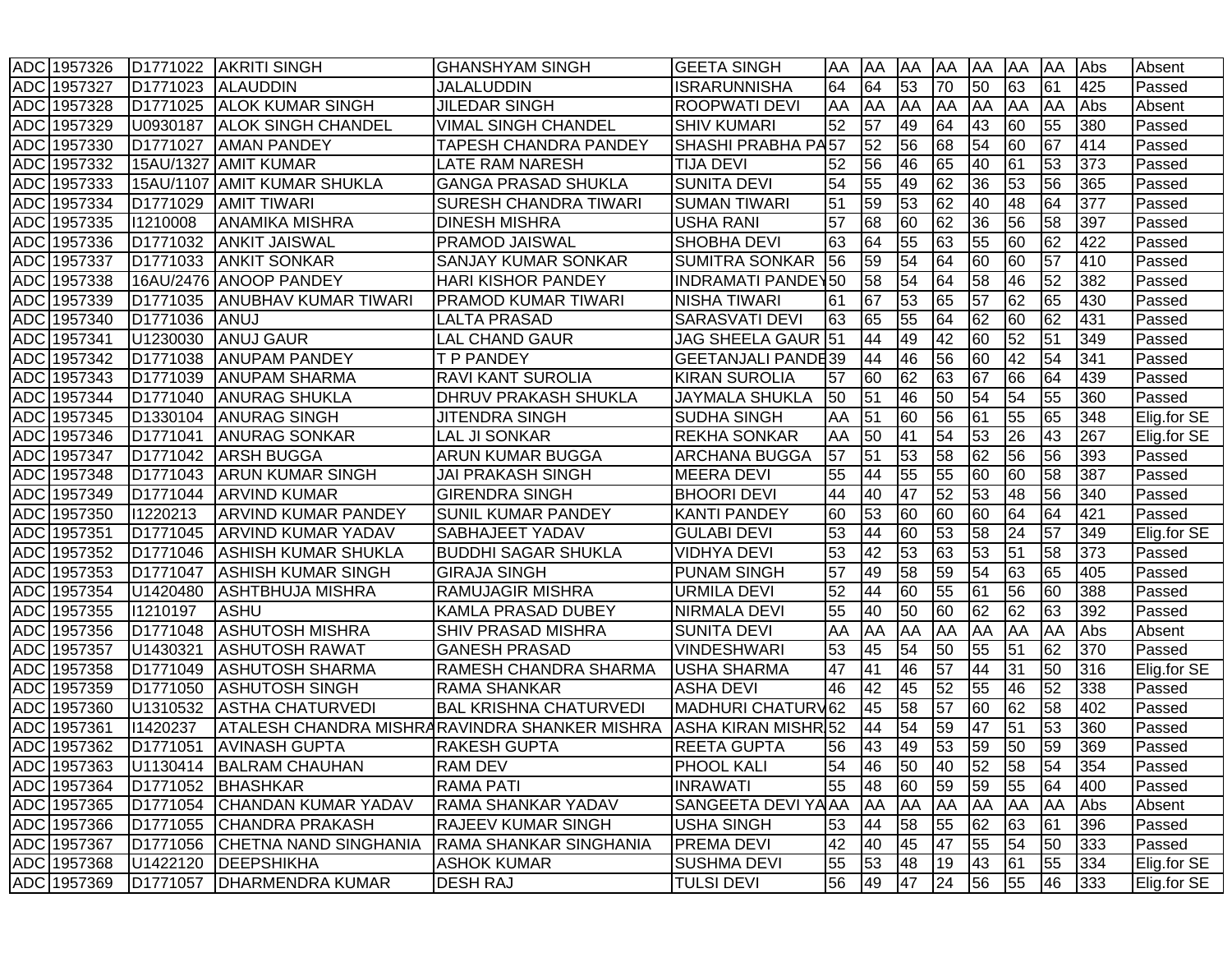|            | ADC 1957370 | D1771058             | DHARMENDRA KUMAR                              | <b>LALTA PRASHAD MISHRA</b>                            | <b>URMILA DEVI</b>            | 58 | 49 | 55              | 29              | 58         | 55              | 64 | 368 | Elig.for SE |
|------------|-------------|----------------------|-----------------------------------------------|--------------------------------------------------------|-------------------------------|----|----|-----------------|-----------------|------------|-----------------|----|-----|-------------|
|            | ADC 1957371 | D1771059             | IDHARMENDRA YADAV                             | <b>BACHCHE LAL YADAV</b>                               | <b>KUSUM DEVI</b>             | 51 | 58 | 52              | 27              | 60         | 58              | 54 | 360 | Elig.for SE |
| <b>ADC</b> | 1957372     | D <sub>1771060</sub> | DHIRENDRA KUMAR                               | <b>SIYARAM</b>                                         | <b>USHA DEVI</b>              | 48 | 48 | 54              | 40              | 56         | 51              | 57 | 354 | Passed      |
| <b>ADC</b> | 1957373     | D1771061             | DIBYANSHU MISHRA                              | <b>SANTOSH MISHRA</b>                                  | <b>SAROJ MISHRA</b>           | 54 | 41 | 61              | 47              | 56         | 49              | 47 | 355 | Passed      |
| <b>ADC</b> | 1957374     | C1320113             | <b>IDIKSHA TRIPATHI</b>                       | <b>VIJAY KUMAR TRIPATHI</b>                            | <b>POONAM TRIPATHI</b>        | 60 | 60 | 72              | 40              | 58         | 64              | 64 | 418 | Passed      |
|            | ADC 1957375 | D <sub>1771062</sub> | <b>DILEEP KUMAR</b>                           | <b>AVDHESH KUMAR</b>                                   | <b>KUSHMA DEVI</b>            | 47 | 60 | 56              | 40              | 58         | 56              | 46 | 363 | Passed      |
|            | ADC 1957376 | U0910226             | <b>DINESH YADAV</b>                           | JHARKHANDEY YADAV                                      | <b>RAM PYARI DEVI</b>         | 47 | 50 | 52              | 40              | 57         | 46              | 61 | 353 | Passed      |
|            | ADC 1957377 | D1771064             | <b>DIVYANSHU PANDEY</b>                       | <b>RAJ KUMAR PANDEY</b>                                | <b>SAVITRI DEVI</b>           | 51 | 48 | 56              | 40              | 52         | 57              | 58 | 362 | Passed      |
| <b>ADC</b> | 1957378     | U1310067             | <b>GARIMA AGARWAL</b>                         | RAJESH KUMAR AGARWAL                                   | <b>NEHA AGARWAL</b>           | 61 | 59 | 64              | 40              | 55         | $\overline{62}$ | 66 | 407 | Passed      |
| ADC        | 1957379     | D1771066             | <b>GAURAV</b>                                 | <b>SVATANTRA KUMAR</b>                                 | <b>BUDDHI RANI</b>            | 58 | 47 | 63              | 41              | 56         | 61              | 56 | 382 | Passed      |
| <b>ADC</b> | 1957380     | 11430111             | <b>GIRISH KUMAR SHUKLA</b>                    | SURENDRA KUMAR SHUKLA                                  | <b>MADHURI SHUKLA</b>         | 57 | 45 | 56              | 40              | 58         | 54              | 54 | 364 | Passed      |
| <b>ADC</b> | 1957381     | D <sub>1771067</sub> | <b>GOPAL DUBEY</b>                            | <b>CHANDRA MANI DUBEY</b>                              | CHANDRA KALI DEVAA            |    | AA | AA              | AA              | AA         | AA              | AA | Abs | Absent      |
| ADC        | 1957382     | D1771068             | <b>GOVIND PRASAD</b>                          | <b>SUBHASH CHAND</b>                                   | <b>MONAKI DEVI</b>            | 54 | 49 | 45              | 29              | 53         | 54              | 48 | 332 | Elig.for SE |
| ADC        | 1957383     | D1771069             | <b>GUDDU MAURYA</b>                           | <b>SHARI NATH MAURYA</b>                               | <b>KANYA DEVI</b>             | 49 | 47 | 54              | 26              | 58         | 55              | 46 | 335 | Elig.for SE |
| <b>ADC</b> | 1957384     | D1771070             | <b>GULSHAN KUMAR</b>                          | RAM DULARE                                             | <b>SUKURI</b>                 | 46 | 50 | 50              | $\overline{24}$ | 46         | 52              | 48 | 316 | Elig.for SE |
| <b>ADC</b> | 1957385     | D1771071             | <b>HARI NARAYAN</b>                           | RAJ KUMAR                                              | <b>LALTI DEVI</b>             | 48 | 45 | 58              | 26              | 52         | 57              | 52 | 338 | Elig.for SE |
| <b>ADC</b> | 1957386     | 16AU/1940            | <b>HEMANT KUMAR SHUKLA</b>                    | <b>LAKSHMI KANT SHUKLA</b>                             | <b>ARADHANA SHUKLA40</b>      |    | 51 | 53              | 40              | 56         | 54              | 50 | 344 | Passed      |
|            | ADC 1957387 | D1771073             | HIRDAY NARAYAN PANDEY                         | <b>SURYA PRAKASH PANDEY</b>                            | <b>RAJESHWARI DEVI</b>        | 47 | 45 | 55              | 40              | 58         | 56              | 53 | 354 | Passed      |
|            | ADC 1957389 | U1121874             | JAGADAMBA PRASAD YADA HARISHCHANDRA YADAV     |                                                        | <b>MALATI DEVI</b>            | 49 | 52 | 55              | 40              | 56         | 51              | 53 | 356 | Passed      |
|            | ADC 1957390 | D1771075             | JAGADEESH PRASAD YADA\SHAYAM LAL YADAV        |                                                        | <b>PARWATI DEVI</b>           | 43 | 53 | 52              | 41              | 40         | 46              | 42 | 317 | Passed      |
| <b>ADC</b> | 1957391     |                      |                                               | 14AU/1630 JJITENDRA KUMAR PANDEY RAMESH CHANDRA PANDEY | <b>INDRIKA PANDEY</b>         | AA | AA | AA              | AA              | <b>JAA</b> | AA              | AA | Abs | Absent      |
| <b>ADC</b> | 1957392     | D1771076             | <b>JITENDRA KUMAR PATEL</b>                   | <b>RAJENDRA NATH</b>                                   | <b>PREMA DEVI</b>             | 50 | 50 | 49              | 36              | 54         | 55              | 41 | 335 | Passed      |
| <b>ADC</b> | 1957393     |                      | 16AU/1633 JYOTISHMAN PANDEY                   | JANARDAN PRASAD PANDEY                                 | <b>INDIRA PANDEY</b>          | 49 | 53 | 55              | 44              | 65         | 62              | 51 | 379 | Passed      |
| <b>ADC</b> | 1957394     | U0921838             | <b>KM AMITA</b>                               | <b>SURESH KUMAR</b>                                    | <b>MEENA DEVI</b>             | 58 | 54 | 61              | 36              | 60         | 58              | 54 | 381 | Passed      |
| <b>ADC</b> | 1957395     | D0910044             | <b>KM EKTA PANDEY</b>                         | <b>SHRIRAM PANDEY</b>                                  | SUSHEELA PANDEY <sub>55</sub> |    | 52 | $\overline{56}$ | 40              | 55         | 64              | 62 | 384 | Passed      |
| <b>ADC</b> | 1957396     | 11420425             | KRISHNA CHANDRA TRIPATI TRILOKI NATH TRIPATHI |                                                        | <b>KALAWATI DEVI</b>          | 60 | 54 | 56              | 45              | 59         | 63              | 55 | 392 | Passed      |
| <b>ADC</b> | 1957397     | D <sub>1771079</sub> | KRISHNA KANT DUBEY                            | <b>SANTOSH KUMAR DUBEY</b>                             | <b>SANGEETA DUBEY</b>         | 55 | 52 | 56              | 47              | 65         | 65              | 58 | 398 | Passed      |
| <b>ADC</b> | 1957398     | D <sub>1771080</sub> | KRISHNA YADAV                                 | <b>VIKRMA YADAV</b>                                    | <b>RAJKUMARI DEVI</b>         | 56 | 60 | AA              | 28              | 63         | 63              | 60 | 330 | Elig.for SE |
| <b>ADC</b> | 1957399     | D1771082             | <b>KUNAL SINGH</b>                            | <b>LATE DINESH SINGH</b>                               | <b>JAYA SINGH</b>             | 57 | 56 | 49              | 36              | 56         | 60              | 43 | 357 | Passed      |
| <b>ADC</b> | 1957400     | D1771083             | KUWAR ADITYA HITAISHI                         | SANTOSH KUMAR HITAISHI                                 | <b>MEERA HITAISHI</b>         | 42 | 46 | 42              | 29              | 49         | 46              | 40 | 294 | Elig.for SE |
|            | ADC 1957401 | D1771084             | <b>LAVKUSH DIXIT</b>                          | <b>BHANU PRATAP DIXIT</b>                              | <b>SOMVATI DIXIT</b>          | 51 | 53 | $\overline{53}$ | 40              | 58         | 60              | 48 | 363 | Passed      |
|            | ADC 1957402 | D1771085             | <b>MAHENDRA SINGH</b>                         | <b>CHHEDILAL</b>                                       | <b>PARVATI DEVI</b>           | 62 | 61 | 52              | 33              | 55         | 59              | 56 | 378 | Elig.for SE |
|            | ADC 1957403 | D1771086             | MAHENDRA VERMA                                | <b>RAMSAGAR VERMA</b>                                  | <b>SEEMA VERMA</b>            | 56 | 52 | AA              | AA              | 61         | 60              | 50 | 279 | Elig.for SE |
| <b>ADC</b> | 1957404     | D <sub>1771087</sub> | MANAWENDRA NATH YADAVJITENDRA NATH YADAV      |                                                        | <b>MANORAMA</b>               | 54 | 62 | 54              | 40              | 57         | 65              | 54 | 386 | Passed      |
| <b>ADC</b> | 1957405     | 15AU/1344            | <b>MANISH KUMAR GUPTA</b>                     | <b>LAL CHANDA GUPTA</b>                                | <b>GITA DEVI</b>              | 54 | 60 | 59              | 40              | 59         | 67              | 60 | 399 | Passed      |
|            | ADC 1957406 | D <sub>1771088</sub> | <b>MANISH KUMAR MISHRA</b>                    | KANIK RAM MISHRA                                       | SHAKUNTALA DEVI 55            |    | 55 | 50              | 40              | 56         | 57              | 58 | 371 | Passed      |
|            | ADC 1957407 |                      | D1771089 MANISH KUMAR RAI                     | <b>JHARKHANDEY RAI</b>                                 | <b>VIDYAWATI RAI</b>          | 60 | 57 | 48              | 33              | 52         | 56              | 50 | 356 | Elig.for SE |
|            | ADC 1957408 | D1420947             | MANISHA DWIVEDI                               | <b>UMA KANT DWIVEDI</b>                                | <b>SARLA DWIVEDI</b>          | 53 | 62 | 61              | 55              | 63         | 64              | 65 | 423 | Passed      |
|            | ADC 1957409 | D <sub>1771091</sub> | <b>MANSI TIWARI</b>                           | <b>VIDIT TIWARI</b>                                    | <b>RASHMI TIWARI</b>          | 64 | 64 | 58              | 55              | 62         | 67              | 57 | 427 | Passed      |
|            | ADC 1957410 | D <sub>1771092</sub> | MANSUR ALI ANSARI                             | RAHAMAT ALI ANSARI                                     | <b>SHAKARUN NISHA</b>         | 56 | 55 | 55              | 42              | 58         | 60              | 57 | 383 | Passed      |
|            | ADC 1957411 | D1771093             | <b>MAYA PATI TRIPATHI</b>                     | <b>GHAN SHYAM TRIPATHI</b>                             | SUSHILA TRIPATHI 51           |    | 61 | 55              | 41              | 59         | 56              | 58 | 381 | Passed      |
|            | ADC 1957412 | U1320360             | <b>MAYANK DWIVEDI</b>                         | NITYANAND DWIVEDI                                      | APARNA DWIVEDI                | 65 | 49 | 54              | 38              | 62         | 58              | 58 | 384 | Passed      |
|            | ADC 1957413 | D1771094             | <b>MAYANK SINGH</b>                           | DEVENDRA PRATAP SINGH                                  | ANNAPURNA SINGH40             |    | 39 | 53              | 26              | 40         | 45              | 42 | 285 | Elig.for SE |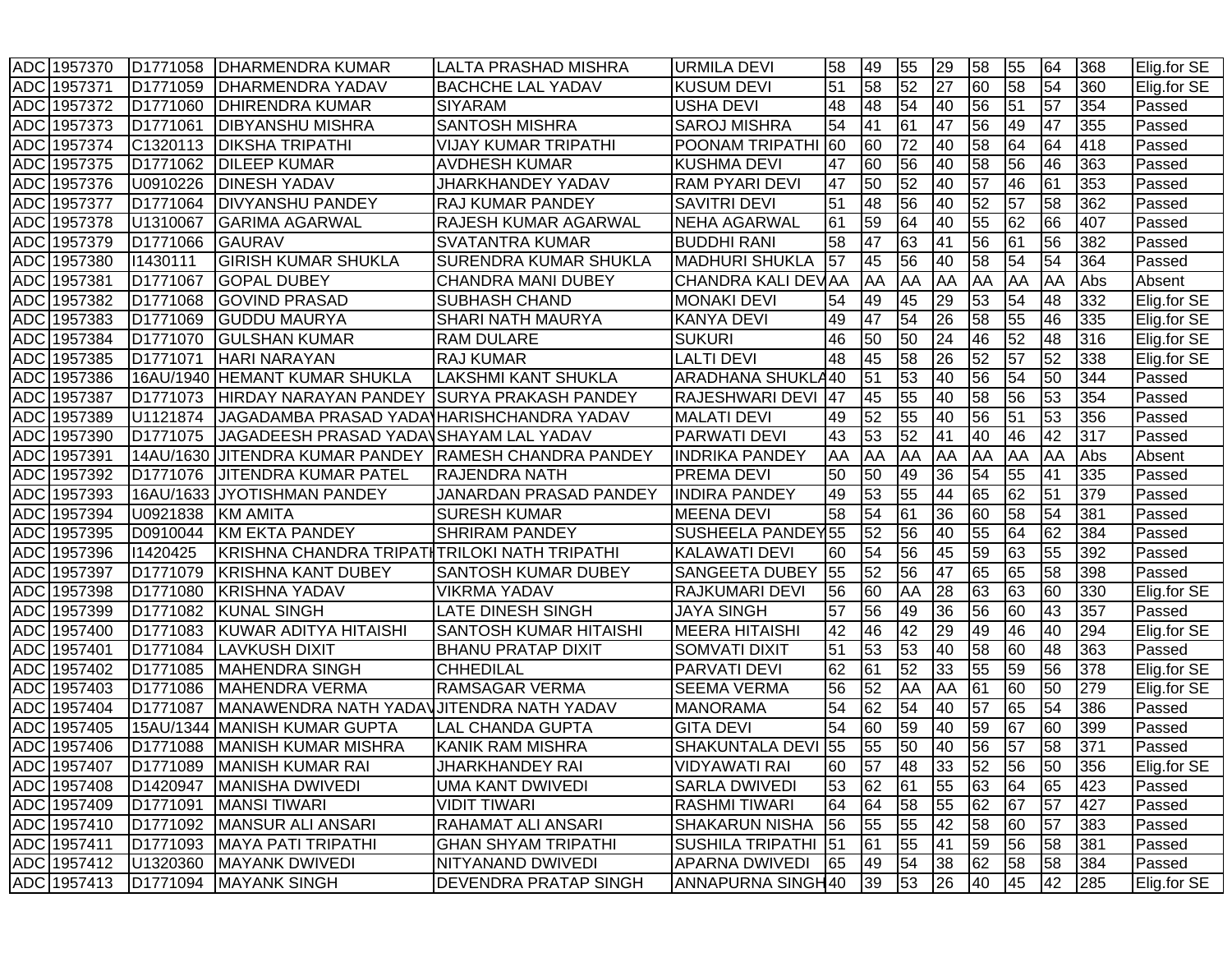|            | ADC 1957414 | U1410874             | <b>MOHD RIZWAN</b>                      | <b>MOHD RAFI</b>                              | <b>SHABNAM BANO</b>        | 52        | 50 | 53              | 42 | 55              | 48 | 53 | 353 | Passed      |
|------------|-------------|----------------------|-----------------------------------------|-----------------------------------------------|----------------------------|-----------|----|-----------------|----|-----------------|----|----|-----|-------------|
|            | ADC 1957415 | D <sub>1771095</sub> | <b>MOHD WASI</b>                        | <b>MOHD RAZI</b>                              | <b>KASTURI BANO</b>        | 49        | 42 | 49              | AA | <b>AA</b>       | 40 | 46 | 226 | Elig.for SE |
| ADC        | 1957416     | U1420685             | <b>MOHIT KUMAR PANDEY</b>               | ANIL KUMAR PANDEY                             | <b>NEELU DEVI</b>          | 52        | 55 | 54              | 40 | 55              | 51 | 51 | 358 | Passed      |
|            | ADC 1957417 | D1771096             | <b>MONIKA</b>                           | <b>AMRIT LAL</b>                              | <b>ANITA</b>               | 49        | 47 | 50              | 41 | 56              | 57 | 51 | 351 | Passed      |
|            | ADC 1957418 | 11420508             | <b>NAMAN SINGH</b>                      | <b>PREM BAHADUR SINGH</b>                     | <b>SARITA SINGH</b>        | 51        | 51 | $\overline{52}$ | 38 | 56              | 55 | 52 | 355 | Passed      |
|            | ADC 1957419 | D <sub>1771098</sub> | NARENDRA KUMAR PANDEYRAJ PATI PANDEY    |                                               | <b>RADHA DEVI</b>          | 58        | 59 | 54              | 40 | 56              | 46 | 56 | 369 | Passed      |
|            | ADC 1957420 | D1771099             | NARENDRA PRATAP SINGH VARUN KUMAR SINGH |                                               | <b>SAROJ SINGH</b>         | 49        | 57 | 44              | 37 | 57              | 44 | 55 | 343 | Passed      |
| ADC        | 1957421     | U1222700             | <b>NARESH SAROJ</b>                     | <b>RAVI PRAKASH</b>                           | <b>PAN DEVI</b>            | 52        | 59 | 49              | 41 | 56              | 54 | 50 | 361 | Passed      |
| <b>ADC</b> | 1957422     | D <sub>1771100</sub> | NAYNA BHATTACHARYA                      | S K BHATTACHARYA                              | <b>ANITA BHATTACHAF64</b>  |           | 54 | 58              | 61 | 66              | 71 | 66 | 440 | Passed      |
| <b>ADC</b> | 1957423     | U1310830             | <b>NEELAM SINGH</b>                     | <b>RAKESH PRATAP SINGH</b>                    | <b>SAVITA SINGH</b>        | 56        | 57 | 58              | 62 | 57              | 63 | 61 | 414 | Passed      |
| <b>ADC</b> | 1957424     | D1771102             | <b>NEERAJ KUMAR</b>                     | <b>GAYA PRASAD KUSHAWAHA</b>                  | SHASHI KUSHAWAH40          |           | 54 | 57              | 55 | $\overline{51}$ | 63 | 50 | 370 | Passed      |
| ADC        | 1957425     | D1771103             | NEERAJ KUMAR BARMA                      | <b>SVAMI NATH BARMA</b>                       | <b>SHANTI DEVI</b>         | 50        | 46 | 52              | 42 | 47              | 60 | 60 | 357 | Passed      |
| ADC        | 1957426     | 11330162             | <b>NIRAJ MISHRA</b>                     | <b>HARIKRISHNA MISHRA</b>                     | <b>KIRAN MISHRA</b>        | 50        | 58 | 55              | 47 | 58              | 60 | 59 | 387 | Passed      |
| ADC        | 1957427     | C1230695             | <b>NITA GOYAL</b>                       | DR NAVIN CHANDRA AGRAWA                       | <b>IDR ALPANA AGRAW54</b>  |           | 65 | 55              | 61 | 62              | 72 | 64 | 433 | Passed      |
| <b>ADC</b> | 1957428     | D1771104             | <b>NITIN SAXENA</b>                     | UMESH CHANDRA SAXENA                          | <b>RAJANI SAXENA</b>       | 50        | 60 | 63              | 40 | 61              | 58 | 57 | 389 | Passed      |
| <b>ADC</b> | 1957429     | D1771105             | <b>PALLAVI DUBEY</b>                    | SATYENDRA KUMAR DUBEY                         | <b>REETA DUBEY</b>         | AA        | AA | AA              | AA | <b>AA</b>       | AA | AA | Abs | Absent      |
| <b>ADC</b> | 1957430     | U1430047             | <b>PAWAN KUMAR SINGH</b>                | <b>RATI BHAN SINGH</b>                        | <b>SHYAM DULARI SINI54</b> |           | 62 | 57              | 56 | 62              | 63 | 64 | 418 | Passed      |
| <b>ADC</b> | 1957431     | D1771106             | <b>PIYUSH KUMAR</b>                     | <b>BALIRAM SHARMA</b>                         | <b>SHOBHA DEVI</b>         | 51        | 58 | 53              | 51 | 64              | 58 | 52 | 387 | Passed      |
| <b>ADC</b> | 1957432     | D1771107             | <b>PIYUSH KUMAR</b>                     | <b>RAMESHWAR PRASAD</b>                       | <b>SULOCHANA DEVI</b>      | <b>AA</b> | AA | AA              | AA | <b>AA</b>       | AA | AA | Abs | Absent      |
| <b>ADC</b> | 1957433     | D1771108             | <b>POOJA ALWANI</b>                     | <b>PRADEEP ALWANI</b>                         | <b>JAYA ALWANI</b>         | 53        | 53 | 60              | 51 | 62              | 60 | 55 | 394 | Passed      |
| <b>ADC</b> | 1957434     | D <sub>1771109</sub> | <b>PRABHAT CHANDRA SAHOOCHHEDI LAL</b>  |                                               | <b>PHOOLMATI</b>           | 51        | 57 | 52              | 46 | 55              | 56 | 62 | 379 | Passed      |
| <b>ADC</b> | 1957435     | D <sub>1771111</sub> | <b>PRADEEP YADAV</b>                    | <b>RAM SHABAD YADAV</b>                       | SHEELA DEVI                | 54        | 60 | 56              | 51 | 55              | 54 | 54 | 384 | Passed      |
| <b>ADC</b> | 1957436     | D1430294             | <b>PRAFUL DEV SHUKLA</b>                | MUKUND DEV SHUKLA                             | <b>PRATIBHA SHUKLA</b>     | 53        | 60 | 48              | 49 | 58              | 53 | 54 | 375 | Passed      |
| <b>ADC</b> | 1957437     | U1021945             | <b>PRAKASH KUMAR</b>                    | <b>ONKAR NATH</b>                             | <b>FOOL MATI</b>           | 59        | 61 | 60              | 45 | 60              | 47 | 52 | 384 | Passed      |
| <b>ADC</b> | 1957439     | U1422110             | <b>PRATEEK BHARTI</b>                   | <b>ASHOK KUMAR</b>                            | <b>MADHU</b>               | 56        | 51 | 54              | 40 | 54              | 55 | 54 | 364 | Passed      |
| ADC        | 1957440     | D1771114             | <b>PRATEEK PANDEY</b>                   | <b>VIJAY SHANKAR PANDEY</b>                   | SANGEETA PANDEY58          |           | 48 | 57              | 43 | 57              | 61 | 58 | 382 | Passed      |
| ADC        | 1957441     | U1321781             | <b>PRATEEK SAROJ</b>                    | <b>PRAMOD SAROJ</b>                           | <b>VIDYA</b>               | 59        | 55 | 62              | 43 | 50              | 55 | 58 | 382 | Passed      |
| <b>ADC</b> | 1957442     | D1771115             | PRAVEEN KUMAR                           | <b>SHITLA PRASAD</b>                          | <b>MUNNI DEVI</b>          | 48        | 55 | 42              | 46 | 53              | 40 | 50 | 334 | Passed      |
| <b>ADC</b> | 1957443     | D1771116             | <b>PRAVESH KUMAR</b>                    | <b>ASHOK KUMAR YADAV</b>                      | <b>SONPATI</b>             | 51        | 54 | 49              | 41 | 51              | 50 | 50 | 346 | Passed      |
|            | ADC 1957444 | D1771118             | <b>PRAVESH KUMAR SINGH</b>              | <b>MANOHAR RAM</b>                            | <b>DURGAWATI DEVI</b>      | 52        | 49 | 57              | 45 | 58              | 60 | 55 | 376 | Passed      |
|            | ADC 1957445 | D1330305             | <b>PRIYANSH SHUKLA</b>                  | <b>VINOD KUMAR SHUKLA</b>                     | <b>SUNITA SHUKLA</b>       | 46        | 55 | 58              | 52 | 63              | 60 | 56 | 390 | Passed      |
| <b>ADC</b> | 1957446     | D1771119             | <b>PUJA KUMARI</b>                      | YAMUNA PRASAD                                 | <b>PARWATI DEVI</b>        | AA        | AA | AA              | AA | <b>AA</b>       | AA | AA | Abs | Absent      |
| <b>ADC</b> | 1957447     | 14AU/787             |                                         | PURUSHOTTAM SINGH DAN(CHANDRABHAN SINGH DANGI | FOOLBATIDEVI DAN42         |           | 49 | 42              | 42 | 56              | 52 | 50 | 333 | Passed      |
| <b>ADC</b> | 1957448     | D1771120             | <b>PUSHP RAJ</b>                        | <b>DHARM RAJ</b>                              | <b>RAJ RANI</b>            | 61        | 66 | 63              | 50 | 65              | 66 | 63 | 434 | Passed      |
| <b>ADC</b> | 1957449     | U1120789             | RAGHAVENDRA MAURYA                      | <b>JIVENDRA MAURYA</b>                        | <b>KIRAN MAURYA</b>        | 59        | 57 | 53              | 64 | 57              | 60 | 57 | 407 | Passed      |
|            | ADC 1957450 | D <sub>1771122</sub> | <b>RAHUL KUMAR BHARTIYA</b>             | <b>IDEVI PRASAD</b>                           | <b>SUSHILA DEVI</b>        | 57        | 47 | 53              | 62 | 47              | 51 | 50 | 367 | Passed      |
|            | ADC 1957451 |                      | U0921732 RAHUL SINGH                    | <b>PUNNOO LAL</b>                             | <b>SHIVPATI</b>            | 56        | 47 | 44              | 62 | 48              | 40 | 51 | 348 | Passed      |
|            | ADC 1957453 |                      | 15AU/1213 RAJ KUMAR                     | <b>BHOLA NATH VERMA</b>                       | <b>KEWALA DEVI</b>         | 65        | 52 | 53              | 62 | 50              | 54 | 55 | 391 | Passed      |
|            | ADC 1957454 |                      | D1771124 RAJ NATH YADAV                 | <b>SHIV MURAT YADAV</b>                       | <b>BUDDHAN DEVI</b>        | 54        | 64 | 45              | 62 | 47              | 49 | 51 | 372 | Passed      |
|            | ADC 1957455 | D1771125             | <b>RAJESH KUMAR</b>                     | <b>GOLHAI</b>                                 | <b>MUNKKA DEVI</b>         | 65        | 57 | 49              | 63 | 41              | 52 | 54 | 381 | Passed      |
|            | ADC 1957456 | D1771127             | <b>RAJNEESH PATHAK</b>                  | RAM PRAKASH PATHAK                            | <b>MALTI PATHAK</b>        | 64        | 54 | 56              | 63 | 40              | 58 | 40 | 375 | Passed      |
|            | ADC 1957457 | M0721509 RAJNISH     |                                         | <b>TARAK NATH</b>                             | <b>URAMILA DEVI</b>        | 55        | 46 | 50              | 66 | 52              | 60 | 63 | 392 | Passed      |
|            | ADC 1957458 |                      | D1771128 RAM BRIKSHA MAURYA             | VINOD KUMAR MAURYA                            | <b>KAUSHILYA DEVI</b>      | 63        | 53 | 52              | 67 | 54              | 65 | 60 | 414 | Passed      |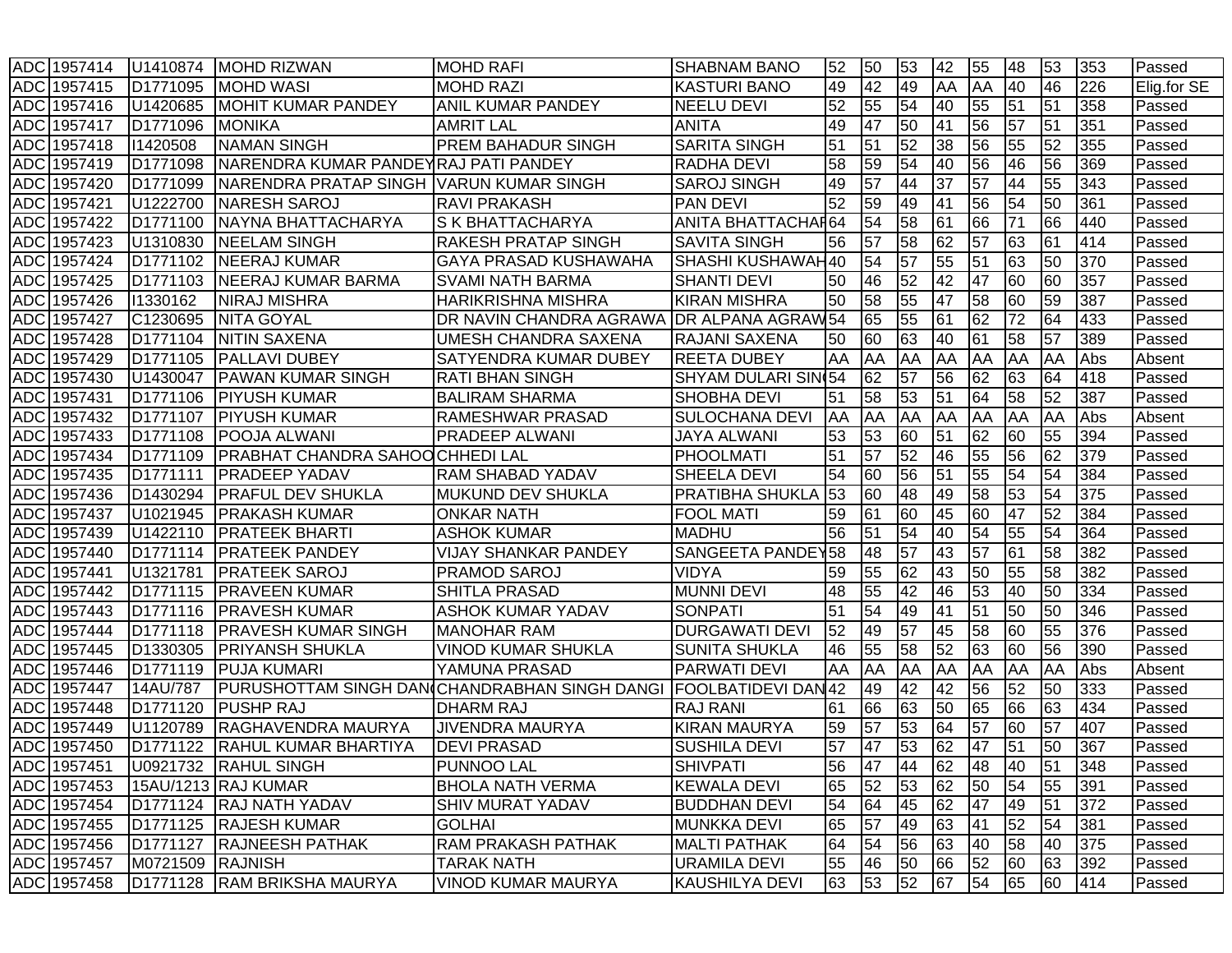|            | ADC 1957459 | D1771130             | <b>RAM RUDRA MISHRA</b>      | <b>SHIV AUTAR MISHRA</b>      | <b>GOMATI DEVI</b>      | 59 | AA | AA | AA | <b>AA</b>  | AA              | AA | 59  | Failed      |
|------------|-------------|----------------------|------------------------------|-------------------------------|-------------------------|----|----|----|----|------------|-----------------|----|-----|-------------|
|            | ADC 1957460 | U1120647             | <b>RAMENDRA OJHA</b>         | <b>GYANENDRA PRAKASH OJHA</b> | <b>BHULLAN DEVI</b>     | 46 | 50 | 58 | 63 | 46         | 56              | 52 | 371 | Passed      |
|            | ADC 1957461 | D <sub>1120566</sub> | <b>RAMMOHAN PASWAN</b>       | AWADH NATH PASWAN             | <b>DURGAWATI DEVI</b>   | 48 | 52 | 56 | 61 | 42         | 45              | 56 | 360 | Passed      |
| <b>ADC</b> | 1957462     | D0721654             | <b>RAN VIJAY</b>             | RAM DARASH SINGH              | <b>REKHA RANI</b>       | 47 | 50 | 57 | 63 | 41         | 57              | 50 | 365 | Passed      |
| <b>ADC</b> | 1957463     | M0621007             | <b>RANJEET KUMAR JAISWAR</b> | <b>RAJ KUMAR</b>              | LATE CHANDA DEVI53      |    | 55 | 51 | 61 | 42         | 51              | 61 | 374 | Passed      |
|            | ADC 1957464 | U1420440             | <b>RAVENDRA KUMAR</b>        | <b>RAM SAJIVAN</b>            | <b>RAM SANWARI</b>      | 61 | 67 | 52 | 62 | 54         | 61              | 59 | 416 | Passed      |
|            | ADC 1957465 | D1771132             | <b>RAVI PRATAP SINGH</b>     | <b>RAMASHRAYA SINGH</b>       | <b>RAMAWATI DEVI</b>    | 62 | 62 | 63 | 66 | 58         | 61              | 59 | 431 | Passed      |
|            | ADC 1957466 | U1320821             | <b>RAVI SINGH</b>            | <b>ANIL SINGH</b>             | <b>USHA SINGH</b>       | AA | 57 | 61 | AA | <b>AA</b>  | AA              | AA | 118 | Failed      |
|            | ADC 1957467 | D1430606             | <b>RICHA MISHRA</b>          | <b>PRAMOD KUMAR MISHRA</b>    | <b>ANITA MISHRA</b>     | 58 | 59 | 63 | 64 | 50         | 56              | 65 | 415 | Passed      |
| <b>ADC</b> | 1957468     | D1771133             | <b>RICHA SHARMA</b>          | <b>SUNEEL SHARMA</b>          | <b>KAVITA SHARMA</b>    | 69 | 60 | 65 | 70 | 58         | $\overline{67}$ | 59 | 448 | Passed      |
| <b>ADC</b> | 1957469     | U1420942             | <b>RISHI RAJ SINGH</b>       | TEJ BAHADUR SINGH             | <b>KUSUM SINGH</b>      | 46 | 46 | 58 | 62 | 42         | 43              | 49 | 346 | Passed      |
| <b>ADC</b> | 1957470     | D <sub>1771136</sub> | <b>RUPAK SHUKLA</b>          | ARUN KUMAR SHUKLA             | SHIVKUMARI SHUKL65      |    | 55 | 68 | 64 | 58         | 56              | 56 | 422 | Passed      |
|            | ADC 1957471 | U1322183             | <b>SAGAR MISHRA</b>          | <b>RAMSWAROOP MISHRA</b>      | <b>MEERA MISHRA</b>     | 62 | 47 | 64 | 61 | 52         | 61              | 52 | 399 | Passed      |
| ADC        | 1957472     | 16AU/1955            | <b>SAMPOORNA NAND</b>        | <b>RAM ACHAL</b>              | <b>SHASHI KALA DEVI</b> | 61 | 50 | 57 | 63 | 52         | 58              | 58 | 399 | Passed      |
| <b>ADC</b> | 1957473     | D1771139             | <b>SANAT KUMAR MISHRA</b>    | <b>BAL KRISHNA MISHRA</b>     | <b>KSHAMA DEVI</b>      | AA | AA | AA | AA | AA         | AA              | AA | Abs | Absent      |
| <b>ADC</b> | 1957474     | U1422147             | <b>SANDEEP KUMAR</b>         | <b>JAGISH RAO</b>             | <b>BINDU DEVI</b>       | 54 | 48 | 57 | 64 | 42         | 56              | 53 | 374 | Passed      |
| <b>ADC</b> | 1957475     | D1771140             | <b>SANDEEP KUMAR PANDEY</b>  | <b>ARJUN PRASAD PANDEY</b>    | <b>ANARA PANDEY</b>     | 52 | 49 | 58 | 63 | 50         | 58              | 55 | 385 | Passed      |
| <b>ADC</b> | 1957476     | U1421714             | <b>SANDEEP KUMAR YADAV</b>   | PURUSHOTTAM YADAV             | VIDHYAWATI YADAV41      |    | 43 | 58 | 65 | 55         | 42              | 55 | 359 | Passed      |
|            | ADC 1957477 | D1771141             | <b>SANJAY KUMAR MAURYA</b>   | <b>SANTRAM MAURYA</b>         | <b>URMILA MAURYA</b>    | 44 | 42 | 58 | 62 | 43         | $\overline{62}$ | 55 | 366 | Passed      |
|            | ADC 1957478 | D1771142             | SANJAY KUMAR TRIPATHI        | <b>RAM SHANKAR TRIPATHI</b>   | <b>NIRMALA TRIPATHI</b> | 48 | 53 | 65 | 64 | 54         | 61              | 57 | 402 | Passed      |
|            | ADC 1957479 | D1771143             | <b>SANJEEV KUMAR</b>         | <b>VIRENDRA KUMAR</b>         | <b>KUNTI DEVI</b>       | 44 | 43 | 58 | 62 | 40         | 61              | 54 | 362 | Passed      |
| <b>ADC</b> | 1957480     | D1771144             | <b>SANJEEV KUMAR SINGH</b>   | <b>GYAN SINGH</b>             | <b>BITTO DEVI</b>       | 43 | 48 | 66 | 63 | 51         | 66              | 52 | 389 | Passed      |
| <b>ADC</b> | 1957481     | 11320648             | <b>SANJEEV KUMAR SONKAR</b>  | <b>SATYA PRAKASH SONKAR</b>   | <b>SUJATA SONKAR</b>    | 48 | 48 | 57 | 61 | 49         | 50              | 41 | 354 | Passed      |
| <b>ADC</b> | 1957482     | D1771145             | <b>SANTOSH KUMAR</b>         | <b>RAM SAJEEVAN</b>           | <b>SEEMA DEVI</b>       | AA | AA | AA | AA | <b>JAA</b> | AA              | AA | Abs | Absent      |
|            | ADC 1957483 | U0922724             | <b>SARITA</b>                | <b>SURESH CHANDRA</b>         | <b>SUSHILA DEVI</b>     | 50 | 45 | 58 | 53 | 49         | 51              | 52 | 358 | Passed      |
|            | ADC 1957484 | C9729142             | <b>SATYA PRAKASH MISHRA</b>  | <b>KUNWAR BHARAT MISHRA</b>   | MITHILESH MISHRA AA     |    | 41 | 66 | 58 | 60         | 54              | 60 | 339 | Elig.for SE |
| ADC        | 1957485     | D1771146             | <b>SATYAM DWIVEDI</b>        | <b>SUNIL DWIVEDI</b>          | <b>USHA DWIVEDI</b>     | 50 | 49 | 70 | 56 | 55         | 64              | 60 | 404 | Passed      |
| ADC        | 1957486     | M1221117             | SATYAM KUMAR PANDEY          | <b>ASHOK KUMAR PANDEY</b>     | <b>USHA PANDEY</b>      | 46 | 40 | 63 | 53 | 48         | 58              | 51 | 359 | Passed      |
| <b>ADC</b> | 1957487     | D1771147             | <b>SATYAM TIWARI</b>         | AYODHYA PRASAD TIWARI         | <b>SHASHI TIWARI</b>    | 48 | 46 | 52 | 57 | 47         | 63              | 54 | 367 | Passed      |
| <b>ADC</b> | 1957488     | D1771149             | <b>SATYENDRA KUMAR</b>       | <b>BRIJ MOHAN</b>             | <b>SITAPATI</b>         | 46 | 48 | AA | 51 | 62         | 61              | 58 | 326 | Elig.for SE |
|            | ADC 1957489 | D <sub>1771150</sub> | <b>SAURABH YADAV</b>         | <b>RAMJEET YADAV</b>          | <b>NIRMALA YADAV</b>    | 46 | 43 | 59 | 47 | 50         | 40              | 42 | 327 | Passed      |
|            | ADC 1957490 | D1771151             | <b>SHADAB ALAM</b>           | MASHOOQ ALAM                  | <b>RAISA BANO</b>       | 55 | 52 | 68 | 51 | 53         | 66              | 58 | 403 | Passed      |
| <b>ADC</b> | 1957491     | D1771154             | <b>SHALWANT PASWAN</b>       | <b>PARAS NATH PASWAN</b>      | RAJPATTI PASWAN 50      |    | 45 | 63 | 58 | 48         | 60              | 56 | 380 | Passed      |
|            | ADC 1957492 | D1430417             | <b>SHIKHAR CHANDRA</b>       | <b>PARESH KUMAR</b>           | MADHUBALA SRIVA156      |    | 54 | 68 | 53 | 60         | 68              | 56 | 415 | Passed      |
|            | ADC 1957493 | U0421254             | <b>SHIO BAHADUR YADAV</b>    | CHHOTE LAL YADAV              | <b>SHARDA DEVI</b>      | 54 | 45 | AA | AA | <b>AA</b>  | AA              | AA | 99  | Failed      |
|            | ADC 1957494 | D <sub>1771155</sub> | <b>SHISHIR TRIPATHI</b>      | ARVIND KUMAR TRIPATHI         | <b>MADHU TRIPATHI</b>   | 50 | 42 | 65 | 55 | 57         | 60              | 57 | 386 | Passed      |
|            | ADC 1957495 |                      | U1030504 SHIV PUJAN MAURYA   | <b>SIYARAM MAURYA</b>         | SHAKUNTALA DEVI 53      |    | 43 | 68 | 49 | 58         | 60              | 58 | 389 | Passed      |
|            | ADC 1957496 | U1420350             | <b>SHIV SINGH</b>            | HARISHCHANDRA SINGH           | <b>KAMLA DEVI</b>       | AA | AA | 63 | 45 | 50         | AA              | 60 | 218 | Failed      |
|            | ADC 1957497 | C1220400             | <b>SHIVANG DWIVEDI</b>       | <b>SURESH DWIVEDI</b>         | <b>URMILA DWIVEDI</b>   | 58 | 60 | 67 | 53 | 54         | 66              | 62 | 420 | Passed      |
|            | ADC 1957498 | U1022653             | SHIVANI                      | PRADEEP KUMAR                 | <b>GEETA DEVI</b>       | 59 | 55 | 65 | 48 | 56         | 63              | 65 | 411 | Passed      |
|            | ADC 1957499 | U1420500             | <b>SHIVANSH MISHRA</b>       | ANIL KUMAR MISHRA             | <b>NEELAM MISHRA</b>    | 54 | 41 | 63 | 48 | 55         | 61              | 58 | 380 | Passed      |
|            | ADC 1957500 | M1310411             | <b>SHRAVAN KUMAR</b>         | <b>SHIV PRASAD</b>            | <b>SUBHAVATI DEVI</b>   | 50 | 44 | 66 | 56 | 56         | 60              | 51 | 383 | Passed      |
|            | ADC 1957501 | D <sub>1771156</sub> | <b>SHREYANSH TRIPATHI</b>    | <b>ASHOK KUMAR TRIPATHI</b>   | PRAMILA TRIPATHI 53     |    | 49 | 66 | 55 | 53         | 54              | 54 | 384 | Passed      |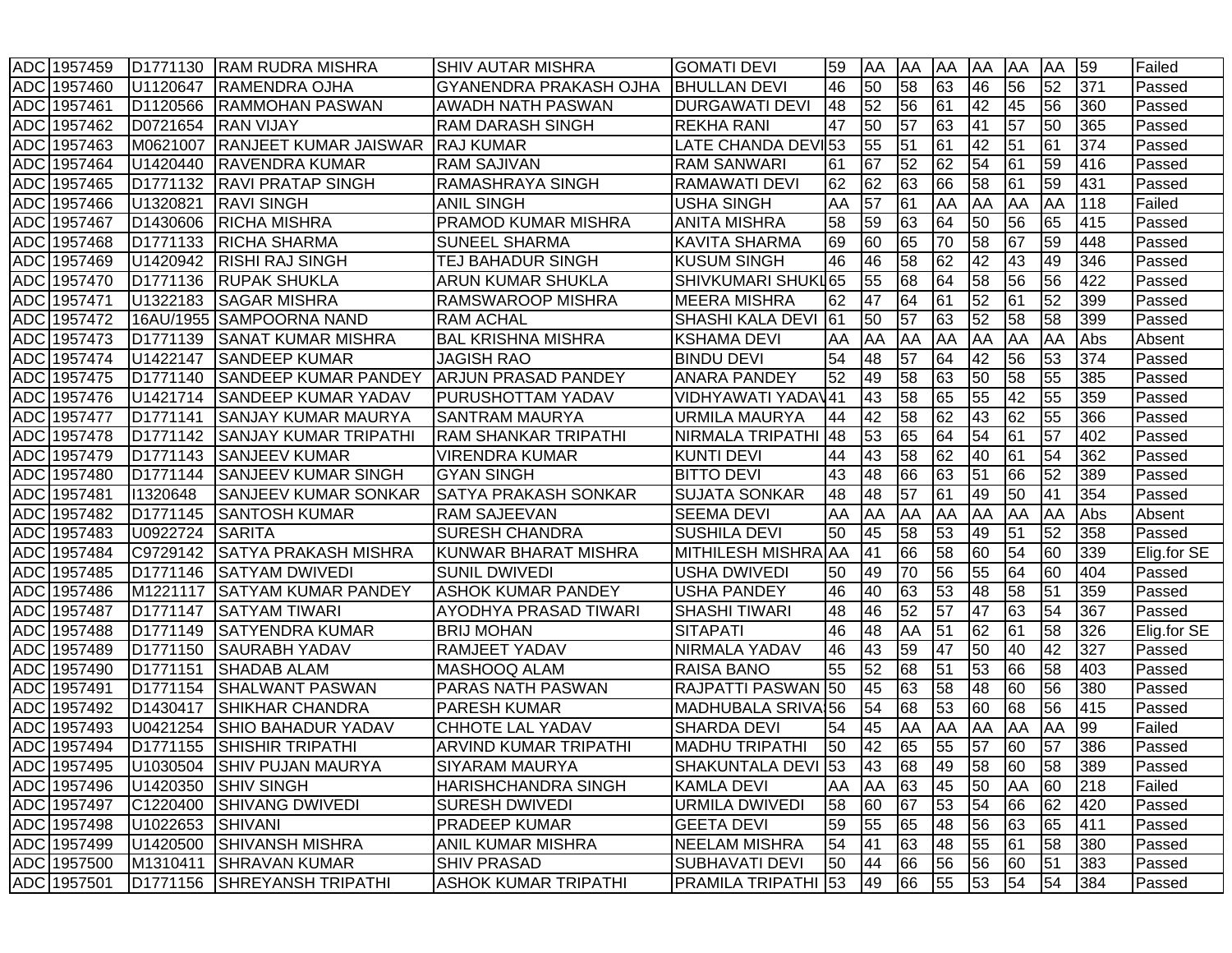| ADC 1957502 | C1430528             | <b>SHRISTI SINGH</b>                                  | <b>PAWAN KUMAR SINGH</b>                                        | <b>RITA SINGH</b>      | 56 | 49        | 73 | 57              | 54              | 60 | 56        | 405 | Passed      |
|-------------|----------------------|-------------------------------------------------------|-----------------------------------------------------------------|------------------------|----|-----------|----|-----------------|-----------------|----|-----------|-----|-------------|
| ADC 1957503 | U1430375             | <b>SHUBHAM KUMAR</b>                                  | <b>VIDYA SHANKER</b>                                            | <b>SEEMA</b>           | 48 | 53        | 62 | 51              | 51              | 51 | 49        | 365 | Passed      |
| ADC 1957504 | D <sub>1771159</sub> | <b>SHUBHAM SHUKLA</b>                                 | <b>MAHESH CHANDRA SHUKLA</b>                                    | <b>SAROJ SHUKLA</b>    | 48 | 51        | 62 | 53              | 57              | 64 | 51        | 386 | Passed      |
| ADC 1957505 | D1771160             | <b>SHUBHAM YADAV</b>                                  | RAJESH YADAV                                                    | <b>KUSUM DEVI</b>      | 50 | 54        | 61 | 48              | 53              | 57 | 49        | 372 | Passed      |
| ADC 1957506 | D <sub>1771161</sub> | <b>SHYAM BIHARI</b>                                   | <b>RAM LAL</b>                                                  | <b>SATANI DEVI</b>     | 45 | 46        | 54 | 41              | 55              | 53 | 55        | 349 | Passed      |
| ADC 1957507 | D <sub>1771162</sub> | <b>SIDDHARTH SINGH</b>                                | <b>RAM KESH</b>                                                 | <b>VIDYAWATI SINGH</b> | 49 | 45        | 64 | 41              | 56              | 51 | 54        | 360 | Passed      |
| ADC 1957508 | D <sub>1771165</sub> | <b>SUDHIR KUMAR TIWARI</b>                            | <b>HARI NARAIN TIWARI</b>                                       | <b>KUSUM TIWARI</b>    | 56 | 46        | 62 | 38              | 57              | 57 | 60        | 376 | Passed      |
| ADC 1957509 | U1321894             | <b>SUJEET GAURAV</b>                                  | <b>RAM NARAYAN</b>                                              | <b>MAYA DEVI</b>       | 45 | 53        | 63 | 40              | 59              | 55 | 60        | 375 | Passed      |
| ADC 1957510 | D0830339             | <b>SUJEET KUMAR GAUTAM</b>                            | <b>MAHAVEER GAUTAM</b>                                          | <b>DHANPAT DEVI</b>    | 50 | 47        | 55 | 40              | $\overline{57}$ | 55 | 42        | 346 | Passed      |
| ADC 1957511 | D <sub>1771166</sub> | <b>SUMIT GUPTA</b>                                    | NANDU GUPTA                                                     | <b>KANTI DEVI</b>      | 43 | 55        | 57 | 40              | 60              | 56 | 53        | 364 | Passed      |
| ADC 1957512 | U0723133             | <b>ISUMIT KUMAR</b>                                   | <b>JEET LAL</b>                                                 | <b>TARA WATI</b>       | 45 | 44        | 60 | 50              | 56              | 44 | 44        | 343 | Passed      |
| ADC 1957513 | D <sub>1771167</sub> | <b>SUNEEL KUMAR</b>                                   | <b>RAMESHVAR</b>                                                | <b>SURAJ KALI</b>      | 43 | 51        | 58 | 40              | 58              | 60 | 50        | 360 | Passed      |
| ADC 1957514 | D1771168             | <b>SUNIL BAJPAY</b>                                   | SUKH SAGAR BAJPAY                                               | <b>RANNO BAJPAY</b>    | 54 | 52        | 67 | 47              | $\overline{61}$ | 60 | 64        | 405 | Passed      |
| ADC 1957515 | U0920251             | <b>SUNIL KUMAR</b>                                    | <b>JAGDISH BAHADUR</b>                                          | <b>SOMA DEVI</b>       | 52 | 42        | 57 | 33              | 58              | 54 | 55        | 351 | Elig.for SE |
| ADC 1957516 | U0920971             | <b>SURAJ KUMAR YADAV</b>                              | RAMRAJ YADAV                                                    | <b>SAMRATHI</b>        | 51 | 37        | 60 | 51              | 54              | 52 | 53        | 358 | Passed      |
| ADC 1957517 | D1771169             |                                                       | SURENDRA KUMAR KUSHAV CHANDRA SHEKHAR KUSHAW∤SHYAMA DEVI KUSH50 |                        |    | 52        | 62 | 60              | 55              | 56 | 54        | 389 | Passed      |
| ADC 1957518 | D1771170             | <b>SURYA PRAKASH</b>                                  | <b>SURENDRA PRASAD</b>                                          | <b>LEELAWATI DEVI</b>  | 42 | 44        | 52 | 38              | 54              | 61 | 44        | 335 | Passed      |
| ADC 1957519 | D1771171             | <b>SUSHIL KUMAR SONKAR</b>                            | <b>BRIJESH KUMAR</b>                                            | <b>DURGAWATI DEVI</b>  | 43 | 56        | 62 | 58              | 65              | AA | AA        | 284 | Elig.for SE |
| ADC 1957520 | 11430272             | <b>SUSHMITA VERMA</b>                                 | <b>SURESH KUMAR</b>                                             | <b>ANITA VERMA</b>     | 46 | 53        | 68 | 56              | 59              | 61 | 53        | 396 | Passed      |
| ADC 1957521 | D <sub>1771172</sub> | SWAYMANAND                                            | <b>MAHENDRA PRATAP SINGH</b>                                    | <b>VIBHA SINGH</b>     | 52 | 54        | 62 | 42              | $\overline{57}$ | 60 | 55        | 382 | Passed      |
| ADC 1957522 | D <sub>1771173</sub> | <b>TRYAMBAK MISHRA</b>                                | DATT NARAYAN MISHRA                                             | <b>JARAWATI DEVI</b>   | AA | AA        | AA | AA              | AA              | AA | AA        | Abs | Absent      |
| ADC 1957523 | D <sub>1771174</sub> | <b>UTKARSH</b>                                        | <b>ARUN KUMAR SINGH</b>                                         | <b>SADHANA</b>         | 48 | 57        | 67 | 40              | 56              | 60 | 55        | 383 | Passed      |
| ADC 1957524 | J1330114             | <b>VANDITA MISHRA</b>                                 | SUDHIR KUMAR MISRA                                              | <b>ASHA MISHRA</b>     | 52 | 60        | 65 | 40              | 54              | 64 | 53        | 388 | Passed      |
| ADC 1957525 | D <sub>1771175</sub> | <b>VED PRAKASH</b>                                    | <b>VISHWA RAM</b>                                               | <b>SHOBHA DEVI</b>     | 52 | 45        | 64 | 42              | 61              | 60 | 60        | 384 | Passed      |
| ADC 1957526 | D <sub>1771176</sub> | <b>VENKTESH SHARMA</b>                                | RAKESH KUMAR SHARMA                                             | <b>SHAIL SHARMA</b>    | 53 | 55        | 62 | $\overline{54}$ | 57              | 56 | 57        | 394 | Passed      |
| ADC 1957527 | U1422433             | <b>VIJAY KUMAR</b>                                    | <b>MATADEEN</b>                                                 | <b>SAVITREE DEVI</b>   | 46 | 42        | 61 | 28              | 55              | 56 | 50        | 338 | Elig.for SE |
| ADC 1957528 | U1321504             | <b>VIKAS YADAV</b>                                    | KRISHNA CHANDRA YADAV                                           | <b>GEETA YADAV</b>     | 53 | 54        | 49 | 38              | 58              | 57 | 61        | 370 | Passed      |
| ADC 1957529 | D <sub>1771177</sub> | <b>VIKASH KUMAR</b>                                   | <b>OM PRAKASH</b>                                               | <b>NIRMALA DEVI</b>    | 52 | 45        | 54 | 42              | 56              | 57 | 54        | 360 | Passed      |
| ADC 1957530 | D <sub>1771179</sub> | VIKASH KUMAR SINGH                                    | <b>RAMESH SINGH</b>                                             | <b>MALA DEVI</b>       | 63 | 59        | 76 | 53              | 65              | 67 | 67        | 450 | Passed      |
| ADC 1957531 | D <sub>1771180</sub> | <b>VIKASH TIWARI</b>                                  | <b>UMA SHANKAR TIWARI</b>                                       | <b>MAMATA TIWARI</b>   | 57 | 43        | 61 | 50              | 55              | 56 | 56        | 378 | Passed      |
| ADC 1957532 | D1771181             | <b>VIKRAM GUPTA</b>                                   | RAJESH KUMAR GUPTA                                              | <b>MAYA GUPTA</b>      | 55 | 53        | 68 | 48              | 59              | 57 | 57        | 397 | Passed      |
| ADC 1957533 | D1771182             | <b>VINAY KUMAR AGRAHARI</b>                           | <b>RAM KISHOR AGRAHARI</b>                                      | RAMBHA DEVI            | 53 | 39        | 60 | 52              | 57              | 53 | 51        | 365 | Passed      |
| ADC 1957534 | M1020614             | <b>VINAY MISHRA</b>                                   | <b>MATA ACHAL MISHRA</b>                                        | <b>INDO MISHRA</b>     | 45 | 44        | 55 | 51              | 53              | 51 | 47        | 346 | Passed      |
| ADC 1957535 | D <sub>1771183</sub> | <b>VINEET PATHAK</b>                                  | <b>PARAS NATH PATHAK</b>                                        | <b>ARTI DEVI</b>       | AA | <b>AA</b> | AA | AA              | <b>AA</b>       | AA | <b>AA</b> | Abs | Absent      |
| ADC 1957536 | D <sub>1771184</sub> | <b>VIRENDRA KUMAR SAROJ</b>                           | <b>RAM PRASAD SAROJ</b>                                         | RADHA DEVI             | AA | AA        | 49 | 50              | 56              | 46 | 50        | 251 | Elig.for SE |
| ADC 1957537 | U1123445             | <b>IVIVEK GUPTA</b>                                   | VINOD GUPTA                                                     | <b>GANGAJALI DEVI</b>  | 50 | 55        | 40 | 57              | <b>AA</b>       | 53 | 55        | 310 | Elig.for SE |
| ADC 1957538 |                      | D1771185   VIVEK KUMAR UPADHAYAY ONKAR NATH UPADHAYAY |                                                                 | <b>SHANTI DEVI</b>     | 56 | 59        | 62 | 45              | 60              | 48 | 60        | 390 | Passed      |
| ADC 1957539 | D1771186             | <b>VIVEK MISHRA</b>                                   | <b>DINANATH MISHRA</b>                                          | <b>REETA MISHRA</b>    | 46 | 35        | 63 | 43              | 60              | 52 | 54        | 353 | Passed      |
| ADC 1957540 | M0721121             | <b>WHAQUAR AHMAD</b>                                  | <b>GULAM MOHAMMAD</b>                                           | ROSHAN JAHAN           | 54 | 36        | 65 | 48              | 58              | 42 | 54        | 357 | Passed      |
| ADC 1957541 | U1321801             | <b>YOGITA</b>                                         | <b>ARUN KUMAR</b>                                               | <b>SHANTI KUMARI</b>   | 57 | 41        | 53 | 42              | 53              | 40 | 50        | 336 | Passed      |
| ADC 1957542 | U0920107             | <b>ABHINASH SINGH</b>                                 | RAJENDRA SINGH                                                  | RADHIKA SINGH          | 58 | 47        | 62 | 40              | 58              | AA | <b>AA</b> | 265 | Elig.for SE |
| ADC 1957543 | 14AU/1127            | <b>ASHOK KUMAR YADAV</b>                              | <b>MOHAN YADAV</b>                                              | <b>SAVITA DEVI</b>     | 50 | 38        | 53 | 40              | 53              | 45 | 43        | 322 | Passed      |
| ADC 1957544 | D9910029             | <b>ATUL SINGH</b>                                     | <b>RAM SEWEK SINGH</b>                                          | <b>MANJU DEVI</b>      | 48 | 44        | 56 | 52              | 60              | 45 | 43        | 348 | Passed      |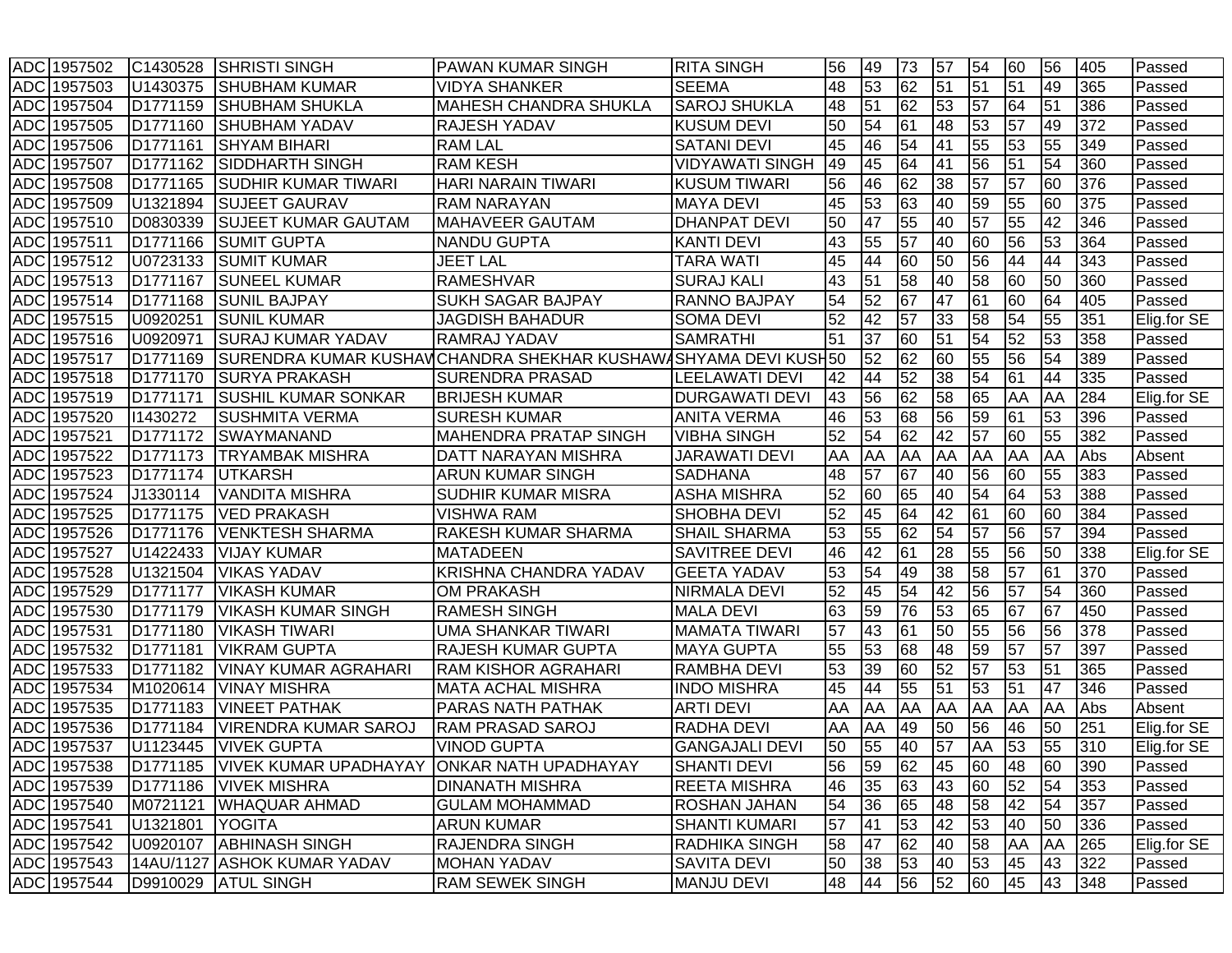|            | ADC 1957545 |           | 15AU/1886 BHASKAR SINGH                           | <b>RANVIJAY SINGH</b>                                         | <b>SUDHA SINGH</b>       | 52  | 51 | 61 | 50 | 56        | 45 | 52 | 367 | Passed      |
|------------|-------------|-----------|---------------------------------------------------|---------------------------------------------------------------|--------------------------|-----|----|----|----|-----------|----|----|-----|-------------|
|            | ADC 1957546 |           | 15AU/1852 BRIJESH KUMAR TIWARI                    | <b>JAGDISH TIWARI</b>                                         | JARAWATI DEVI            | 44  | 41 | 51 | 41 | 53        | 50 | 53 | 333 | Passed      |
| ADC        | 1957547     | 16AU/1577 |                                                   | CHAUDHARY PAWAN SINGH CHAUDHARY RADHE SHYAM                   | IVIMLA YADAV             | 53  | 50 | 49 | 52 | 42        | 50 | 59 | 355 | Passed      |
| <b>ADC</b> | 1957548     |           | 16AU/1980   DHEERAJ KUMAR                         | <b>MOHAN LAL SONKAR</b>                                       | <b>GENDA DEVI</b>        | ΙAΑ | AA | AA | AA | AA        | AA | AA | Abs | Absent      |
|            | ADC 1957549 |           | 16AU/1583 KRISHNARJUN TRIPATHI                    | <b>RAM PRAKASH TRIPATHI</b>                                   | SITA DEVI TRIPATHI52     |     | AA | AA | AA | <b>AA</b> | AA | AA | 52  | Failed      |
|            | ADC 1957550 |           | 16AU/1589 MANOJ KUMAR HARIJAN                     | RAMKRIPAL                                                     | <b>SUSHEELA DEVI</b>     | 60  | 61 | 53 | 56 | 50        | 59 | 60 | 399 | Passed      |
| <b>ADC</b> | 1957551     | U1220603  | <b>MRITYUNJAY SINGH</b>                           | SANTOSH KUMAR SINGH                                           | <b>SUSHMA SINGH</b>      | 58  | 63 | 58 | 47 | 58        | 61 | 59 | 404 | Passed      |
| <b>ADC</b> | 1957552     | U0910684  | <b>PRADEEP KUMAR YADAV</b>                        | TRIBHUVAN YADAV                                               | <b>SITA PATI</b>         | 51  | 51 | 56 | 41 | 58        | 54 | 56 | 367 | Passed      |
| <b>ADC</b> | 1957553     | 15AU/1811 | <b>PRAMOD KUMAR SAROJ</b>                         | <b>RAM DHANI SAROJ</b>                                        | <b>SHIV KALI DEVI</b>    | 50  | 50 | 61 | 34 | 58        | 50 | 45 | 348 | Elig.for SE |
| <b>ADC</b> | 1957554     |           | 16AU/1602 PRASHANT MISHRA                         | PREM NARAYAN MISHRA                                           | <b>USHA DEVI</b>         | 50  | 46 | 54 | 51 | 48        | AA | AA | 249 | Elig.for SE |
| <b>ADC</b> | 1957555     | 15AU/1862 | <b>SHANTA NAND MISHRA</b>                         | <b>BHAIYA LAL MISHRA</b>                                      | <b>RAM LALI</b>          | 52  | 57 | 58 | 55 | 55        | 46 | 51 | 374 | Passed      |
| <b>ADC</b> | 1957556     | 15AU/1244 | <b>SHASHI SHANKER TIWARI</b>                      | <b>SHYAM KUMAR TIWARI</b>                                     | <b>SAROJ TIWARI</b>      | AA  | AA | AA | AA | AA        | AA | AA | Abs | Absent      |
| <b>ADC</b> | 1957557     | U1222742  | <b>SHIV KUMAR</b>                                 | <b>RAM KARAN</b>                                              | <b>BITTAN DEVI</b>       | 56  | 64 | 52 | 49 | 55        | 60 | 56 | 392 | Passed      |
| ADC        | 1957558     | 15AU/1785 | <b>SUNEEL UPADHYAY</b>                            | <b>TRIVENI UPADHYAY</b>                                       | URMILA DEVI              | 49  | AA | AA | AA | AA        | AA | AA | 49  | Failed      |
| <b>ADC</b> | 1957559     |           | 15AU/1789 SUNIL KUMAR YADAV                       | RAJENDRA YADAV                                                | <b>GEETA YADAV</b>       | 57  | 48 | 64 | 49 | 58        | 60 | 54 | 390 | Passed      |
| <b>ADC</b> | 1957560     |           | 15AU/1258 SURENDRA KUMAR                          | <b>SUBASH CHANDRA</b>                                         | <b>PARVATI DEVI</b>      | AA  | 54 | AA | AA | AA        | AA | AA | 54  | Failed      |
| <b>ADC</b> | 1957561     |           | 15AU/1264 VIJAY KUMAR YADAV                       | <b>VASHISHTH MUNI</b>                                         | <b>INDRAWATI DEVI</b>    | 57  | 53 | 63 | 53 | 62        | 64 | 56 | 408 | Passed      |
| <b>ADC</b> | 1957562     | U1220720  | <b>VIPUL DWIVEDI</b>                              | <b>HRIDAYESH DWIVEDI</b>                                      | <b>GEETA DWIVEDI</b>     | 56  | 41 | AA | AA | AA        | AA | AA | 97  | Failed      |
| <b>ADC</b> | 1957563     |           | 15AU/1978 AJAY KUMAR PANDEY                       | SUBHASH CHANDRA PANDEY                                        | <b>DURGAWATI PANDE52</b> |     | AA | 56 | 60 | 53        | 43 | 45 | 309 | Elig.for SE |
| <b>ADC</b> | 1957564     | U0620131  | <b>ATUL KUMAR</b>                                 | <b>GHANSHYAM SINGH</b>                                        | <b>URMILA DEVI</b>       | 53  | 53 | 63 | 65 | 64        | 57 | 48 | 403 | Passed      |
| <b>ADC</b> | 1957565     | U1130414  | <b>BALRAM CHAUHAN</b>                             | <b>RAM DEV</b>                                                | <b>PHOOL KALI</b>        | AA  | AA | AA | AA | <b>AA</b> | AA | AA | Abs | Absent      |
| <b>ADC</b> | 1957566     | U1130414  | <b>BALRAM CHAUHAN</b>                             | <b>RAM DEV</b>                                                | <b>PHOOL KALI</b>        | AA  | AA | AA | AA | AA        | AA | AA | Abs | Absent      |
| <b>ADC</b> | 1957567     |           | 15AU/1149 DILEEP KUMAR YADAV                      | KESHAV PRASAD YADAV                                           | <b>SAVARI DEVI</b>       | 60  | 49 | 64 | 65 | 63        | 57 | 60 | 418 | Passed      |
| <b>ADC</b> | 1957568     | D1230166  | HIMANSHU KUSHWAHA                                 | <b>BRIJ MOHAN KUSHWAHA</b>                                    | MUNNI DEVI KUSHW55       |     | 42 | 58 | 64 | 62        | 57 | 55 | 393 | Passed      |
| <b>ADC</b> | 1957569     | 15AU/1856 | <b>HIMANSHU SINGH</b>                             | <b>ASHOK SINGH</b>                                            | <b>SARITA SINGH</b>      | 51  | 41 | 51 | 63 | 59        | 58 | 40 | 363 | Passed      |
| <b>ADC</b> | 1957570     |           | 16AU/2443   IKLAKH AHAMAD                         | <b>KARAM ALI</b>                                              | <b>NAJMA BEGAM</b>       | 64  | 55 | 51 | 64 | 63        | 57 | 56 | 410 | Passed      |
| <b>ADC</b> | 1957571     | G1030099  | KAUSHAL KUMAR SINGH                               | <b>SURENDRA SINGH</b>                                         | <b>ASHA SINGH</b>        | 58  | 49 | 63 | 64 | 61        | 50 | 56 | 401 | Passed      |
| <b>ADC</b> | 1957572     | 15AU/1341 | <b>KRISHNA SINGH</b>                              | VIJAYRAJ KRISHNA KUMAR SINANITA                               |                          | 59  | 47 | 67 | 65 | 62        | 64 | 57 | 421 | Passed      |
| <b>ADC</b> | 1957573     | U0921436  | OM PRAKASH SHARMA                                 | <b>SHIV SHANKAR SHARMA</b>                                    | <b>SITA DEVI</b>         | AA  | AA | AA | AA | AA        | AA | AA | Abs | Absent      |
|            | ADC 1957574 |           | 16AU/1595   PANKAJ KUMAR TIWARI                   | <b>SHIV RAM TIWARI</b>                                        | <b>SHIV RANI</b>         | 53  | 52 | 58 | 66 | 62        | 57 | 45 | 393 | Passed      |
| <b>ADC</b> | 1957575     | 15AU/1197 | <b>PAVAN KUMAR MISHRA</b>                         | <b>VIRENDRA MISHRA</b>                                        | <b>LALITA MISHRA</b>     | 61  | 53 | 65 | 68 | 61        | 60 | 54 | 422 | Passed      |
| <b>ADC</b> | 1957576     |           | 15AU/1197 PAVAN KUMAR MISHRA                      | <b>VIRENDRA MISHRA</b>                                        | <b>LALITA MISHRA</b>     | AA  | AA | AA | AA | <b>AA</b> | AA | AA | Abs | Absent      |
| <b>ADC</b> | 1957577     |           |                                                   | 16AU/1844   PRABHAT KUMAR TRIPATHI   RAJENDRA PRASAD TRIPATHI | <b>BACHI DEVI</b>        | 54  | 40 | 51 | 63 | 55        | 50 | 41 | 354 | Passed      |
| <b>ADC</b> | 1957579     |           | 16AU/2445 RAHUL SINGH YADAV                       | SURESH CHANDRA YADAV                                          | <b>INDRAVATI DEVI</b>    | 59  | 53 | 42 | 65 | 31        | 46 | 44 | 340 | Elig.for SE |
| <b>ADC</b> | 1957580     | 16AU/1963 | <b>SHAURABH KUMAR PANDEY SANTOSH KUMAR PANDEY</b> |                                                               | <b>SUNITA PANDEY</b>     | 60  | 49 | 15 | 66 | 04        | 17 | 47 | 258 | Failed      |
|            | ADC 1957581 |           | 16AU/1967 SHUBHAM SHUKLA                          | <b>RAM CHANDRA SHUKLA</b>                                     | <b>INDU SHUKLA</b>       | AA  | 54 | 62 | 65 | 55        | 55 | 49 | 340 | Elig.for SE |
|            | ADC 1957582 |           | 15AU/1254 SUBHASH CHANDRA PAL                     | <b>RAM LAL PAL</b>                                            | <b>SONA DEVI PAL</b>     | 55  | 52 | AA | 61 | 50        | 54 | 57 | 329 | Elig.for SE |
|            | ADC 1957583 |           | 15AU/1257 SUNIL KUMAR                             | <b>NANHE LAL</b>                                              | <b>SHIV KUMARI</b>       | 60  | 47 | 51 | 62 | 14        | 56 | 52 | 342 | Elig.for SE |
|            | ADC 1957584 |           | 16AU/2345 SURYA PRAKASH TIWARI                    | ARVIND KUMAR TIWARI                                           | <b>SUNITA DEVI</b>       | 56  | 54 | 55 | 67 | 55        | 60 | 47 | 394 | Passed      |
|            | ADC 1957585 |           | 15AU/1261 TRILOK SINGH                            | <b>RAMVIR SINGH</b>                                           | <b>VISHESHA DEVI</b>     | 56  | 52 | 62 | 64 | 55        | 60 | 55 | 404 | Passed      |
|            | ADC 1957586 |           | U0722744   VIVEK KUMAR PANDEY                     | RAJ KUMAR PANDEY                                              | <b>MAYA PANDEY</b>       | 53  | 50 | 64 | 65 | 53        | 64 | 49 | 398 | Passed      |
|            | ADC 1957587 |           | D1030530 VIVEK KUMAR SHUKLA                       | <b>RAM SAJIVAN SHUKLA</b>                                     | <b>USHA SHUKLA</b>       | 51  | 50 | 53 | 61 | 50        | 60 | 48 | 373 | Passed      |
|            | ADC 1957588 |           | 16AU/2080 HARE RAM SHRIVASTAVA                    | PARASURAM LAL SHRIVASTAV INDRAWATI SHRIVA 59                  |                          |     | 46 | 55 | 64 | 52        | 46 | 40 | 362 | Passed      |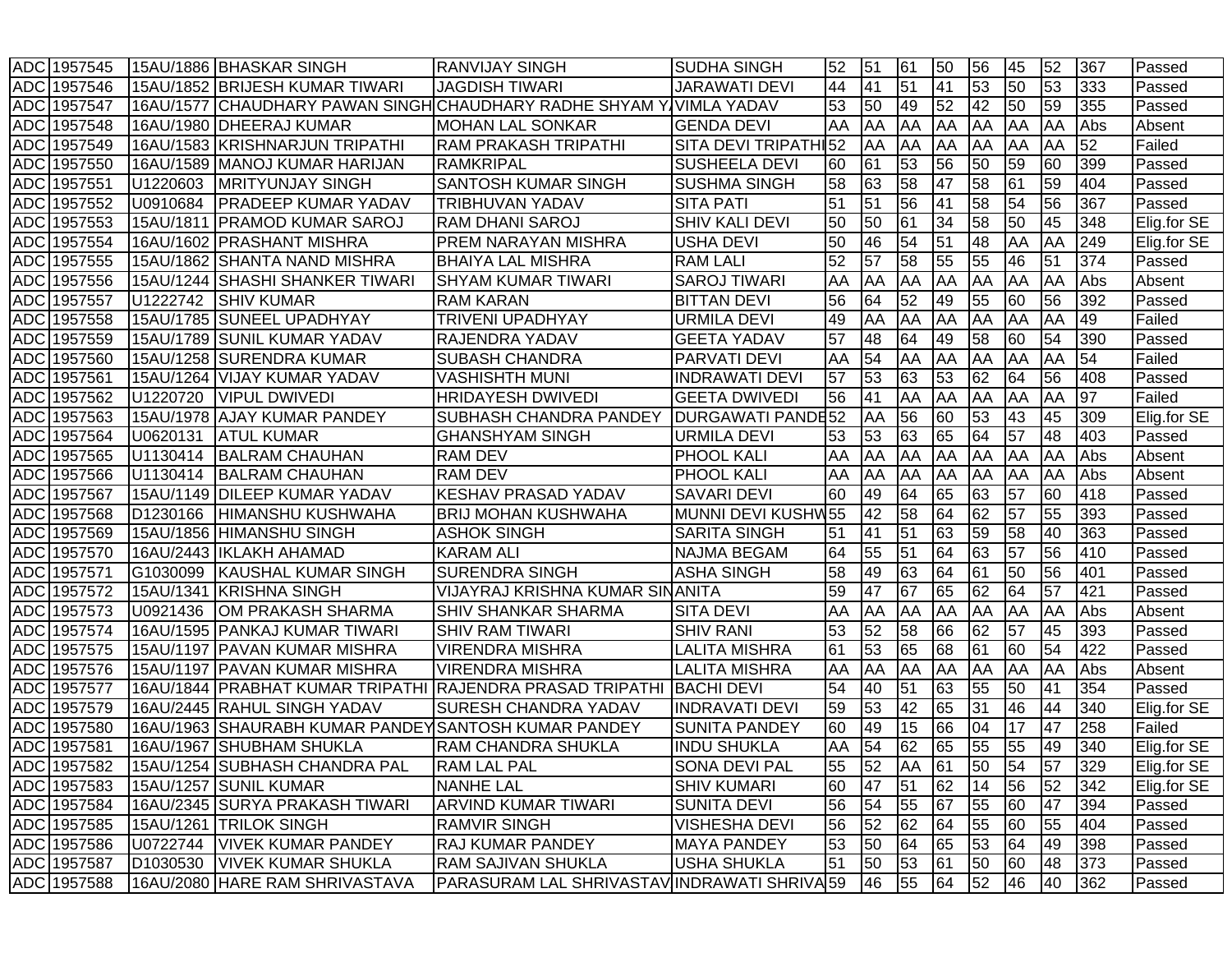| ADC 1957589 | D <sub>1120029</sub> | ADITYA NARAYAN TIWARI                             | <b>AWADH NARESH TIWARI</b>                | <b>PHOOL KALI DEVI</b>    | <b>AA</b> | AA        | AA        | <b>AA</b> | AA              | AA  | AA        | Abs | Absent      |
|-------------|----------------------|---------------------------------------------------|-------------------------------------------|---------------------------|-----------|-----------|-----------|-----------|-----------------|-----|-----------|-----|-------------|
| ADC 1957590 | U1123076             | <b>SHIVANI CHAUDHARY</b>                          | <b>PREETAM CHAUDHARY</b>                  | <b>PUSHPA CHAUDHAI52</b>  |           | 47        | 53        | 64        | 50              | 55  | 55        | 376 | Passed      |
| CMP 1957701 | M1771002             | <b>ABHAY PRATAP</b>                               | <b>CHHOTE LAL GUPTA</b>                   | <b>CHANDRA KALI GUF58</b> |           | 62        | 62        | 64        | 59              | 57  | 53        | 415 | Passed      |
| CMP 1957702 | M1771004             | <b>ABHISHEK JAISWAL</b>                           | <b>LALLAN JAISWAL</b>                     | RANJANA JAISWAL           | 64        | 60        | 65        | 62        | 62              | 60  | 59        | 432 | Passed      |
| CMP 1957703 | U0922041             | <b>ABHISHEK MISHRA</b>                            | <b>UMA SHANKER MISHRA</b>                 | <b>VIDYA MISHRA</b>       | AA        | AA        | AA        | AA        | AA              | AA  | AA        | Abs | Absent      |
| CMP 1957704 | M1771005             | <b>ABHISHEK TIWARI</b>                            | <b>AJAY TIWARI</b>                        | <b>SAVITA TIWARI</b>      | AA        | AA        | AA        | ΙAΑ       | AA              | AA  | AA        | Abs | Absent      |
| CMP 1957705 | U1020671             | <b>AJAY KUMAR SHARMA</b>                          | <b>RAMAYAN SHARMA</b>                     | <b>VASMATI SHARMA</b>     | 48        | 53        | 58        | 36        | 42              | 56  | 52        | 345 | Passed      |
| CMP 1957706 | M1771009             | <b>AJEET SHARMA</b>                               | <b>VIR PAL SHARMA</b>                     | <b>ASHA DEVI</b>          | 54        | 62        | 65        | 50        | 60              | 64  | 66        | 421 | Passed      |
| CMP 1957707 | M1771010             | <b>AJIT KUMAR TRIPATHI</b>                        | <b>PREM PRAKASH TIWARI</b>                | NAYAN TARA TIWAR47        |           | 54        | 61        | 43        | 55              | 50  | 58        | 368 | Passed      |
| CMP 1957708 | M1771012             | <b>AKHAND PRATAP SSINGH</b>                       | <b>JAGAT NARAYAN SINGH</b>                | <b>PRAMILA SINGH</b>      | 49        | 55        | 65        | 40        | 53              | 50  | 57        | 369 | Passed      |
| CMP 1957709 | M1771013             | <b>AKHIL SINGH</b>                                | <b>RAMESH SINGH</b>                       | <b>INDU SINGH</b>         | 45        | 54        | 54        | 32        | 44              | 47  | 53        | 329 | Elig.for SE |
| CMP 1957710 | M1771014             | <b>AKHILESH KUMAR YADAV</b>                       | <b>PHOOL CHANDRA YADAV</b>                | <b>SHIV KUMARI YADA</b> ' | 49        | 56        | 54        | 36        | 56              | 59  | 60        | 370 | Passed      |
| CMP 1957711 | G1130023             | <b>AKRITI KUMARI</b>                              | <b>G C BHARTIYA</b>                       | <b>GENA DEVI</b>          | 53        | 59        | 69        | 47        | 54              | 62  | 63        | 407 | Passed      |
| CMP 1957712 | U1422253             | <b>AMAR JYOTI</b>                                 | LATE RAM PUJAN                            | <b>BINDU DEVI</b>         | 57        | 61        | 64        | 46        | 58              | 63  | 64        | 413 | Passed      |
| CMP 1957713 | M1771017             | <b>AMIT KUMAR DUBEY</b>                           | <b>ONKAR DUBEY</b>                        | <b>SUSHEELA DEVI</b>      | 52        | 54        | 54        | 40        | 58              | AA  | 59        | 317 | Elig.for SE |
| CMP 1957714 | U1420669             | <b>AMIT KUMAR JHA</b>                             | DHIRENDRA JHA                             | <b>POONAM JHA</b>         | 48        | 56        | 61        | 44        | 54              | 58  | 56        | 377 | Passed      |
| CMP 1957715 | M1220163             | <b>AMIT KUMAR MISHRA</b>                          | SUDHEER KUMAR MISHRA                      | <b>USHA MISHRA</b>        | 48        | 58        | 48        | 40        | 52              | 52  | 49        | 347 | Passed      |
| CMP 1957716 | M1771019             | <b>AMIT KUMAR OJHA</b>                            | KAMLESH OJHA                              | <b>ANITA OJHA</b>         | 48        | 61        | 49        | 40        | 52              | 51  | 49        | 350 | Passed      |
| CMP 1957717 | M1771020             | <b>AMIT KUMAR PATHAK</b>                          | <b>VIJAY KUMAR PATHAK</b>                 | <b>UMA PATHAK</b>         | 54        | 57        | 51        | 36        | $\overline{57}$ | 53  | 50        | 358 | Passed      |
| CMP 1957718 | M1771021             | <b>AMIT KUMAR YADAV</b>                           | <b>LAL JI YADAV</b>                       | <b>BRAHMRAJ KUMARI44</b>  |           | 54        | 55        | AA        | 52              | 46  | 43        | 294 | Elig.for SE |
| CMP 1957719 | U1120227             | <b>AMIT MISHRA</b>                                | <b>VINOD KUMAR MISHRA</b>                 | <b>SHANTI MISHRA</b>      | 43        | 49        | 47        | 42        | 50              | 55  | 55        | 341 | Passed      |
| CMP 1957720 | U1030549             | <b>AMIT SINGH</b>                                 | <b>ARJUN SINGH</b>                        | <b>KUSUM LATA DEVI</b>    | 43        | 55        | 60        | 45        | 55              | 47  | 49        | 354 | Passed      |
| CMP 1957721 | M1771022             | <b>AMIT YADAV</b>                                 | <b>INDRA MANI YADAV</b>                   | <b>KIRAN YADAV</b>        | 48        | 47        | 43        | 40        | 48              | 45  | 46        | 317 | Passed      |
| CMP 1957722 | M1771023             | <b>AMRENDRA TIWARI</b>                            | <b>VIJAYANAND TIWARI</b>                  | <b>NITA DEVI</b>          | 47        | 52        | 41        | 40        | 56              | 55  | 44        | 335 | Passed      |
| CMP 1957723 | M1771024             | <b>ANIKET BAHADUR SINGH</b>                       | <b>ASHOK KUMAR SINGH</b>                  | <b>URMILA SINGH</b>       | 47        | AA        | 60        | 29        | 59              | 26  | 54        | 275 | Failed      |
| CMP 1957724 | M1771025             | <b>ANIL BHUSHAN MISHRA</b>                        | CHHATRADHARI MISHRA                       | SHANTI DEVI MISHR42       |           | 42        | 45        | 40        | 50              | 50  | 53        | 322 | Passed      |
| CMP 1957725 | M1771026             | <b>ANIL CHAURASIYA</b>                            | <b>MOTI LAL CHAURASIYA</b>                | <b>BASANTI DEVI</b>       | 45        | 46        | AA        | 21        | 55              | AA  | 49        | 216 | Failed      |
| CMP 1957726 | U1421473             | <b>ANIRUDH SINGH</b>                              | <b>RAJ KUMAR SINGH</b>                    | <b>CHAINA DEVI</b>        | 42        | 47        | 58        | 44        | 51              | 54  | 52        | 348 | Passed      |
| CMP 1957727 | M1771029             | <b>ANKIT KUMAR TIWARI</b>                         | <b>RAM KRISHNA TIWARI</b>                 | <b>MEENA DEVI</b>         | 43        | 46        | 48        | 40        | 50              | 46  | 45        | 318 | Passed      |
| CMP 1957728 | M1320159             | <b>ANKIT SINGH</b>                                | <b>MAHENDRA PRATAP SINGH</b>              | <b>SHANTI SINGH</b>       | 61        | 56        | 52        | 40        | 55              | 47  | 60        | 371 | Passed      |
| CMP 1957729 | M1771030             | <b>ANKIT SINGH</b>                                | <b>VIRENDRA PRATAP SINGH</b>              | <b>BHANWAR KALI</b>       | 56        | 48        | 62        | 43        | 55              | 55  | 56        | 375 | Passed      |
| CMP 1957730 | M1771031             | <b>ANKIT SRIVASTAVA</b>                           | ANJANI KUMAR SRIVASTAVA                   | <b>SUMAN SRIVASTAVI60</b> |           | 48        | 63        | 27        | 55              | 56  | 58        | 367 | Elig.for SE |
| CMP 1957731 | U1320897             | <b>ANKUR VERMA</b>                                | <b>VYAS JEE VERMA</b>                     | <b>ASHA DEVI</b>          | 59        | 48        | 61        | 65        | 55              | 50  | 58        | 396 | Passed      |
| CMP 1957732 | U1322397             | <b>ANMOL KUMAR</b>                                | <b>UMA SHANKER MISHRA</b>                 | <b>NIRMALA DEVI</b>       | 53        | 46        | 49        | 62        | 52              | 50  | 54        | 366 | Passed      |
| CMP 1957733 | U1430191             | <b>ANNU KUMARI</b>                                | SIDH NATH PRASAD                          | <b>MEENA DEVI</b>         | 66        | 52        | 68        | 69        | 58              | 51  | 66        | 430 | Passed      |
| CMP 1957734 | M1771033             | <b>JANUJ KUMAR</b>                                | <b>KESHAN LAL</b>                         | <b>KAMLA DEVI</b>         | AA        | <b>AA</b> | <b>AA</b> | <b>AA</b> | AA              | ΙAΑ | <b>AA</b> | Abs | Absent      |
| CMP 1957735 |                      | M1771034 ANUJ KUMAR CHAUDHARY BAL CHAND CHAUDHARY |                                           | <b>RAJ MUNI DEVI</b>      | 57        | 43        | 53        | 63        | 55              | 44  | 58        | 373 | Passed      |
| CMP 1957736 | 10620125             | <b>ANUJ VERMA</b>                                 | LAL JEE VERMA                             | <b>LALITA VERMA</b>       | 60        | 61        | 65        | 65        | 60              | 37  | 65        | 413 | Passed      |
| CMP 1957737 | M1771035             | <b>ANUP KUSHWAHA</b>                              | BHUKHAL PRASAD KUSHWAHASHAKUNTALA DEVI 60 |                           |           | 56        | 55        | 62        | 60              | 42  | 53        | 388 | Passed      |
| CMP 1957738 | V0320916             | <b>ANUPAM KUMAR</b>                               | <b>AMAR NATH</b>                          | <b>KAMLA DEVI</b>         | 54        | 40        | 50        | 63        | 57              | 32  | 56        | 352 | Elig.for SE |
| CMP 1957739 |                      | M1771036 ANURAG SINGH                             | SHAILENDRA SINGH                          | <b>ASHA SINGH</b>         | 61        | 62        | 67        | 65        | 65              | 67  | 67        | 454 | Passed      |
| CMP 1957740 | M1771037             | <b>ARUN YADAV</b>                                 | PREM CHANDRA YADAV                        | <b>KISMATEE YADAV</b>     | 55        | 42        | 45        | 61        | 54              | 41  | 48        | 346 | Passed      |
| CMP 1957741 |                      | M1771038 ASHISH MISHRA                            | <b>D K MISHRA</b>                         | SADHNA MISHRA             | AA AA     |           | <b>AA</b> | AA        | AA              | AA  | AA        | Abs | Absent      |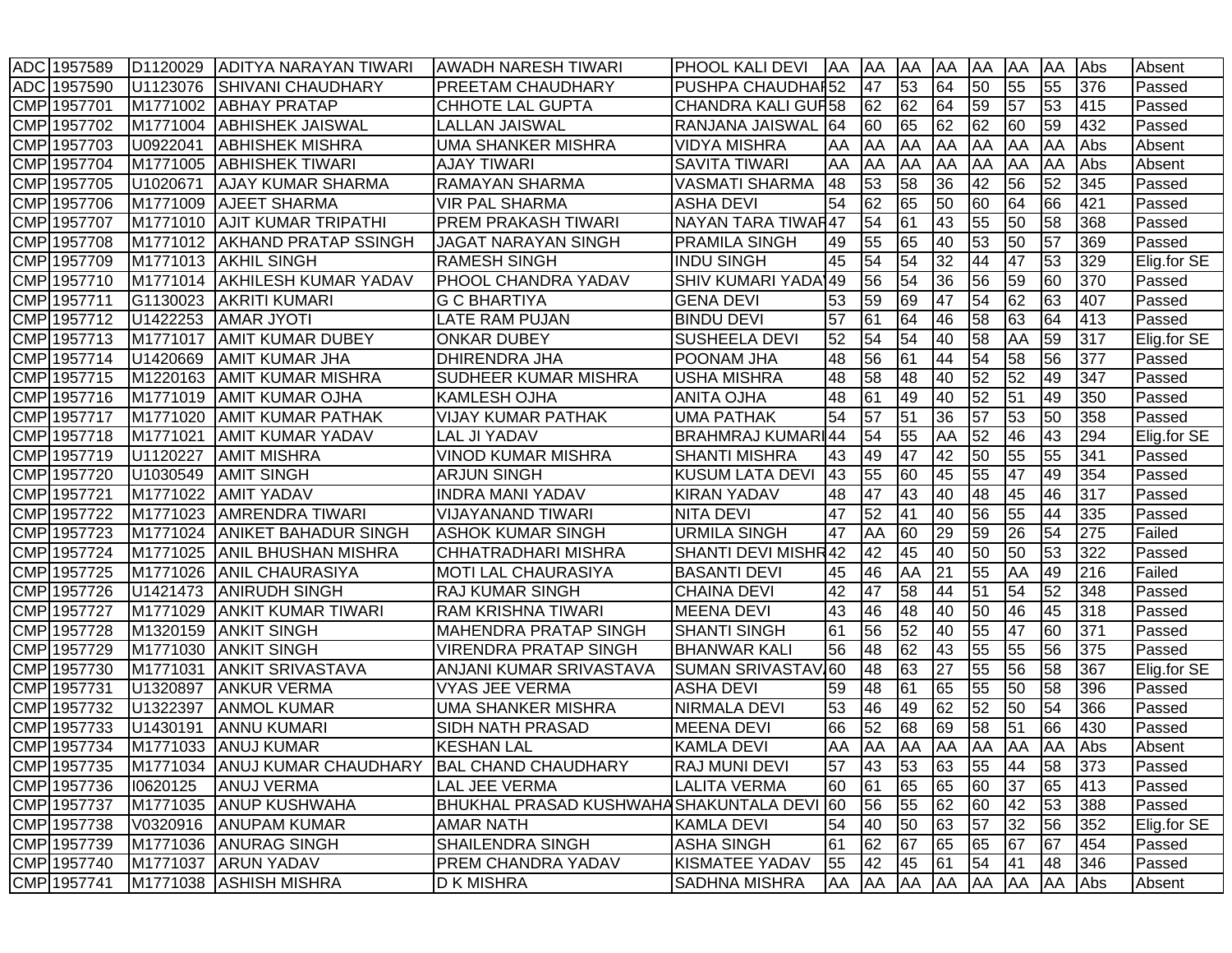| CMP 1957742 | M9520213  | ASHISH SRIVASTAVA                            | VISHNU KUMAR                  | SHEELA SRIVASTAV55    |    | 46        | 55              | 60              | 57              | 42              | 49 | 364 | Passed      |
|-------------|-----------|----------------------------------------------|-------------------------------|-----------------------|----|-----------|-----------------|-----------------|-----------------|-----------------|----|-----|-------------|
| CMP 1957743 | M1771039  | <b>ASHOK KUMAR KESHARI</b>                   | PANNA LAL KESHARI             | LALMANI DEVI          | AA | AA        | AA              | AA              | <b>AA</b>       | AA              | AA | Abs | Absent      |
| CMP 1957744 | M1771041  | IASHUTOSH MISHRA                             | LAL CHANDRA MISHRA            | NIRMALA MISHRA        | 55 | 41        | 45              | AA              | AA              | 60              | 53 | 254 | Elig.for SE |
| CMP 1957745 | U1320392  | <b>ASHUTOSH TIWARI</b>                       | VINAY KUMAR TIWARI            | <b>ASHA TIWARI</b>    | 47 | 51        | 60              | 61              | 55              | 46              | 52 | 372 | Passed      |
| CMP 1957746 | M1771042  | <b>JASHWANI KUMAR</b>                        | <b>BHUPENDRA KUMAR</b>        | <b>INDRA RANI</b>     | 58 | 43        | 60              | 62              | 57              | 40              | 58 | 378 | Passed      |
| CMP 1957747 | U1420636  | <b>ASUTOSH KUMAR DUBEY</b>                   | IASHOK KUMAR DUBEY            | <b>ABHA DUBEY</b>     | 50 | 57        | 46              | 62              | 56              | 44              | 60 | 375 | Passed      |
| CMP 1957748 | M1771044  | <b>ATUL KUMAR SINGH</b>                      | <b>BRIJ RAJ SINGH</b>         | <b>CHAMPA SINGH</b>   | 57 | 46        | 60              | 67              | 59              | 60              | 64 | 413 | Passed      |
| CMP 1957749 | M1771045  | <b>AVINASH KUMAR CHAUBEY</b>                 | <b>PATESHWARI CHAUBEY</b>     | <b>MANJU DEVI</b>     | 58 | 51        | 53              | 61              | 57              | 42              | 61 | 383 | Passed      |
| CMP 1957751 | 10320304  | <b>AVNEESH TIWARI</b>                        | <b>RAM CHANDRA TIWARI</b>     | <b>URMILA TIWARI</b>  | AA | AA        | AA              | AA              | <b>AA</b>       | AA              | AA | Abs | Absent      |
| CMP 1957752 |           | 15AU/2216 AWADHESH KUMAR YADAV               | <b>CHHOTE LAL YADAV</b>       | <b>URMILA DEVI</b>    | 53 | 44        | 54              | 63              | 58              | 40              | 59 | 371 | Passed      |
| CMP 1957753 | M1771047  | <b>AYUSH J NAYAK</b>                         | JAI PRAKASH NAYAK             | SAVITRI DEVI          | 55 | 46        | 50              | 62              | 57              | 46              | 60 | 376 | Passed      |
| CMP 1957754 | M1420425  | <b>AYUSH MISHRA</b>                          | YOGENDRA MISHRA               | <b>SHASHI MISHRA</b>  | 58 | 55        | 64              | 65              | $\overline{57}$ | 60              | 68 | 427 | Passed      |
| CMP 1957755 | M1771049  | <b>BHASHKAR KUMAR</b>                        | RAMA BACHAN RAM               | <b>SUBHAVATI DEVI</b> | 55 | 50        | 53              | 61              | 55              | 40              | 53 | 367 | Passed      |
| CMP 1957756 | M1771051  | <b>BHEEM PRASAD MAURYA</b>                   | RADHE SHYAM MAURYA            | USHA DEVI             | AA | AA        | AA              | AA              | AA              | AA              | AA | Abs | Absent      |
| CMP 1957757 | M1771052  | <b>BRAHAMA NAND SINGH</b>                    | <b>SHIV PRATAP SINGH</b>      | <b>BINDU SSINGH</b>   | 52 | 44        | 49              | 62              | 57              | 47              | 43 | 354 | Passed      |
| CMP 1957758 | M1771054  | CHHAVINATH TIWARI                            | <b>DEENA NATH TIWARI</b>      | <b>REETA TIWARI</b>   | 50 | 43        | 55              | 62              | 55              | 43              | 51 | 359 | Passed      |
| CMP 1957759 | U1110801  | DAYA SHANKAR CHAUDHAR RAJ KUMAR CHAUDHARY    |                               | <b>CHAMPA DEVI</b>    | 41 | 55        | 40              | 62              | 55              | 47              | 59 | 359 | Passed      |
| CMP 1957760 | M1771056  | <b>IDEEPAK VISHVAKARMA</b>                   | CHANDRA BHUSHAN VISHWAK       | <b>IMEENA DEVI</b>    | 50 | 54        | 48              | 66              | 57              | 45              | 54 | 374 | Passed      |
| CMP 1957761 | U1220840  | <b>DEVANG SINGH</b>                          | <b>RAM KARAN SINGH</b>        | <b>KUSUM SINGH</b>    | 48 | 51        | 50              | 62              | AA              | 43              | 57 | 311 | Elig.for SE |
| CMP 1957762 | U0223495  | <b>DHARMENDRA KUMAR</b>                      | <b>SUSHIL KUMAR</b>           | <b>RAM SANWARI</b>    | 51 | 44        | 45              | 41              | 50              | 18              | 40 | 289 | Elig.for SE |
| CMP 1957763 | M1771058  | <b>DHEERAJ KUMAR MAURYA</b>                  | <b>VINAY KUMAR MAURYA</b>     | <b>MALTI DEVI</b>     | AA | AA        | AA              | AA              | <b>AA</b>       | AA              | AA | Abs | Absent      |
| CMP 1957764 | M1771059  | <b>IDHEERENDRA PRATAP SINGSUR PATI SINGH</b> |                               | <b>SHAILA DEVI</b>    | 57 | 51        | 60              | 46              | 51              | 41              | 55 | 361 | Passed      |
| CMP 1957765 | D1430164  | <b>IDHRUV YADAV</b>                          | <b>SURENDRA YADAV</b>         | <b>SUNDERI DEVI</b>   | 51 | 46        | 40              | $\overline{41}$ | 51              | 44              | 51 | 324 | Passed      |
| CMP 1957766 | M1771061  | <b>IDIBYANSHU DUBEY</b>                      | OM PRAKASH DUBEY              | <b>REETA DEVI</b>     | 55 | 51        | 52              | 46              | 53              | 48              | 57 | 362 | Passed      |
| CMP 1957767 | 16AU/2165 | <b>DILEEP CHAURSIYA</b>                      | <b>JAGANNATH CHAURSIYA</b>    | <b>PHOOL KALI</b>     | 55 | 41        | 47              | 30              | 28              | 43              | 46 | 290 | Elig.for SE |
| CMP 1957768 | M1771062  | <b>DILEEP KUMAR</b>                          | <b>BULLA SINGH</b>            | <b>SHANTI SINGH</b>   | 52 | 54        | $\overline{56}$ | 48              | 51              | 43              | 49 | 353 | Passed      |
| CMP 1957769 | M1771064  | <b>DINESH TRIPATHI</b>                       | SHIVE PRAKASH TRIPATHI        | <b>LALITA DEVI</b>    | 48 | 51        | 52              | 40              | 49              | 51              | 43 | 334 | Passed      |
| CMP 1957770 | M1771073  | <b>DINKAR PANDEY</b>                         | <b>SURENDRA PRASAD PANDEY</b> | <b>ARUNA PANDEY</b>   | AA | AA        | AA              | AA              | ΙAΑ             | AA              | AA | Abs | Absent      |
| CMP 1957771 | M1420544  | <b>DIWAKAR YADAV</b>                         | DINESH CHAND YADAV            | LILAWATI DEVI         | 55 | 50        | 57              | 58              | 55              | 47              | 47 | 369 | Passed      |
| CMP 1957772 | M1771066  | ESHWAR CHANDRA VIDYAS RAM LAKHAN RAM         |                               | <b>USHA DEVI</b>      | 54 | 48        | 53              | 47              | 55              | 43              | 57 | 357 | Passed      |
| CMP 1957773 | M1771067  | GANGESH MISHRA                               | <b>MRITUNJAI MISHRA</b>       | <b>SHAIL MISHRA</b>   | 51 | 44        | 51              | 44              | 48              | 40              | 56 | 334 | Passed      |
| CMP 1957774 | M1771068  | <b>GAURAV KUMAR SHAHI</b>                    | <b>JAI PRAKASH SHAHI</b>      | <b>NIRMALA SHAHI</b>  | AA | AA        | AA              | AA              | AA              | AA              | AA | Abs | Absent      |
| CMP 1957776 | M1771071  | <b>GIRISH DUBEY</b>                          | RAJENDRA NATH DUBEY           | CHANCHAL LATA DU50    |    | 46        | 51              | 42              | 43              | 14              | 57 | 303 | Elig.for SE |
| CMP 1957777 | M1771072  | <b>GITA DEVI</b>                             | <b>MEDILAL</b>                | <b>SON PATI</b>       | 53 | 51        | 52              | 49              | 50              | 15              | 49 | 319 | Elig.for SE |
| CMP 1957778 | M0721386  | <b>HARI KESH</b>                             | <b>SHAMBHU NATH</b>           | <b>RAM PATI</b>       | 59 | 46        | 58              | 50              | 53              | 11              | 55 | 332 | Elig.for SE |
| CMP 1957779 | M1771074  | <b>HARI KESH MISHRA</b>                      | <b>SRI BHAGWAN MISHRA</b>     | <b>POONAM MISHRA</b>  | AA | <b>AA</b> | <b>AA</b>       | <b>AA</b>       | <b>AA</b>       | AA              | AA | Abs | Absent      |
| CMP 1957780 |           | M1771075 HIMANSHU YADAV                      | <b>ARJUN SINGH YADAV</b>      | <b>RAJNI YADAV</b>    | 43 | 46        | 06              | 45              | 52              | 28              | 45 | 265 | Elig.for SE |
| CMP 1957781 |           | M1771076 INDRAJEET                           | DEV RAJ                       | <b>KAMLA DEVI</b>     | 47 | 42        | 47              | 34              | 50              | 30 <sup>°</sup> | 45 | 295 | Elig.for SE |
| CMP 1957782 |           | M1771077  INDRAJEET KUMAR                    | RAJA RAM                      | <b>LALTI DEVI</b>     | 56 | 45        | 58              | 41              | 51              | 34              | 46 | 331 | Elig.for SE |
| CMP 1957783 |           | M1771078 INDRAJEET SAROJ                     | <b>MAYA LAL</b>               | <b>KALOOTI DEVI</b>   | 55 | 51        | 60              | 47              | $\overline{52}$ | 25              | 47 | 337 | Elig.for SE |
| CMP 1957784 | M1771079  | <b>JAGDAMBA</b>                              | <b>SAT NARAYAN</b>            | <b>SITA PATI</b>      | 61 | 42        | 58              | 40              | 50              | 40              | 60 | 351 | Passed      |
| CMP 1957785 |           | M1771080 JAYANT PATEL                        | PARMANAND CHAUDHARY           | BANDANA CHAUDH 65     |    | 58        | 64              | 59              | 62              | 60              | 46 | 414 | Passed      |
| CMP 1957786 |           | 16AU/1777 JEETESH KUMAR                      | <b>BENCHE LAL</b>             | <b>DHOOPKALI</b>      | 50 | 44        | 50              | 44              | 53              | 48              | 50 | 339 | Passed      |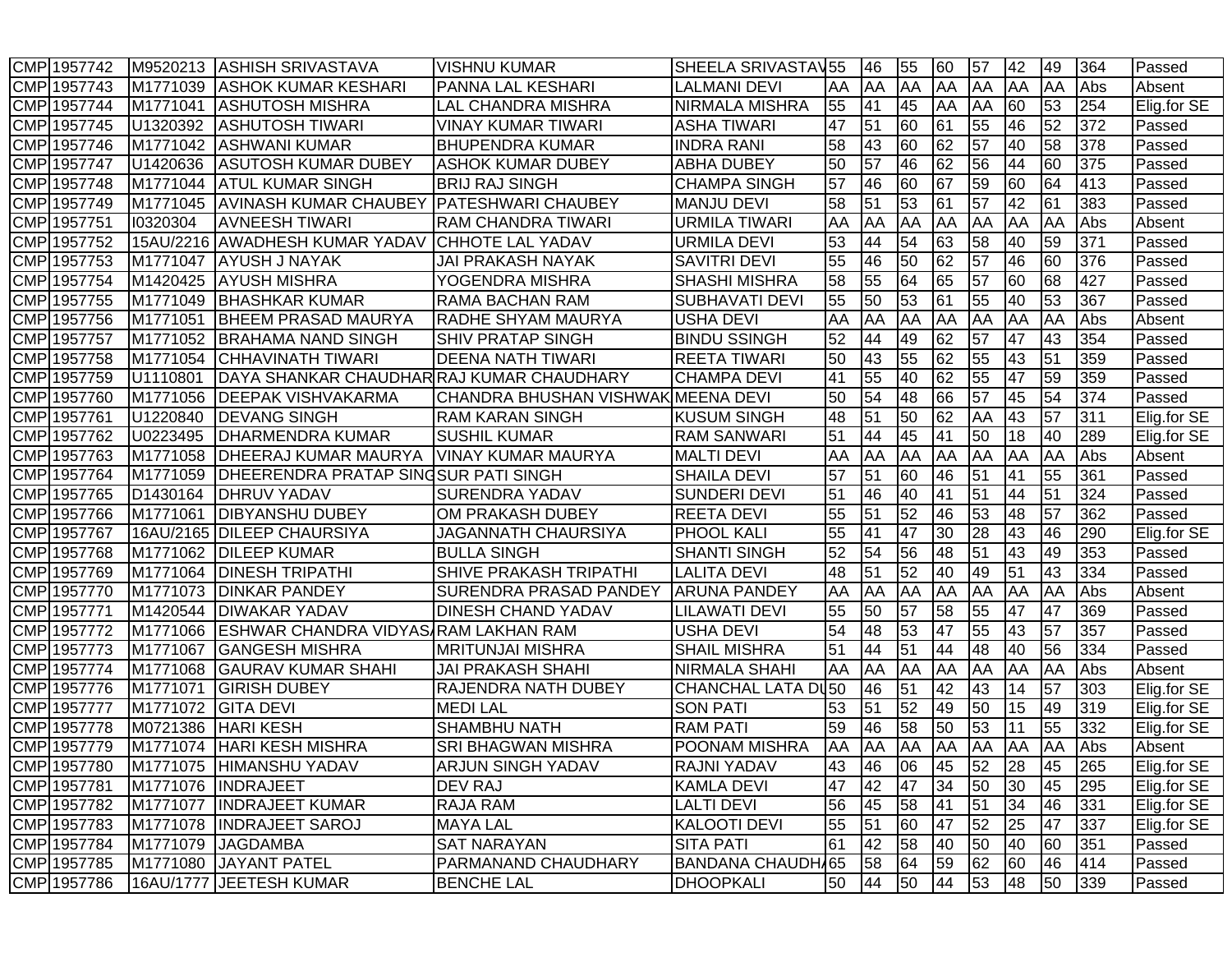| CMP 1957787 | U1321673  | <b>JITENDRA KUMAR</b>        | <b>CHHAVINATH PRASAD</b>      | <b>SHANTI DEVI</b>       | 54  | 48 | 64              | 46 | 57              | 49 | 47              | 365 | Passed      |
|-------------|-----------|------------------------------|-------------------------------|--------------------------|-----|----|-----------------|----|-----------------|----|-----------------|-----|-------------|
| CMP 1957788 | M1771082  | <b>KALAMUDDIN ANSARI</b>     | MOHAMMAD LUKMAN               | <b>SAVIRAN KHATOON51</b> |     | 45 | 59              | 45 | 54              | 43 | 53              | 350 | Passed      |
| CMP 1957789 | 02AU/483  | KAMLAKAR DUBEY               | RAM AKSHAIBAR DUBEY           | <b>SUSHEELA DEVI</b>     | 52  | 43 | 60              | 41 | 51              | 45 | 57              | 349 | Passed      |
| CMP 1957790 | D1130208  | KAMLESH KUMAR GAUTAM         | <b>JAWAHAR LAL GAUTAM</b>     | <b>SHANTI DEVI</b>       | 48  | 43 | 54              | 41 | 52              | 54 | 60              | 352 | Passed      |
| CMP 1957791 | M1771083  | <b>IKARTIKEY PANDEY</b>      | <b>B S PANDEY</b>             | <b>MEERA PANDEY</b>      | 64  | 44 | 65              | 51 | 61              | 63 | 66              | 414 | Passed      |
| CMP 1957792 | M0721053  | <b>KAVITA KUMARI</b>         | <b>JAGDISH PRASAD</b>         | <b>SUSHILA DEVI</b>      | 57  | 54 | 60              | 57 | 55              | 44 | 59              | 386 | Passed      |
| CMP 1957793 | M1010678  | <b>KM ANAMIKA JAISWAL</b>    | UMESH CHANDRA JAISWAL         | <b>SUREKHA JAISWAL</b>   | 58  | 51 | 63              | 52 | 54              | 40 | 54              | 372 | Passed      |
| CMP 1957794 | U1221139  | KM RUCHI TRIPATHI            | <b>RATNESH TRIPATHI</b>       | <b>GEETA TRIPATHI</b>    | 57  | 44 | 64              | 55 | 58              | 43 | 55              | 376 | Passed      |
| CMP 1957795 | M1771084  | KM SEEMA BHARTI              | RAM PRAVESH RAM               | CHANDRAWATI DEV59        |     | 59 | 64              | 58 | $\overline{57}$ | 50 | 60              | 407 | Passed      |
| CMP 1957796 | M1771085  | <b>KM TRIPTI</b>             | VIRENDRA PRASAD               | <b>SHAKUNTLA DEVI</b>    | 52  | 44 | 56              | 57 | 53              | 49 | 63              | 374 | Passed      |
| CMP 1957797 | U0422388  | <b>KRISHAN BALI BHARTIYA</b> | <b>PHAGGU LAL</b>             | <b>SHANTI DEVI</b>       | 53  | AA | AA              | AA | <b>AA</b>       | AA | AA              | 53  | Failed      |
| CMP 1957798 | 15AU/2217 | <b>KRISHNA KUMAR DUBEY</b>   | <b>CHANDRA PRAKASH DUBEY</b>  | <b>VINITA DEVI</b>       | 60  | 53 | 56              | 58 | 59              | 47 | 63              | 396 | Passed      |
| CMP 1957799 | M1771087  | <b>KULDEEP PATEL</b>         | <b>HIRA LAL PATEL</b>         | <b>KUSUM DEVI</b>        | 49  | 47 | 53              | 51 | 55              | 41 | 51              | 347 | Passed      |
| CMP 1957800 | U1420586  | <b>KULDEEP TRIPATHI</b>      | <b>CHOTE LAL TRIPATHI</b>     | NIRMALA TRIPATHI         | 52  | 56 | 53              | 55 | 54              | 47 | 60              | 377 | Passed      |
| CMP 1957801 | M1771088  | KULDEEP TRIPATHI             | <b>KRIPA SHANKER TRIPATHI</b> | <b>SHUSHEELA TRIPAT</b>  | 151 | 49 | 45              | 53 | 58              | 41 | 60              | 357 | Passed      |
| CMP 1957802 | U1420830  | <b>KUMARI SHIKHA</b>         | HARISH NARAYAN TIWARI         | <b>KIRAN DEVI</b>        | 56  | 52 | 51              | 52 | 54              | 54 | 55              | 374 | Passed      |
| CMP 1957803 | M1771089  | KUNDAN YADAV                 | <b>SHIV PUJAN YADAV</b>       | <b>RAM MUNI DEVI</b>     | 53  | 49 | 45              | 53 | 56              | 43 | 53              | 352 | Passed      |
| CMP 1957804 | M1771090  | <b>LAL CHANDRA YADAV</b>     | <b>SANT LAL YADAV</b>         | <b>SURAJ KALI</b>        | 51  | 49 | 43              | 53 | 56              | 41 | 59              | 352 | Passed      |
| CMP 1957805 | M1771094  | <b>MANISH YADAV</b>          | <b>MOOL CHANDRA YADAV</b>     | <b>SHEELA</b>            | 58  | 55 | 47              | 55 | 61              | 49 | 61              | 386 | Passed      |
| CMP 1957806 | U1320223  | <b>MANMEET PANDEY</b>        | <b>MARKANDEY PANDEY</b>       | <b>MANJU PANDEY</b>      | 53  | 56 | 53              | 55 | 58              | AA | AA              | 275 | Elig.for SE |
| CMP 1957807 | M1771095  | <b>MANOJ KUMAR YADAV</b>     | <b>LAKSHMAN PRASAD</b>        | <b>INDRAWATI DEVI</b>    | 53  | 64 | 54              | 53 | 58              | 12 | 56              | 350 | Elig.for SE |
| CMP 1957808 | M1771096  | <b>MAYANK MISHRA</b>         | <b>BHUPENDRA MISHRA</b>       | <b>KIRAN MISHRA</b>      | 54  | 48 | 43              | 45 | 58              | 44 | 43              | 335 | Passed      |
| CMP 1957809 | M1771097  | <b>MAYANK RAI</b>            | <b>AJAY RAI</b>               | <b>REETA RAI</b>         | 57  | 52 | $\overline{48}$ | 43 | 59              | 46 | $\overline{52}$ | 357 | Passed      |
| CMP 1957810 | M1771098  | <b>MOHAMMAD ARSHAD</b>       | MUNAWWAR HUSAIN               | SHABEENA BEGUM 48        |     | AA | AA              | AA | <b>AA</b>       | AA | AA              | 48  | Failed      |
| CMP 1957811 | M1771100  | <b>MOHD AFZAL</b>            | <b>GULAM MOHAMMAD</b>         | <b>MAJIDUN NISHA</b>     | 43  | 49 | 33              | 34 | 59              | 08 | 43              | 269 | Failed      |
| CMP 1957812 | M1771101  | <b>MOHIT KUMAR</b>           | <b>RAMAPATI</b>               | <b>RITA</b>              | 61  | 58 | 54              | 59 | 59              | 56 | 63              | 410 | Passed      |
| CMP 1957813 | U1320522  | <b>MUDIT DUBEY</b>           | <b>RAKESH DUBEY</b>           | <b>CHANDANA DUBEY AA</b> |     | 45 | 44              | 53 | 60              | 40 | 48              | 290 | Elig.for SE |
| CMP 1957814 | G0930096  | MUKESH KUMAR                 | RAJ KUMAR DHURIYA             | <b>SATYAWATI</b>         | 49  | 47 | 54              | 49 | 62              | 46 | 53              | 360 | Passed      |
| CMP 1957815 | M1771102  | <b>IMUKESH KUMAR GAUTAM</b>  | <b>BHUSHAN GAUTAM</b>         | DEV BALA GAUTAM 61       |     | 63 | 61              | 57 | 62              | 44 | 53              | 401 | Passed      |
| CMP 1957816 | M1771103  | <b>MUKESH KUMAR VERMA</b>    | <b>MAYA RAM VERMA</b>         | <b>GYANMATI VERMA</b>    | 51  | 51 | 40              | 44 | 59              | 52 | 48              | 345 | Passed      |
| CMP 1957817 | D1320330  | <b>NAR SINGH PANDEY</b>      | <b>RAJ NATH PANDEY</b>        | MITHILESH PANDEY50       |     | 46 | 48              | 56 | 53              | 46 | 56              | 355 | Passed      |
| CMP 1957818 | M1771105  | NARENDRA KUMAR YADAV         | <b>JAY PRAKASH YADAV</b>      | <b>AMARAWATI DEVI</b>    | 55  | 60 | 53              | 58 | 62              | 51 | 55              | 394 | Passed      |
| CMP 1957819 | M1771106  | <b>NATWAR LAL</b>            | <b>RAM DEEN SHARMA</b>        | <b>GYAN DHARI DEVI</b>   | 49  | 50 | 40              | 45 | 51              | 45 | 40              | 320 | Passed      |
| CMP 1957820 | M1771107  | <b>NAVEEN KUMAR PANDEY</b>   | <b>RAMESH CHANDRA PANDEY</b>  | <b>NEELAM DEVI</b>       | AA  | AA | AA              | AA | <b>JAA</b>      | AA | AA              | Abs | Absent      |
| CMP 1957821 | M1771108  | <b>NAVEEN TIWARI</b>         | <b>MANOJ TIWARI</b>           | <b>SUSHAMA TIWARI</b>    | 57  | 57 | 54              | 53 | 56              | 55 | 54              | 386 | Passed      |
| CMP 1957822 | M1771109  | <b>NEELAM VERMA</b>          | SUNIL KUMAR VERMA             | <b>REKHA VERMA</b>       | 60  | 62 | 60              | 56 | 60              | 56 | 58              | 412 | Passed      |
| CMP 1957823 | V0421741  | <b>NEERAJ KUMAR SINGH</b>    | <b>RAJENDRA KUMAR SINGH</b>   | <b>SUDHA SINGH</b>       | 47  | 60 | <b>AA</b>       | 58 | 40              | 07 | 40              | 252 | Elig.for SE |
| CMP 1957824 | U1320547  | <b>NEERAJ MISHRA</b>         | KAMTA PRASAD MISHRA           | <b>KAMLA MISHRA</b>      | 53  | 57 | 58              | 51 | 50              | 54 | 51              | 374 | Passed      |
| CMP 1957825 | M1771110  | <b>NILESH KUMAR GUPTA</b>    | <b>ASHOK KUMAR GUPTA</b>      | <b>ANITA GUPTA</b>       | 48  | 47 | 61              | 47 | 49              | 45 | 53              | 350 | Passed      |
| CMP 1957826 | M1771111  | OM PRAKASH YADAV             | <b>LAL CHANDRA YADAV</b>      | SHEELA DEVI              | 49  | 50 | 56              | 41 | 45              | 41 | 41              | 323 | Passed      |
| CMP 1957827 | M1771112  | <b>PANKAJ VISHWAKARMA</b>    | RAM RAJ VISHWAKARMA           | <b>URMILA DEVI</b>       | 50  | 57 | 61              | 53 | 44              | 45 | 53              | 363 | Passed      |
| CMP 1957828 | U1110568  | <b>PANKAJ YADAV</b>          | <b>MATA FER</b>               | <b>SINGARI YADAV</b>     | 55  | 55 | AA              | AA | 48              | 26 | 45              | 229 | Failed      |
| CMP 1957829 |           | M1771113 PASI REENA KUMARI   | PHOOL CHAND                   | <b>SONA DEVI</b>         | 55  | 56 | 65              | 48 | 56              | 44 | 56              | 380 | Passed      |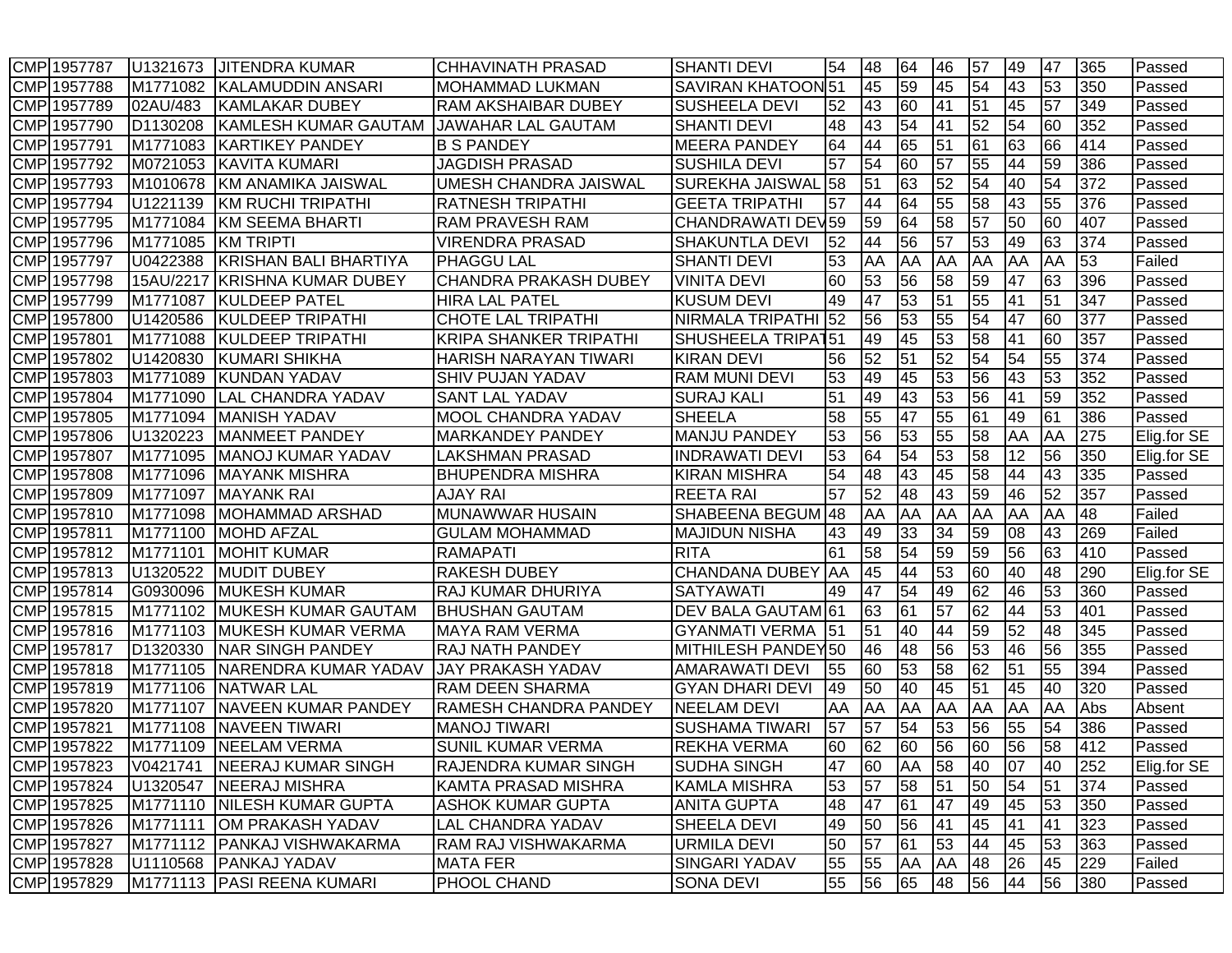| CMP 1957830 | U1020155  | PAWAN KUMAR SHUKLA                       | <b>RADHE SHYAM SHUKLA</b>                                         | <b>USHA DEVI</b>           | 50 | 53              | 57 | 32 | 50 | 40 | 41 | 323 | Elig.for SE |
|-------------|-----------|------------------------------------------|-------------------------------------------------------------------|----------------------------|----|-----------------|----|----|----|----|----|-----|-------------|
| CMP 1957831 | M1771114  | <b>PAWAN KUMAR SONKER</b>                | <b>PANCHAM LAL SONKAR</b>                                         | <b>GYAN MATI</b>           | 55 | 52              | 60 | 55 | 49 | 34 | 42 | 347 | Elig.for SE |
| CMP 1957832 | M1771116  |                                          | PRABHAKAR MANI TRIPATHI RAM CHANDER MANI TRIPATHI∣KAMINI TRIPATHI |                            | 56 | 52              | 52 | 60 | 44 | 22 | 44 | 330 | Elig.for SE |
| CMP 1957833 | M1771117  | <b>PRABHAT KUMAR SINGH</b>               | <b>VINOD SINGH</b>                                                | <b>SEEMA DEVI</b>          | 43 | 40              | 47 | 42 | 50 | 40 | 47 | 309 | Elig.for SE |
| CMP 1957834 | M1771118  | <b>PRADEEP KUMAR</b>                     | <b>NAND LAL</b>                                                   | <b>ASHA DEVI</b>           | AA | AA              | AA | AA | AA | AA | AA | Abs | Absent      |
| CMP 1957835 | M1771119  | <b>PRADEEP KUMAR RAJAK</b>               | <b>BANSI LAL RAJAK</b>                                            | <b>NANKULLA DEVI</b>       | 54 | 56              | 45 | 50 | 25 | 22 | 51 | 303 | Elig.for SE |
| CMP 1957836 | M1771120  | <b>PRAKHAR SRIVASTAVA</b>                | KUNWAR BAHADUR SRIVASTA VIJAY LAXMI                               |                            | 56 | 60              | 60 | 51 | 51 | 60 | 61 | 399 | Passed      |
| CMP 1957837 | M1771121  | <b>PRAMOD KUMAR PAL</b>                  | <b>KADEDIN PAL</b>                                                | PRABHAWATI DEVI            | 54 | 62              | 53 | 54 | 52 | 40 | 57 | 372 | Passed      |
| CMP 1957838 | M1771123  | <b>PRATEEK SUMAN SHARMA</b>              | <b>JAI PRAKASH SHARMA</b>                                         | RAJ KISHORI SHARI58        |    | 64              | 58 | 59 | 56 | 62 | 60 | 417 | Passed      |
| CMP 1957839 | 10910216  | PRAVEEN NISHAD                           | <b>MAHESH KUMAR NISHAD</b>                                        | SHYAM SATI NISHAI52        |    | 55              | 61 | 51 | 50 | 41 | 50 | 360 | Passed      |
| CMP 1957840 | M1771125  | <b>PRAVEEN SINGH YADAV</b>               | <b>KAPTAN SINGH YADAV</b>                                         | <b>RAM BETI</b>            | 50 | 59              | 60 | 49 | 52 | 44 | 60 | 374 | Passed      |
| CMP 1957841 | D0920687  | <b>PREM CHAND</b>                        | <b>NANHAKOO</b>                                                   | <b>EKADASHI DEVI</b>       | 50 | 62              | 55 | 50 | 38 | 40 | 55 | 350 | Passed      |
| CMP 1957842 | 09AU/1445 | <b>PREM NATH CHAUHAN</b>                 | KAILASH SINGH CHAUHAN                                             | <b>KANTI DEVI</b>          | 50 | 46              | 61 | 51 | 44 | 40 | 43 | 335 | Passed      |
| CMP 1957843 | M1771126  | PUNDRIK MISHRA                           | RAMESH KUMAR MISHRA                                               | <b>POONAM MISHRA</b>       | 60 | 55              | 63 | 53 | 53 | 48 | 60 | 392 | Passed      |
| CMP 1957844 | M1771127  | PUSHPENDRA KUMAR SHUKPRAMOD KUMAR SHUKLA |                                                                   | <b>NEELAM DEVI</b>         | 49 | 49              | 58 | 43 | 53 | 40 | 43 | 335 | Passed      |
| CMP 1957845 | M0221391  | RAGHVENDRA SINGH                         | <b>SOM NATH SINGH</b>                                             | URMILA DEVI                | 53 | 46              | 64 | 47 | 52 | 50 | 54 | 366 | Passed      |
| CMP 1957846 | 12AU/1957 | RAHUL TRIPATHI                           | <b>TARUN KANT</b>                                                 | <b>ANJU TRIPATHI</b>       | AA | AA              | AA | AA | AA | AA | AA | Abs | Absent      |
| CMP 1957847 | M1771130  | <b>RAHUL YADAV</b>                       | SABHAPATI YADAV                                                   | <b>SAROJA YADAV</b>        | 59 | 46              | 66 | 44 | 60 | 48 | 63 | 386 | Passed      |
| CMP 1957848 | M1771131  | <b>IRAJ KUMAR DUBEY</b>                  | <b>JANARDAN DUBEY</b>                                             | <b>GHYANTI DEVI</b>        | 50 | 53              | 61 | 62 | 59 | 48 | 60 | 393 | Passed      |
| CMP 1957849 | M1771133  | <b>RAJENDRA PRASAD</b>                   | <b>JAYISHRI MAURYA</b>                                            | LAL DEI                    | 58 | 48              | 57 | 61 | 58 | 55 | 55 | 392 | Passed      |
| CMP 1957850 | M1771134  | <b>RAJESH KUMAR MISHRA</b>               | <b>LALTA PRASAD MISHRA</b>                                        | SHOBHAWATI MISHI58         |    | 60              | 58 | 63 | 55 | 49 | 57 | 400 | Passed      |
| CMP 1957851 | M1771136  | IRAJESH MANI TRIPATHI                    | <b>RAM NATH TRIPATHI</b>                                          | <b>SUDHA TRIPATHI</b>      | 56 | 55              | 62 | 63 | 55 | 50 | 62 | 403 | Passed      |
| CMP 1957852 | M0031150  | <b>RAJNEESH DWIVEDI</b>                  | HARI SHANKAR DWIVEDI                                              | <b>SHILA DWIVEDI</b>       | 54 | 45              | 58 | 62 | 58 | 40 | 64 | 381 | Passed      |
| CMP 1957853 | M1771138  | <b>RAM BABU</b>                          | <b>PALTU DAS</b>                                                  | <b>KUSUM DEVI</b>          | 56 | 48              | 54 | 62 | 60 | 40 | 57 | 377 | Passed      |
| CMP 1957855 | U0620866  | <b>RAM JEET SINGH YADAV</b>              | <b>JATA SHANKAR YADAV</b>                                         | <b>RAJ KUMARI DEVI</b>     | 59 | $\overline{52}$ | 62 | 64 | 58 | 64 | 62 | 421 | Passed      |
| CMP 1957856 | 16AU/1888 | <b>RAM KINKAR MISHRA</b>                 | KAMLESH KUMAR MISHRA                                              | <b>KUSUM MISHRA</b>        | 45 | 49              | 42 | 60 | 49 | 41 | 51 | 337 | Passed      |
| CMP 1957857 | M1771140  | RAMAKANT SINGH YADAV                     | <b>LALITA SINGH YADAV</b>                                         | <b>VIMALA SINGH YAD 55</b> |    | 51              | 54 | 63 | 55 | 41 | 53 | 372 | Passed      |
| CMP 1957858 | M1771141  | RANJEET KUMAR KUSHWAH ARJUN PRASAD       |                                                                   | <b>POONAM</b>              | 57 | AA              | 47 | 62 | 57 | AA | 51 | 274 | Elig.for SE |
| CMP 1957859 | U1310724  | RASHMI                                   | RAMESH CHANDRA                                                    | <b>SHASHI KALA</b>         | 57 | 53              | 63 | 65 | 48 | 23 | 60 | 369 | Elig.for SE |
| CMP 1957860 | U1421064  | <b>RAVI MISHRA</b>                       | <b>VIJAY NARAYAN MISHRA</b>                                       | <b>SUBHADRA MISHRA47</b>   |    | 54              | 51 | 62 | 57 | 34 | 57 | 362 | Elig.for SE |
| CMP 1957861 | M1771143  | <b>RAVI SINGH</b>                        | <b>PREM SINGH KUSHWAHA</b>                                        | <b>SHYAM DULARI</b>        | 55 | 54              | 65 | 64 | 59 | 60 | 60 | 417 | Passed      |
| CMP 1957862 | U1421521  | <b>RAVINDRA YADAV</b>                    | <b>KAMLESH YADAV</b>                                              | <b>LALITA YADAV</b>        | 61 | 52              | 51 | 65 | 58 | 56 | 47 | 390 | Passed      |
| CMP 1957863 | M1771144  | <b>REETESH KUMAR TIWARI</b>              | <b>RADHEY SHYAM</b>                                               | <b>NEELAM</b>              | 53 | 57              | 60 | 65 | 55 | 09 | 55 | 354 | Elig.for SE |
| CMP 1957864 | M1771145  | <b>REHAN AHMAD</b>                       | <b>LATE RAISUDDIN</b>                                             | <b>SAFIA BEGUM</b>         | 59 | 55              | 60 | 65 | 56 | 30 | 55 | 380 | Elig.for SE |
| CMP 1957867 | U1321843  | <b>ROHIT KUMAR</b>                       | <b>MOOL CHANDRA YADAV</b>                                         | <b>SUCHITRA DEVI</b>       | 49 | 57              | 55 | 62 | 52 | 50 | 57 | 382 | Passed      |
| CMP 1957868 | M1771148  | IROHIT KUMAR CHAURASIA                   | UDAY BHAN CHAURASIA                                               | URMILA DEVI                | 55 | 51              | 63 | 60 | 61 | 54 | 62 | 406 | Passed      |
| CMP 1957869 |           | M1771150 ROHIT SINGH                     | <b>JITENDRA SINGH</b>                                             | <b>KIRAN SINGH</b>         | 44 | 46              | 55 | 61 | 50 | 30 | 51 | 337 | Elig.for SE |
| CMP 1957870 |           | M1771152 ROOPAM KAUSHAL                  | SUNIL KUMAR KAUSHAL                                               | <b>SUMAN KAUSHAL</b>       | 61 | 59              | 64 | 61 | 64 | 53 | 63 | 425 | Passed      |
| CMP 1957871 | M1771153  | <b>SALEEM AHMAD</b>                      | JAMEEL AHMAD                                                      | SHAHNAJ BEGUM              | 59 | 55              | 62 | 61 | 59 | 52 | 63 | 411 | Passed      |
| CMP 1957872 | U1322985  | <b>SANJAY KUMAR</b>                      | <b>NIMBU LAL SAROJ</b>                                            | <b>SHANTI DEVI</b>         | 50 | 48              | 60 | 57 | 57 | 45 | 57 | 374 | Passed      |
| CMP 1957873 | M1771157  | SATYENDRA KUMAR PRAJAIRAM NATH PRAJAPATI |                                                                   | <b>KEVLA DEVI</b>          | 51 | 46              | 56 | 40 | 54 | 60 | 56 | 363 | Passed      |
| CMP 1957874 | M1771159  | <b>SATYENDRA YADAV</b>                   | SHITALA PRASAD YADAV                                              | KALAWATI YADAV             | 43 | 50              | 54 | 40 | 49 | 18 | 51 | 305 | Elig.for SE |
| CMP 1957875 | M1771161  | <b>SHAILENDRA KUMAR</b>                  | <b>RAM SURAT</b>                                                  | <b>SAROJ DEVI</b>          | 46 | 41              | 41 | 29 | 57 | 20 | 44 | 278 | Elig.for SE |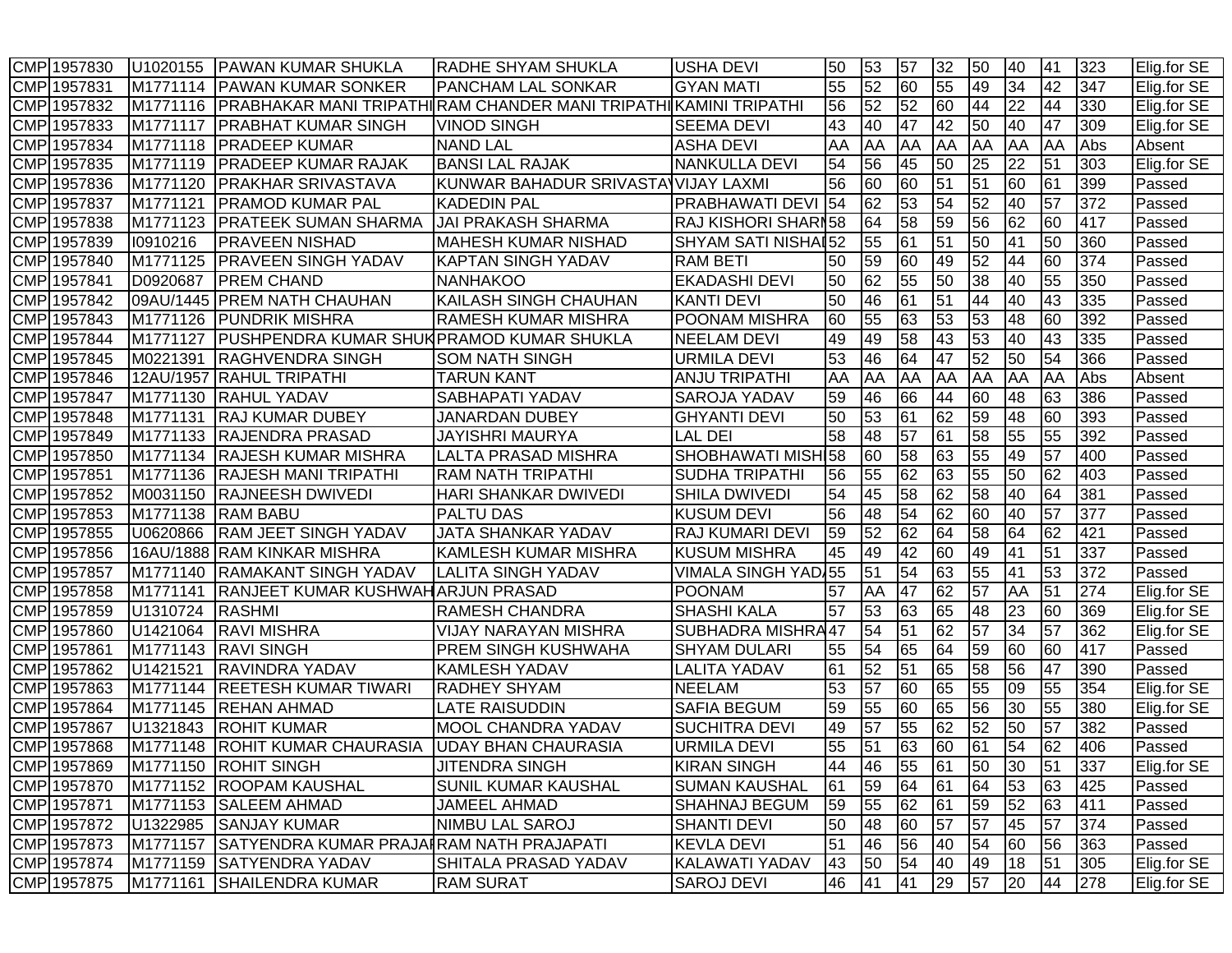| CMP 1957876 | M1771163  | <b>SHANI KUMAR YADAV</b>                               | <b>CHHOTE LAL YADAV</b>                                    | <b>DURGAWATI YADAV50</b>   |    | 45 | AA              | <b>AA</b> | 56              | 42    | 54        | 247 | Elig.for SE |
|-------------|-----------|--------------------------------------------------------|------------------------------------------------------------|----------------------------|----|----|-----------------|-----------|-----------------|-------|-----------|-----|-------------|
| CMP 1957877 | M1771164  | <b>SHASHI KANT</b>                                     | <b>RAM KARAN</b>                                           | <b>KISMATI</b>             | 55 | 53 | 60              | 34        | 58              | 16    | 56        | 332 | Elig.for SE |
| CMP 1957878 | M1771167  | <b>SHESH NATH YADAV</b>                                | SITA RAM YADAV                                             | <b>JHUNIYA DEVI</b>        | 48 | 55 | 45              | 41        | 60              | 27    | 50        | 326 | Elig.for SE |
| CMP 1957879 | M1771168  | <b>SHISHUPAL SINGH</b>                                 | RADHESHYAM                                                 | <b>CHAMPA DEVI</b>         | 44 | 46 | 54              | 40        | 56              | 59    | 57        | 356 | Passed      |
| CMP 1957880 | 11130243  | <b>SHIV SHANKAR</b>                                    | <b>RAM JANAM</b>                                           | <b>RAMAWATI</b>            | 60 | 61 | AA              | 51        | 58              | 58    | 57        | 345 | Elig.for SE |
| CMP 1957881 | M1771170  | <b>SHIVANGI PANDEY</b>                                 | <b>CHANDRA PRAKASH PANDEY</b>                              | DEEP MALA PANDE 62         |    | 57 | 64              | 52        | $\overline{61}$ | 62    | 69        | 427 | Passed      |
| CMP 1957882 | U1330138  | <b>SHIVANI GIHAR</b>                                   | <b>SHIVZUG GIHAR</b>                                       | <b>RANI GIHAR</b>          | 50 | 51 | 68              | 50        | 59              | 44    | 49        | 371 | Passed      |
| CMP 1957883 | M1771171  | <b>SHOBHIT YADAV</b>                                   | <b>SHIV SAGAR YADAV</b>                                    | <b>SUSHILA YADAV</b>       | 46 | 47 | 50              | 42        | $\overline{57}$ | 40    | 49        | 331 | Passed      |
| CMP 1957884 | M1771172  | <b>SHRI PRAKASH MISHRA</b>                             | AVADHESH NARAYAN MISHRA KAUSHILYA MISHRA56                 |                            |    | 51 | 62              | 45        | 56              | 50    | 54        | 374 | Passed      |
| CMP 1957885 | M1771174  | <b>SHUBHAM YADAV</b>                                   | SURENDARA YADAV                                            | <b>ASHA YADAV</b>          | 50 | 41 | 67              | 43        | 53              | 60    | 60        | 374 | Passed      |
| CMP 1957886 | M1771175  | <b>SONU KUMAR</b>                                      | <b>SHAMBHU NATH RAM</b>                                    | <b>SHARDA DEVI</b>         | 52 | 51 | 63              | 45        | 59              | 50    | 56        | 376 | Passed      |
| CMP 1957887 | U0922543  | <b>SRI KANT</b>                                        | <b>PARAS NATH</b>                                          | <b>PHOOL DEVI</b>          | 50 | 43 | 69              | 39        | 44              | 48    | 57        | 350 | Passed      |
| CMP 1957888 | U1120160  | <b>SRIDHAR TIWARI</b>                                  | AKHILESH KUMAR TIWARI                                      | <b>SUMAN TIWARI</b>        | AA | 41 | 57              | 39        | 59              | 00    | 49        | 245 | Failed      |
| CMP 1957889 | 15AU/2218 | SUBHASH CHANDRA TIWARIUDAY RAJ TIWARI                  |                                                            | <b>SARYU DEVI</b>          | 51 | 51 | 50              | 41        | 53              | 52    | 49        | 347 | Passed      |
| CMP 1957890 | M1771176  | <b>SUMIT KUMAR MISHRA</b>                              | MANOJ KUMAR MISHRA                                         | <b>SARITA MISHRA</b>       | 56 | 43 | 62              | 46        | 55              | 51    | 46        | 359 | Passed      |
| CMP 1957891 | M1771177  | <b>SUMIT SINGH</b>                                     | <b>RAM CHARIT SEN</b>                                      | SHYAM LATA                 | 61 | 60 | 61              | 43        | 59              | 58    | 63        | 405 | Passed      |
| CMP 1957892 | M1771178  | <b>SUNIL KUMAR YADAV</b>                               | DHARMATMA PRASAD YADAV                                     | <b>MAHDURI DEVI</b>        | 44 | 47 | 63              | 41        | 57              | 54    | 46        | 352 | Passed      |
| CMP 1957893 | U1223133  | <b>SURAJ KUMAR NISHAD</b>                              | <b>RAJ DEV NISHAD</b>                                      | <b>KITABI DEVI</b>         | 52 | 40 | 58              | 36        | 55              | 49    | 60        | 350 | Passed      |
| CMP 1957894 | M1771179  | <b>SURAJ RAI</b>                                       | UPENDRA NATH RAI                                           | <b>RITA RAI</b>            | 46 | 60 | 63              | 38        | 46              | 43    | 58        | 354 | Passed      |
| CMP 1957895 | M1771180  | <b>SURENDRA SINGH</b>                                  | <b>RAM NARESH SINGH</b>                                    | <b>VITTY DEVI</b>          | 48 | 49 | 61              | 47        | 53              | 02    | 43        | 303 | Elig.for SE |
| CMP 1957897 | M1771182  | <b>SUSHEEL KUMAR YADAV</b>                             | <b>RAM ADHAR</b>                                           | <b>DURGAVATI</b>           | 50 | 58 | 57              | 34        | 58              | AA    | 41        | 298 | Elig.for SE |
| CMP 1957898 | M1771183  |                                                        | SUSHIL KUMAR KUSHWAHA SURESH CHANDRA KUSHWAHAASHA KUSHWAHA |                            | 48 | 55 | 61              | 55        | 55              | 60    | 54        | 388 | Passed      |
| CMP 1957899 | M1771184  | <b>SUSHIL KUMAR TIWARI</b>                             | YOGENDRA NATH TIWARI                                       | <b>MEERA TIWARI</b>        | 48 | 62 | 61              | 34        | 60              | 16    | 53        | 334 | Elig.for SE |
| CMP 1957900 | U1322892  | <b>SWETANK KUMAR SINGH</b>                             | <b>BHAGWANT KUMAR SINGH</b>                                | <b>BABITA SINGH</b>        | 50 | 59 | 63              | 46        | 64              | 46    | 60        | 388 | Passed      |
| CMP 1957902 | M1771185  | <b>VAIBHAV SHUKLA</b>                                  | <b>GIRISH CHANDRA SHUKLA</b>                               | <b>KAMLESH SHUKLA</b>      | 54 | 61 | 63              | 46        | 59              | 45    | 63        | 391 | Passed      |
| CMP 1957903 | M1771186  | <b>VED MANI TIWARI</b>                                 | <b>RAMTEJ TIWARI</b>                                       | <b>MALTI TIWARI</b>        | 52 | 56 | 64              | 44        | 56              | 42    | 50        | 364 | Passed      |
| CMP 1957904 | M1771187  | <b>VIDYA BHUSHAN SINGH</b>                             | <b>VEERENDRA SINGH</b>                                     | <b>TILESHWARI DEVI</b>     | 50 | AA | AA              | AA        | AA              | AA    | AA        | 50  | Failed      |
| CMP 1957905 | M1771188  | <b>VIJAY BAHADUR UPADHYAY</b>                          | JAI PRAKASH UPADHYAY                                       | <b>ANARI DEVI</b>          | 46 | 51 | 62              | 35        | 44              | 04    | 42        | 284 | Elig.for SE |
| CMP 1957906 | M1771189  | <b>VIJAY KUMAR</b>                                     | <b>JAGDISH YADAV</b>                                       | <b>GYAN DEVI</b>           | 44 | 43 | 61              | 40        | 53              | 24    | 43        | 308 | Elig.for SE |
| CMP 1957907 | M1771190  | <b>VIJAY KUMAR SONKAR</b>                              | <b>PANNA LAL SONKAR</b>                                    | SUKHANI DEVI               | 52 | 46 | 63              | 21        | 40              | 10    | 44        | 276 | Elig.for SE |
| CMP 1957908 | M1771191  | <b>VIJAY PRATAP</b>                                    | <b>SATTAN RAM</b>                                          | KAUSHILYA DEVI             | 50 | 54 | $\overline{53}$ | 35        | 57              | 18    | 53        | 320 | Elig.for SE |
| CMP 1957909 | M1771192  | <b>VIJENDRA KUMAR</b>                                  | <b>RAMA KANT PRASAD</b>                                    | <b>MEENA DEVI</b>          | 50 | 53 | 44              | 40        | 50              | 30    | 47        | 314 | Elig.for SE |
| CMP 1957910 | M1771194  | <b>VIKAS KUMAR PATEL</b>                               | KRISHNA KUMAR PATEL                                        | <b>AMRAWATI DEVI</b>       | 50 | 51 | AA              | AA        | 51              | 04    | 43        | 199 | Failed      |
| CMP 1957911 | M1771195  | <b>VIKRANT KUMAR PANDEY</b>                            | <b>RAJ KUMAR PANDEY</b>                                    | <b>ANUSUIYA DEVI</b>       | 54 | 57 | 59              | 43        | 61              | 34    | 54        | 362 | Elig.for SE |
| CMP 1957912 | M1771196  | <b>VINAY SINGH PARIHAR</b>                             | <b>RUDRAPAL SINGH PARIHAR</b>                              | <b>GEETA SINGH PARII54</b> |    | 61 | 55              | 48        | 58              | 34    | 51        | 361 | Elig.for SE |
| CMP 1957913 | M1771197  | <b>VINOD KUMAR YADAV</b>                               | <b>JAGPATI YADAV</b>                                       | <b>SUSHILA YADAV</b>       | 54 | 48 | 59              | 33        | 51              | 26    | 52        | 323 | Elig.for SE |
| CMP 1957914 |           | M0310298 VIPIN KUMAR CHATURVEDI BRIJ KISHOR CHATURVEDI |                                                            | BHARTI CHATURVEI52         |    | 56 | 48              | 32        | 57              | AA 42 |           | 287 | Elig.for SE |
| CMP 1957915 | U1220308  | <b>VIPIN KUMAR YADAV</b>                               | <b>HAUSILA PRASAD YADAV</b>                                | <b>SANTARA DEVI</b>        | 47 | 60 | 56              | 35        | 52              | AA    | <b>AA</b> | 250 | Failed      |
| CMP 1957916 | U8922245  | <b>VIPUL KUMAR</b>                                     | <b>RAM NARESH</b>                                          | <b>AMRAWATI</b>            | AA | 53 | 48              | 43        | 60              | 40    | 51        | 295 | Elig.for SE |
| CMP 1957917 | M1771199  | <b>VISHAL PANDEY</b>                                   | <b>RAMESH PANDEY</b>                                       | <b>INDU DEVI</b>           | 63 | 52 | 58              | 47        | 62              | 54    | 56        | 392 | Passed      |
| CMP 1957918 | M1771200  | VISHVA DEEP SINGH YADAVARVIND KISHOR YADAV             |                                                            | <b>DURGAWATI DEVI</b>      | 65 | 64 | 58              | 42        | 61              | 55    | 60        | 405 | Passed      |
| CMP 1957919 | U1222801  |                                                        | VISHWA DEEPAK CHOUDHAIDAYA SHANKER CHOUDHARY               | PRABHAWATI                 | 57 | 50 | 65              | 41        | 59              | 40    | 50        | 362 | Passed      |
| CMP 1957920 |           | U0921142   VIVEK KUMAR TRIPATHI                        | <b>RADHE SHYAM TRIPATHI</b>                                | MANJU TRIPATHI             | 61 | 53 | 54              | 43        | 60              | 40    | 59        | 370 | Passed      |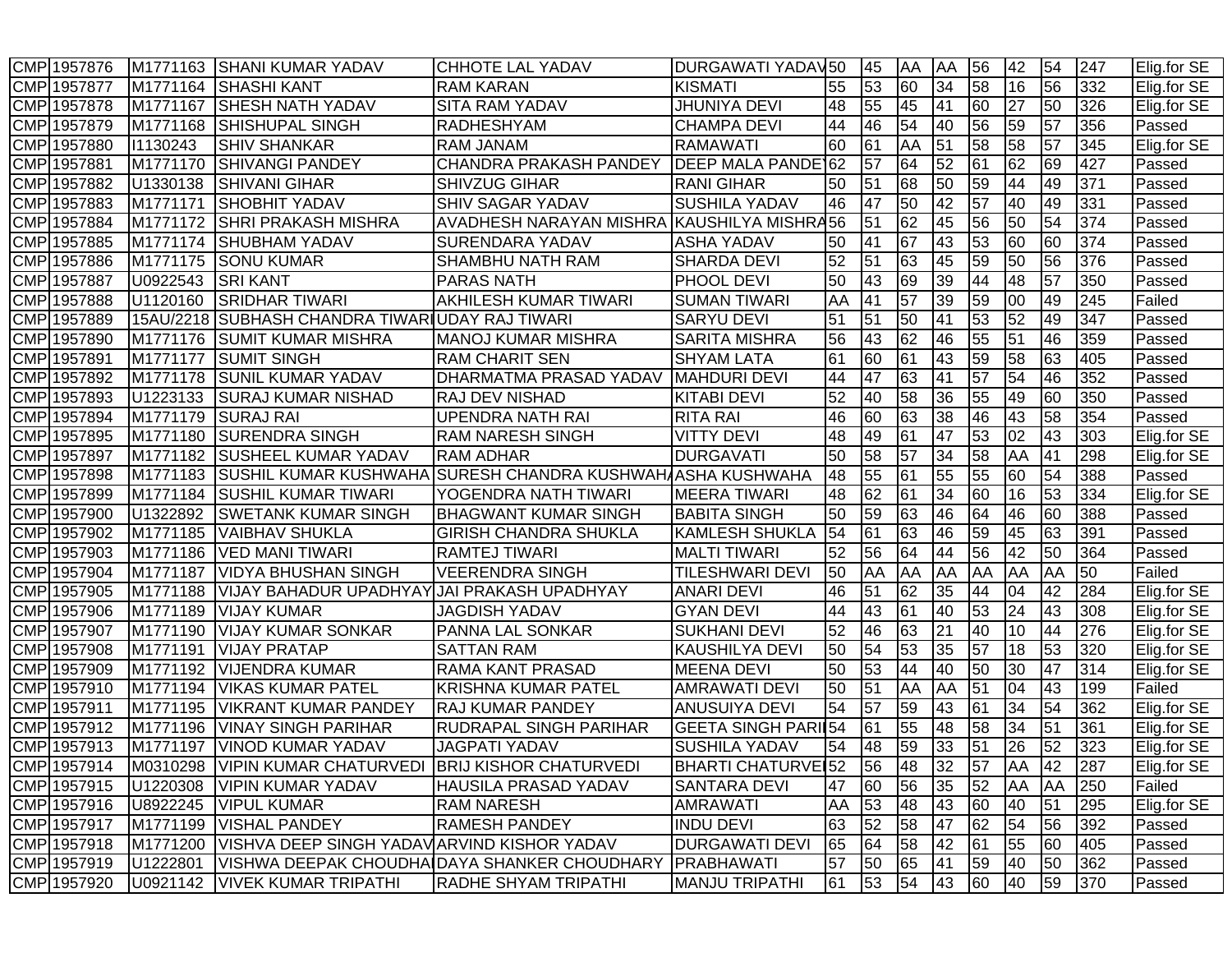|            | CMP 1957921 | M1030308             | <b>VIVEK PANDEY</b>                               | <b>VINOD KUMAR PANDEY</b>    | <b>PUSHPA DEVI</b>      | 53        | 46                   | 54              | 46        | 53         | 47  | 58  | 357        | Passed      |
|------------|-------------|----------------------|---------------------------------------------------|------------------------------|-------------------------|-----------|----------------------|-----------------|-----------|------------|-----|-----|------------|-------------|
|            | CMP 1957922 | M1771202             | YADAV VIKAS THAKUR PRASTHAKUR PRASAD YADAV        |                              | <b>SHEELA</b>           | 50        | 45                   | 42              | 37        | 53         | 43  | 43  | 313        | Elig.for SE |
|            | CMP 1957923 | M1771204             | YOGESH KUMAR MAURYA                               | <b>GHANSHYAM SINGH</b>       | <b>LAL MUNI DEVI</b>    | 53        | 60                   | 50              | 25        | 54         | 32  | 59  | 333        | Elig.for SE |
|            | CMP 1957924 | M1771205             | <b>YOGESH MANI TIWARI</b>                         | <b>RAMESH CHANDRA TIWARI</b> | <b>KUSUM TIWARI</b>     | 58        | 55                   | $\overline{52}$ | 42        | 52         | 40  | 60  | 359        | Passed      |
|            | CMP 1957925 | M0121033             | <b>DURGA PRASAD PANDEY</b>                        | RAJENDRA PRASAD PANDEY       | <b>NIRMLA PANDEY</b>    | 60        | 62                   | AA              | 33        | 53         | 18  | 56  | 282        | Failed      |
|            | CMP 1957926 |                      | 16AU/1828 NARVEDESHWAR GUPTA                      | SHANKER PRASAD GUPTA         | <b>MALRI DEVI</b>       | AA        | 54                   | AA              | AA        | <b>AA</b>  | AA  | AA  | 54         | Failed      |
|            | CMP 1957927 |                      | 16AU/1759 NEERAJ KUMAR YADAV                      | <b>RAMA SHANKER YADAV</b>    | <b>SAROJ DEVI</b>       | 49        | 44                   | 36              | AA        | <b>JAA</b> | AA  | AA  | 129        | Failed      |
|            | CMP 1957928 |                      | 15AU/1640 PIYUSH KUMAR YADAV                      | <b>RADHEY SHAM YADAV</b>     | SATYABHAMA DEVI 47      |           | 55                   | 52              | 47        | 55         | 35  | 56  | 347        | Passed      |
|            | CMP 1957929 |                      | 14AU/1407 RAGINI BIND                             | <b>RAM NARESH</b>            | <b>MOHINI BIND</b>      | AA        | AA                   | AA              | AA        | <b>AA</b>  | AA  | AA  | Abs        | Absent      |
|            | CMP 1957930 |                      | 15AU/1668 RAMESH KUMAR PATEL                      | <b>RAJ MANI PATEL</b>        | <b>BHAGWANI DEVI</b>    | 48        | 52                   | 47              | 49        | 51         | 16  | 55  | 318        | Elig.for SE |
|            | CMP 1957931 | 15AU/1817            | <b>SANTOSH KUMAR</b>                              | <b>BANSHI LAL</b>            | <b>CHINTA DEVI</b>      | 50        | 45                   | 31              | 39        | 52         | 42  | 43  | 302        | Elig.for SE |
|            | CMP 1957932 | 15AU/1704            | <b>SURENDRA KUMAR</b>                             | <b>JAGAN NATH PRASAD</b>     | <b>LALTI DEVI</b>       | 57        | 56                   | 47              | 49        | 45         | 42  | 56  | 352        | Passed      |
|            | CMP 1957933 | U1110447             | ABHISHEK KUMAR YADAV                              | <b>FAUJDAR YADAV</b>         | <b>BEILA DEVI</b>       | 46        | 52                   | 52              | 48        | 53         | 40  | 56  | 347        | Passed      |
|            | CMP 1957934 | 16AU/1781            | <b>AVINASH MISHRA</b>                             | RAKESH KUMAR MISHRA          | <b>RITA MISHRA</b>      | 46        | 42                   | 36              | 50        | 54         | 42  | 51  | 321        | Passed      |
| <b>CMP</b> | 1957935     | 15AU/1589            | <b>IDHEERENDRA PRATAP SING</b>                    | <b>SAMAR BAHADUR SINGH</b>   | <b>ANTA SINGH</b>       | 53        | 56                   | 53              | 54        | 43         | 42  | 54  | 355        | Passed      |
|            | CMP 1957936 |                      | 16AU/2384 HEMANT KUMAR SHARMA                     | HARI NARAYAN SHARMA          | <b>RANI SHARMA</b>      | 58        | 53                   | 38              | 55        | 56         | 40  | 55  | 355        | Passed      |
|            | CMP 1957937 | D1130208             | <b>KAMLESH KUMAR GAUTAM</b>                       | <b>JAWAHAR LAL GAUTAM</b>    | <b>SHANTI DEVI</b>      | AA        | AA                   | AA              | AA        | AA         | AA  | AA  | Abs        | Absent      |
|            | CMP 1957938 |                      | 16AU/1739 RAJA BABU YADAV                         | <b>SURENDRA BAHADUR</b>      | <b>GEETA DEVI</b>       | 57        | 48                   | 45              | 53        | 51         | 48  | 47  | 349        | Passed      |
|            | CMP 1957939 |                      | 16AU/1693 RAVI KUMAR SINGH                        | <b>MAHESHWARI DEEN</b>       | <b>KAPOORI</b>          | 54        | 49                   | 42              | 48        | 52         | 43  | 54  | 342        | Passed      |
|            | CMP 1957940 |                      | 16AU/1754 VIJAY SINGH                             | <b>RAM BABU SINGH</b>        | <b>GITA DEVI</b>        | 50        | 52                   | $\overline{48}$ | 45        | 47         | 40  | 51  | 333        | Passed      |
|            | CMP 1957941 | D1120789             | <b>VIKASH KUMAR</b>                               | <b>NANKOO PRASAD</b>         | <b>PARWATI DEVI</b>     | 52        | 54                   | $\overline{52}$ | 48        | 45         | 44  | 52  | 347        | Passed      |
|            | CMP 1957942 |                      | 16AU/2386 VIVEK KUMAR SHARMA                      | <b>RAM SEVAK SHARMA</b>      | PARVATI                 | 54        | 59                   | 50              | 50        | 45         | 24  | 52  | 334        | Elig.for SE |
|            | CMP 1957944 | U1110447             | <b>ABHISHEK KUMAR YADAV</b>                       | <b>FAUJDAR YADAV</b>         | <b>BEILA DEVI</b>       | AA        | AA                   | AA              | AA        | AA         | AA  | AA  | Abs        | Absent      |
|            | CMP 1957945 | 16AU/1781            | <b>AVINASH MISHRA</b>                             | <b>RAKESH KUMAR MISHRA</b>   | <b>RITA MISHRA</b>      | AA        | AA                   | AA              | AA        | <b>AA</b>  | AA  | AA  | Abs        | Absent      |
|            | CMP 1957946 | 15AU/1589            | <b>IDHEERENDRA PRATAP SINGSAMAR BAHADUR SINGH</b> |                              | <b>ANTA SINGH</b>       | AA        | AA                   | AA              | AA        | AA         | AA  | AA  | Abs        | Absent      |
|            | CMP 1957947 | M1771073             | <b>GOVIND SINGH</b>                               | <b>GHANSHYAM</b>             | <b>MEENA DEVI</b>       | 53        | 56                   | 46              | 51        | 53         | 53  | 58  | 370        | Passed      |
|            | CMP 1957948 | U1322533             | <b>GYAN JI YADAV</b>                              | RAM BALI YADAV               | <b>SUMARI DEVI</b>      | 52        | 56                   | AA              | 52        | 43         | 46  | 53  | 302        | Elig.for SE |
|            | CMP 1957949 |                      | 16AU/2384 HEMANT KUMAR SHARMA                     | <b>HARI NARAYAN SHARMA</b>   | <b>RANI SHARMA</b>      | AA        | AA                   | AA              | AA        | AA         | AA  | AA  | Abs        | Absent      |
|            | CMP 1957950 |                      | 16AU/1739 RAJA BABU YADAV                         | <b>SURENDRA BAHADUR</b>      | <b>GEETA DEVI</b>       | AA        | AA                   | AA              | AA        | AA         | AA  | AA  | Abs        | Absent      |
|            | CMP 1957951 |                      | 16AU/1693 RAVI KUMAR SINGH                        | <b>MAHESHWARI DEEN</b>       | <b>KAPOORI</b>          | AA        | AA                   | AA              | AA        | <b>JAA</b> | AA  | AA  | Abs        | Absent      |
|            | CMP 1957952 |                      | 14AU/1438 SHIVA KANT                              | <b>RAM GOPAL</b>             | <b>SHYAM KALI</b>       | 56        | 61                   | 50              | 50        | 47         | 29  | 58  | 351        | Elig.for SE |
|            | CMP 1957953 |                      | 14AU/2262 UPENDRA NATH                            | <b>RAM ADHAR RAM</b>         | <b>SUBHAWATI DEVI</b>   | 45        | 56                   | 41              | 52        | 45         | 42  | 51  | 332        | Passed      |
|            | CMP 1957954 |                      | 16AU/1754 VIJAY SINGH                             | <b>RAM BABU SINGH</b>        | <b>GITA DEVI</b>        | AA        | AA                   | AA              | AA        | <b>AA</b>  | AA  | AA  | Abs        | Absent      |
|            | CMP 1957955 | M1771193             | <b>VIKAS BABU</b>                                 | <b>BUDDHI RAM</b>            | <b>UMA</b>              | 47        | 40                   | 47              | 44        | <b>AA</b>  | 43  | 45  | 266        | Elig.for SE |
|            | CMP 1957956 | D1120789             | <b>VIKASH KUMAR</b>                               | <b>NANKOO PRASAD</b>         | <b>PARWATI DEVI</b>     | AA        | AA                   | AA              | AA        | AA         | AA  | AA  | Abs        | Absent      |
|            | CMP 1957957 |                      | 16AU/2386 VIVEK KUMAR SHARMA                      | <b>RAM SEVAK SHARMA</b>      | PARVATI                 | <b>AA</b> | <b>AA</b>            | <b>AA</b>       | <b>AA</b> | AA         | AA  | AA  | Abs        | Absent      |
|            | CMP 1957958 | V0320476             | JAI PRAKASH                                       | <b>CHANAI KESHERWANI</b>     | <b>VITANI DEVI</b>      | 51        | 49                   | 42              | 49        | 52         | 41  | 52  | 336        | Passed      |
|            | CMP 1957961 | M0820854             | <b>SHYAM BAHADUR SINGH</b>                        | JAGDAMBA PRASAD SINGH        | <b>KALAWATI DEVI</b>    | AA        | <b>AA</b>            | 46              | 52        | 44         | 44  | 51  | 237        | Elig.for SE |
|            | AU 1957056  | U1771059             | <b>ASHUTOSH PATHAK</b>                            | <b>LALLAN PATHAK</b>         | SATYABHAMA DEVI ---     |           | ---                  |                 |           | UF         | --- | --- | <b>UFM</b> | <b>UFM</b>  |
| AU         | 1957134     | U1771038             | <b>SANAT AWASTHI</b>                              | <b>ARVIND KUMAR</b>          | <b>BHARTI</b>           |           |                      |                 | UF        |            |     | --- | <b>UFM</b> | <b>UFM</b>  |
|            | ADC 1957331 | D1771028             | <b>AMAR SINGH</b>                                 | <b>NAVAL KISHOR</b>          | <b>MEERA DEVI</b>       |           | IUF                  | ---             |           |            | --- | --- | <b>UFM</b> | <b>UFM</b>  |
|            | ADC 1957388 | D1771074             | <b>ISHAN VIDYARTHI</b>                            | LATE NAVEEN CHANDRA VIDY     | <b>SUSHILA VIDYARTH</b> | ---       | <b>IUF</b>           | ---             |           |            |     |     | <b>UFM</b> | <b>UFM</b>  |
|            | ADC 1957438 | D <sub>1771113</sub> | <b>PRASHANT YADAV</b>                             | RAJENDRA PAL SINGH           | RAMA YADAV              | UF        | $\scriptstyle\cdots$ |                 |           |            | --- | --- | <b>UFM</b> | <b>UFM</b>  |